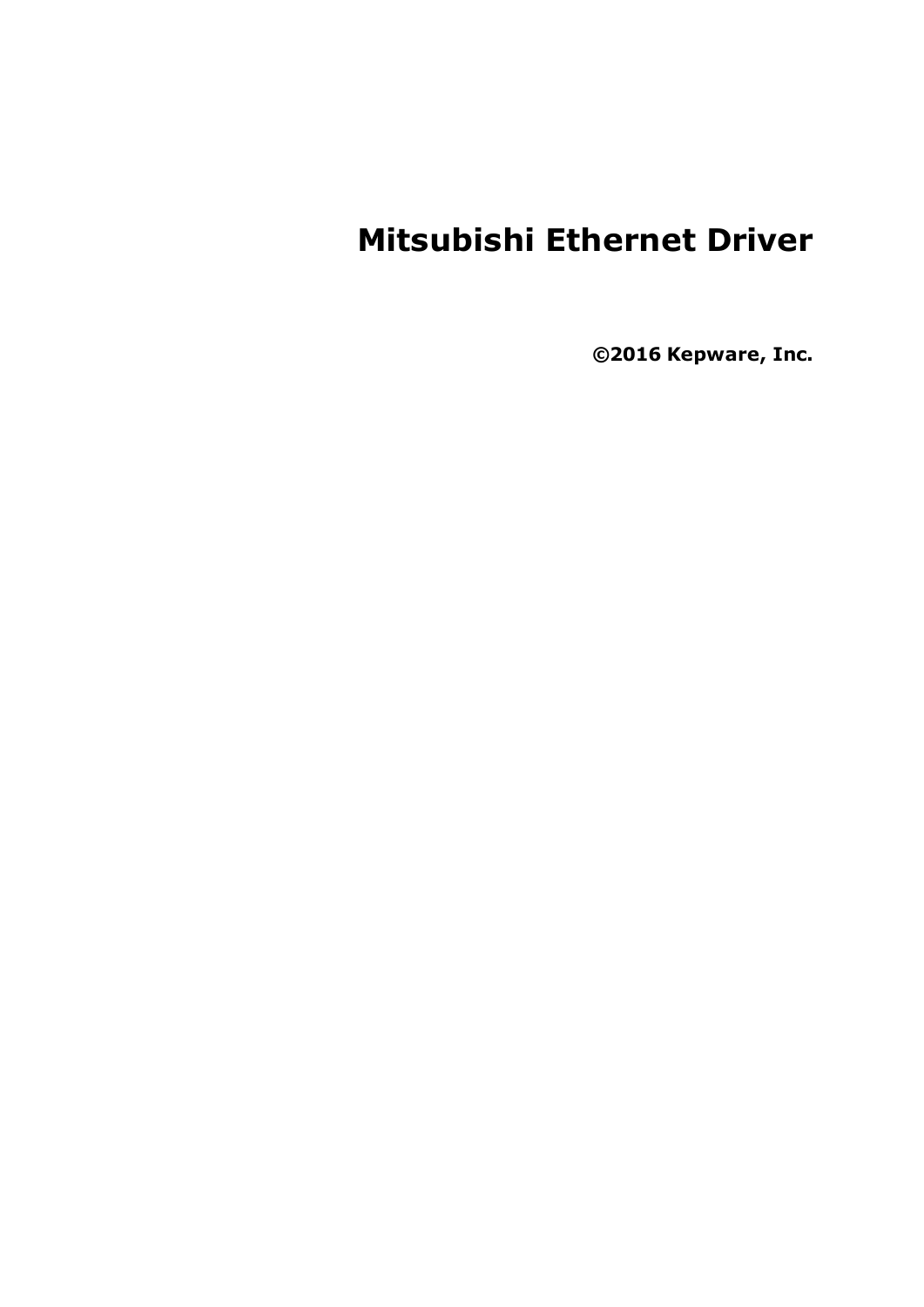# <span id="page-1-0"></span>**Table of Contents**

| Failed to sync time and date for device < device>. Will retry in <time> minutes. 37</time>                                   |  |
|------------------------------------------------------------------------------------------------------------------------------|--|
|                                                                                                                              |  |
| Unable to read from address <start address=""> to <end address=""> on device <device name="">. 37</device></end></start>     |  |
| Unable to read from address <start address=""> to <end address=""> on device <device name="">. Device</device></end></start> |  |
| Unable to read from address <start address=""> to <end address=""> on device <device name="">. The</device></end></start>    |  |
|                                                                                                                              |  |
| Unable to read tag <tag address=""> on device <device name="">. Device returned error code</device></tag>                    |  |
| Unable to read tag <tag address=""> on device <device name="">. The device reported an invalid address</device></tag>        |  |
| Unable to read to tag(s) on device < device name>. The device returned a PC number error. 39                                 |  |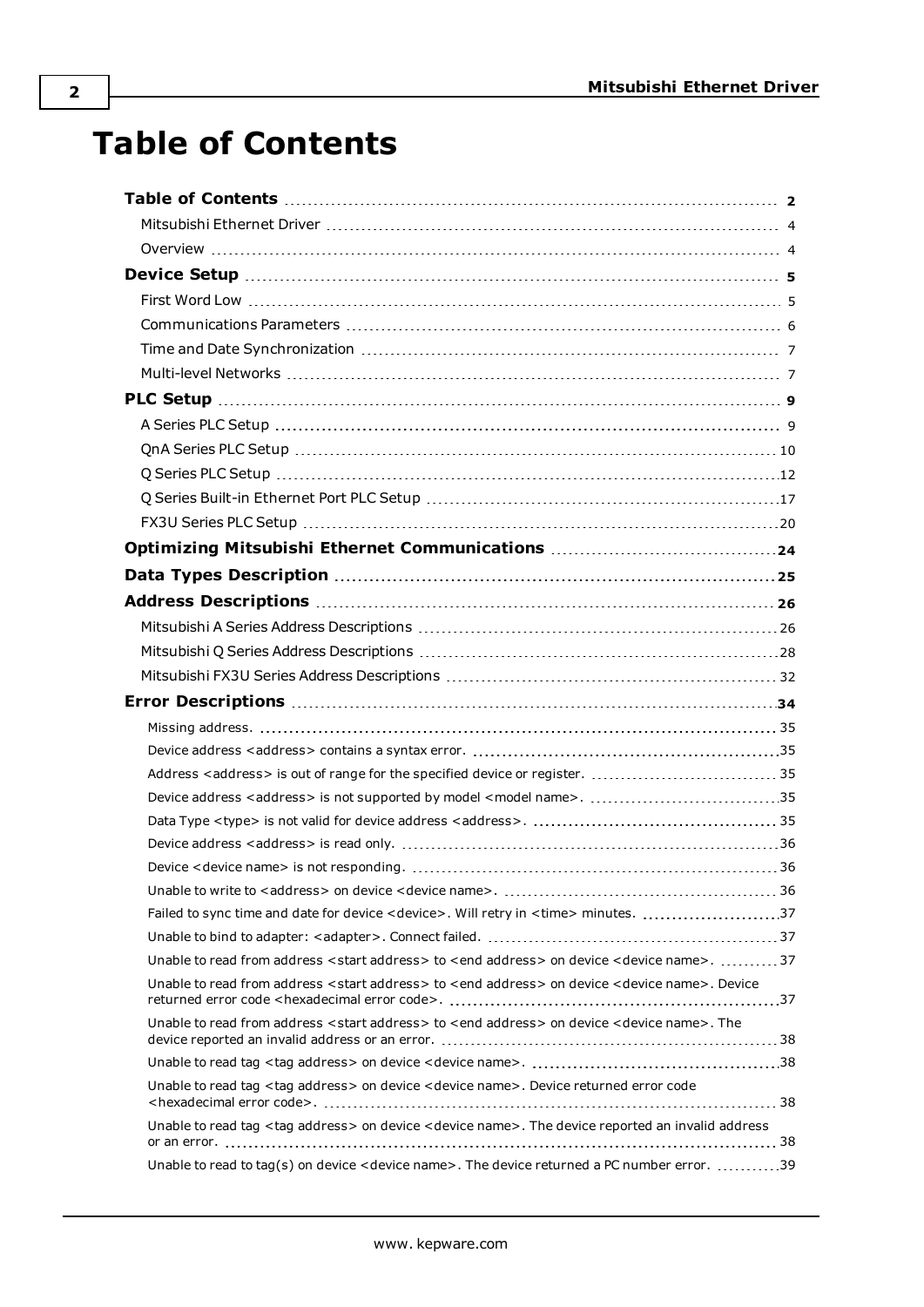| Winsock V1.1 or higher must be installed to use the Mitsubishi Ethernet Driver  40                                    |  |
|-----------------------------------------------------------------------------------------------------------------------|--|
|                                                                                                                       |  |
| Unable to write to tag <tag address=""> on device <device name="">. The device returned a PC number</device></tag>    |  |
| Unable to write to tag <tag address=""> on device <device name="">. The device reported an invalid</device></tag>     |  |
| Unable to write to tag <tag address=""> on device <device name="">. Device returned error code</device></tag>         |  |
| Unable to write to tag <tag address=""> on device <device name="">. Device must be configured to allow</device></tag> |  |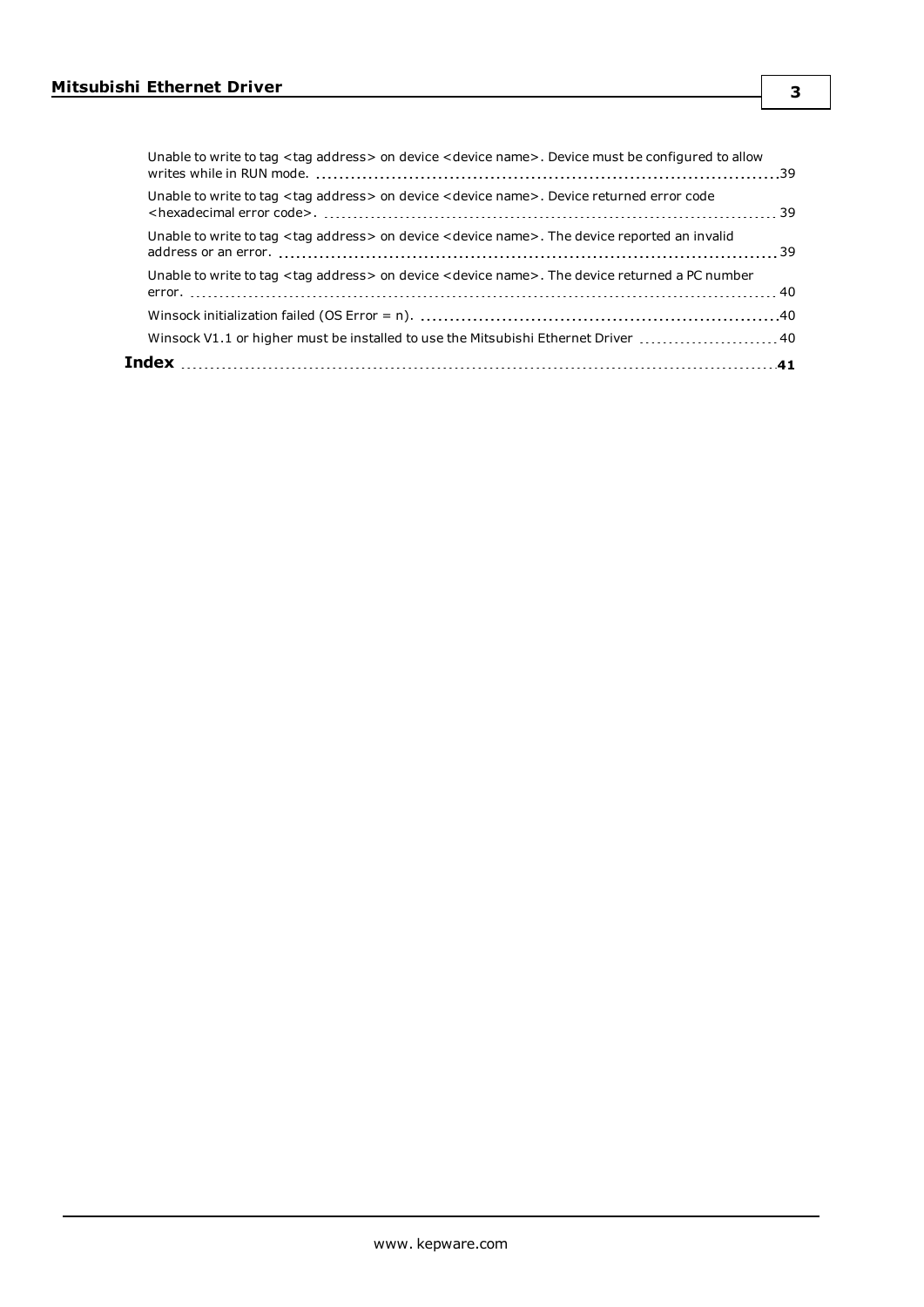# <span id="page-3-0"></span>**Mitsubishi Ethernet Driver**

Help version 1.068

#### **CONTENTS**

**[Overview](#page-3-1)**

What is the Mitsubishi Ethernet Driver?

#### **[Device](#page-4-0) Setup**

How do I configure a device for use with this driver?

#### **PLC [Setup](#page-8-0)**

What steps do I need to take in my PLC to use this driver?

#### **Optimizing Mitsubishi Ethernet [Communications](#page-23-0)**

How do I get the best performance from the Mitsubishi Ethernet Driver?

#### **Data Types [Description](#page-24-0)**

What data types does this driver support?

#### **Address [Descriptions](#page-25-0)**

How do I address a data location on a Mitsubishi A Series and Q Series Ethernet devices?

#### **Error [Descriptions](#page-33-0)**

<span id="page-3-1"></span>What error messages does the Mitsubishi Ethernet Driver produce?

## **Overview**

The Mitsubishi Ethernet Driver provides a reliable way to connect Mitsubishi Ethernet devices to OPC Client applications, including HMI, SCADA, Historian, MES, ERP, and countless custom applications. It is intended for use with Mitsubishi A Series and Mitsubishi Q Series devices communicating via the AJ71E71, A1SJ71E71, AJ71QE71, A1SJ71QE71 or QJ71E71 Ethernet communications cards. A built-in Ethernet Port is supported for Q Series devices. This driver also supports the FX3U series PLC via the FX3U-ENET Ethernet module.

**Note:** Communications Card model numbers listed are the base model number only. All suffixes are supported.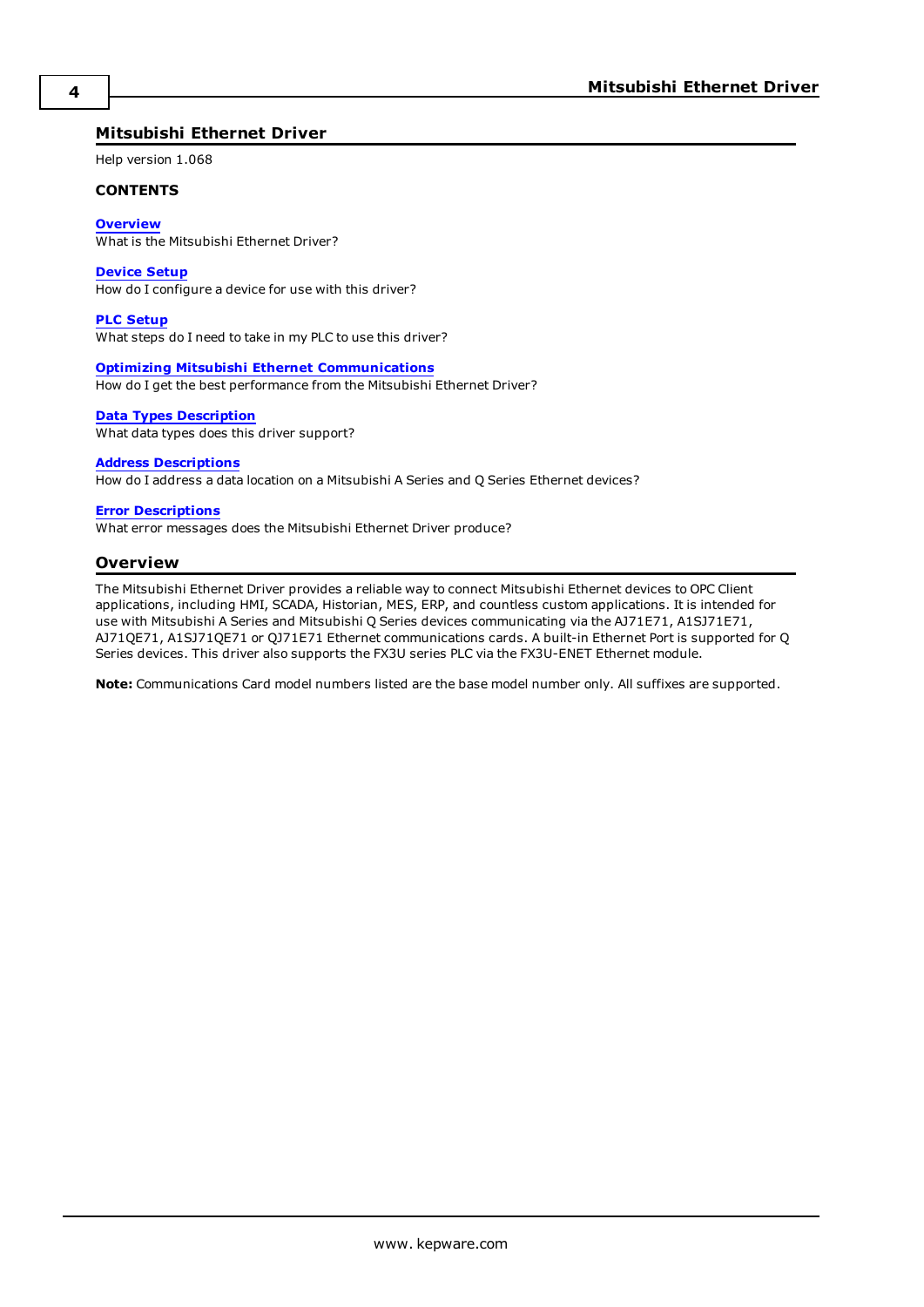# <span id="page-4-0"></span>**Device Setup**

#### **Supported Devices**

A Series PLCs QnA Series PLCs Q (Q mode) Series PLCs FX3U Series PLCs

#### **Communication Protocol**

Ethernet: using Winsock V1.1 or higher. TCP/IP, UDP

#### **Supported Communication Parameters**

Binary Format only

#### **Model**

A Series for all A Series PLCs Q Series for all QnA and Q Series PLCs FX3U for all FX3U Series PLCs

#### **Maximum Number of Channels and Devices**

<span id="page-4-2"></span>The maximum number of channels that are supported is 256. The maximum amount of devices supported is 255.

## **Device ID (PLC Network Address)**

The Device ID is used to specify the device IP address along with a PC Number and Net Number if the device is a Q series PLC. For more information, refer to the selected model.

- <sup>l</sup> **A Series:** Device IDs are specified as YYY.YYY.YYY.YYY:XXX. The YYY designates the device IP address (each YYY byte should be in the range of 0 to 255). The XXX designates the PC Number of the target device and can be in the range of 0 to 64 or 255 for the local PC.
- <sup>l</sup> **QnA and Q Series:** Device IDs are specified as YYY.YYY.YYY.YYY:Nzzz:XXX or YYY.YYY.YYY.YYY:nzzz:XXX. The YYY designates the device IP address (each YYY byte should be in the range of 0 to 255). The zzz designates the Network Number of the target device and can be in the range of 0 to 255.

**Note:** For a local connection, which is network 0, the network number can be omitted, resulting in the format YYY.YYY.YYY.YYY:XXX. The XXX designates the PC Number of the target device and can be in the range of 0 to 64 or 255 for the Local PC. For more information, refer to **[Multi-level](#page-6-1) Networks**.

**FX3U:** Device IDs are specified as YYY.YYY.YYY.YYY:XXX. The YYY designates the device IP address (each YYY byte should be in the range of 0 to 255). The XXX designates the PC Number of the target device and can be in the range of 0 to 15 or 255 for the local PC.

#### **Connection Timeout**

This parameter specifies the time that the driver will wait for a connection to be made with a device. Depending on network load the connect time may vary with each connection attempt. The default setting is 3 seconds. The valid range is 1 to 60 seconds.

#### **Request Timeout**

This parameter specifies the time that the driver will wait on a response from the device before giving up and going on to the next request. Longer timeouts only affect performance if a device is not responding. The default setting is 250 milliseconds. The valid range is 50 to 9999 milliseconds.

#### **Retry Attempts**

This parameter specifies the number of times the driver will retry a message before giving up and going on to the next message. The default setting is 3 retries. The valid range is 1 to 10.

**Note:** The AJ71E71, A1SJ71E71, AJ71QE71, A1SJ71QE71 and QJ71E71 families of communications cards occupy ranges of X and Y memory. Writing to this memory with the Mitsubishi Ethernet Driver may disable the card causing a loss of communications. For more information, refer to the communications card manual.

# <span id="page-4-1"></span>**First Word Low**

**5**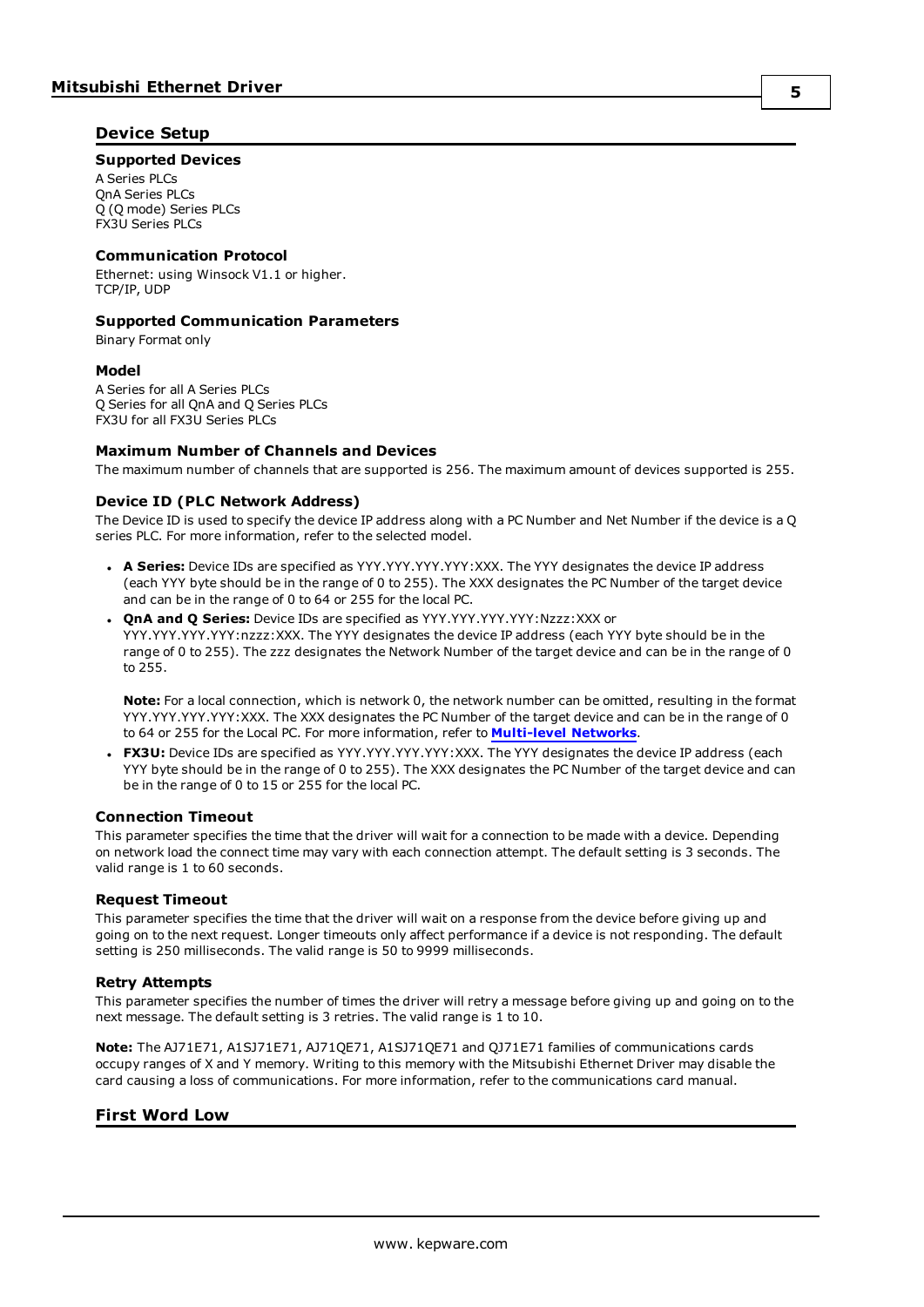

Description of the option is as follows:

<sup>l</sup> **First Word Low:** In a Mitsubishi Ethernet device, the addresses of two consecutive registers are used for 32-bit data types. When this option is checked, the driver will assume that the first word is low for the 32-bit value. When this option is unchecked, the driver will assume that the first word is high for the 32 bit value. The default setting is checked.

# <span id="page-5-0"></span>**Communications Parameters**

| <b>New Device - Communications Parameters</b>        |                                                                                                                                                                      | $\boldsymbol{\mathsf{x}}$ |  |  |
|------------------------------------------------------|----------------------------------------------------------------------------------------------------------------------------------------------------------------------|---------------------------|--|--|
| Q                                                    | Select the Ethernet protocol used by the device.<br>Set the port number the device is configured to<br>use. The default port is 5001 for TCP/IP and<br>5000 for UDP. |                           |  |  |
|                                                      | UDP<br>IP Protocol:<br>5000<br>Port Number:                                                                                                                          |                           |  |  |
| Cancel<br><b>Help</b><br>< <u>B</u> ack<br>$N$ ext > |                                                                                                                                                                      |                           |  |  |

Descriptions of the parameters are as follows: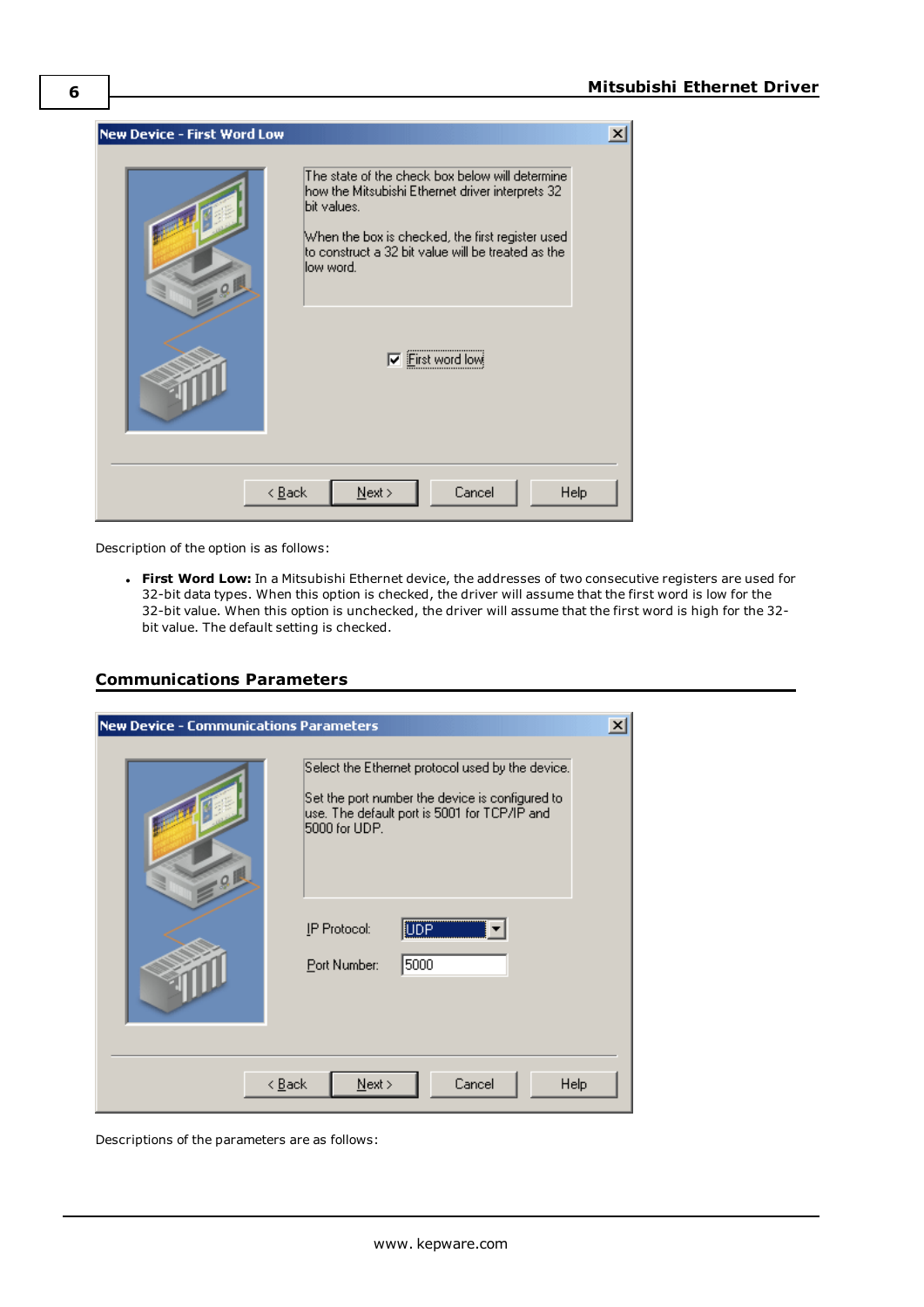- <sup>l</sup> **IP Protocol:** This parameter specifies the IP protocol. Options include TCP/IP and UDP. TCP/IP is less efficient than UDP and requires a special ladder for network error recovery in the A and QnA series PLCs. Furthermore, Q series users planning to communicate with devices on a remote network must configure multiple ports in the relay device when using TCP/IP. As such, UDP is recommended wherever possible. For more information, refer to **[Multi-level](#page-6-1) Networks**.
- <sup>l</sup> **Port Number:** This parameter specifies the port number. The default setting for UDP is 5000. The default setting for TCP is 5001.

**Note:** The default settings are based on GX Developer version 8.25B.

#### <span id="page-6-0"></span>**See Also: PLC [Setup](#page-8-0)**

## **Time and Date Synchronization**

The Time and Date Synchronization options are only available to the Q Series PLCs.

|   | $\vert x \vert$<br>New Device - Time and Date Synchronization                                                                                                                                                                                                                                                                                |  |  |  |  |  |
|---|----------------------------------------------------------------------------------------------------------------------------------------------------------------------------------------------------------------------------------------------------------------------------------------------------------------------------------------------|--|--|--|--|--|
| 9 | Set time interval for synchronizing the PLC time<br>with the System time.<br>Set the synchronization method and Absolute.<br>Sync Time or Synchronization Interval.<br>Note: This function is only available for Q Series.<br>Synchronization Method:<br>Disabled<br>01:24 PM<br>Absolute Sync Time:<br>minutes<br>Synchronization Interval: |  |  |  |  |  |
|   | < <u>B</u> ack<br>$N$ ext ><br>Cancel<br>Help                                                                                                                                                                                                                                                                                                |  |  |  |  |  |

Descriptions of the parameters are as follows:

- <sup>l</sup> **Synchronization Method:** This parameter specifies the synchronization method. Options include Disabled, Interval, and Absolute. The default setting is Disabled.
- <sup>l</sup> **Absolute Sync Time:** This parameter specifies an absolute time that the synchronization will occur at each day. It is only available when the synchronization method is Absolute.
- <sup>l</sup> **Synchronization Interval:** This parameter specifies the interval of time between synchronizations. The driver can periodically synchronize a Q Series PLC's time and date with the system time and date of the host computer. The valid range is 5 to 1440 minutes (24 hours). The default setting is 5 minutes. It is only available when the synchronization method is Interval.

**Note:** For example, if 240 minutes is entered, the driver will set the PLC date and time every 4 hours.

## <span id="page-6-1"></span>**Multi-level Networks**

The Q Series model is used to communicate with devices on remote networks. In the example shown below, PLC 1, PLC 2 and PLC 3 are on the local Ethernet network (Network 0). PLC 4, PLC 5 and PLC 6 are on a remote NET/H network. PLC 3 serves as a relay device connecting the two networks.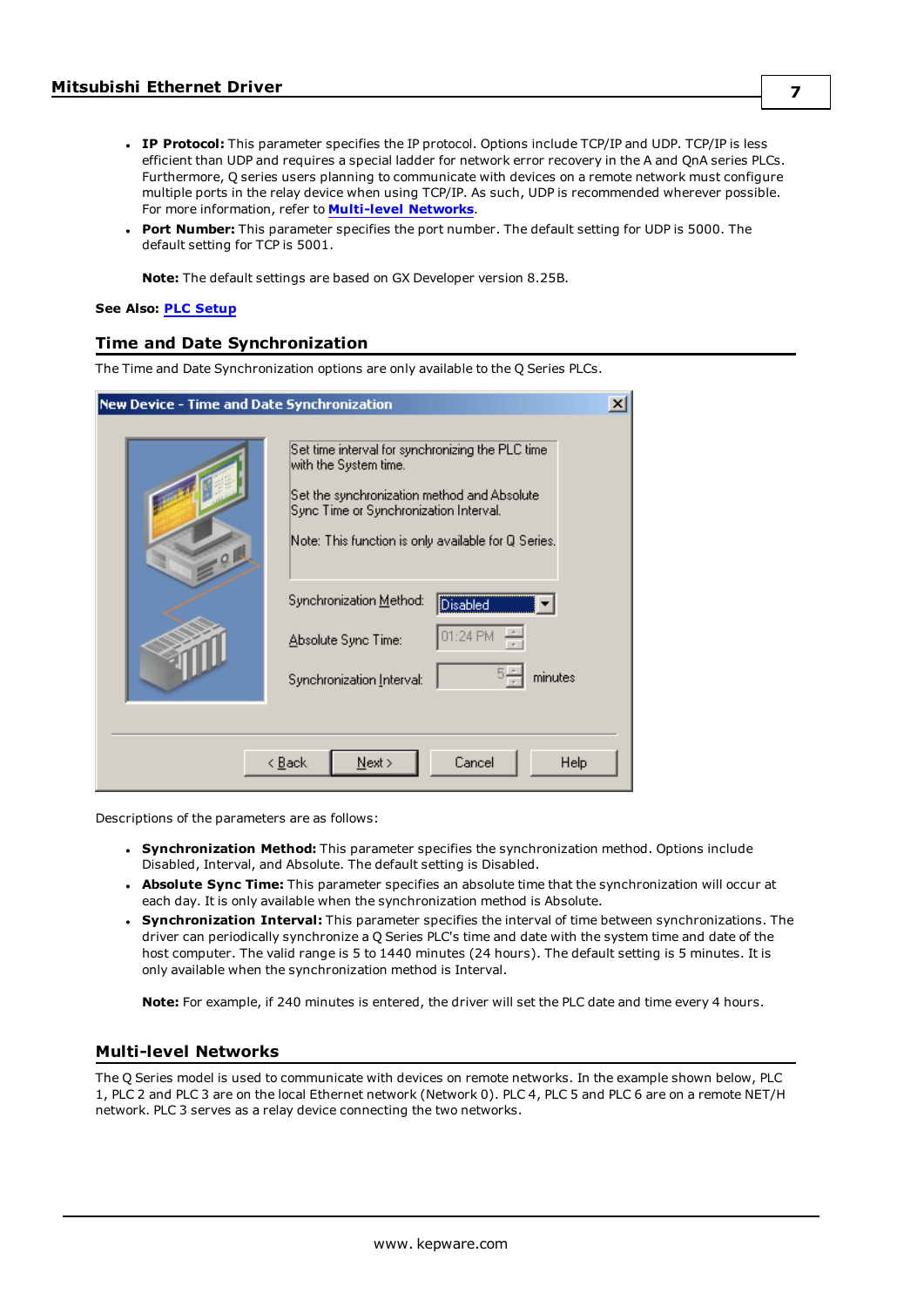

If PLC 1, PLC 2 and PLC 3 have QJ71E71-100 Ethernet modules configured with IPs 192.168.111.1, 192.168.111.2 and 192.168.111.3 respectively. In addition to the Ethernet module, PLC 3 also has a QJ71BR11 NET/H module configured as station 3. Assume that PLC 4, PLC 5 and PLC 6 have NET/H modules configured as stations 4, 5 and 6 respectively.

To communicate with all six PLCs, six devices would need to be created in the server project. The Device IDs would be as follows:

| <b>PLC</b>     | <b>Device ID</b>      | <b>Comment</b>             |
|----------------|-----------------------|----------------------------|
|                | 192.168.111.1:N0:255* | Local network, local PC    |
|                | 192.168.111.2:N0:255* | Local network, local PC    |
| 3              | 192.168.111.3:N0:255* | Local network, local PC    |
| $\overline{4}$ | 192.168.111.3:N2:4    | Network 2, PC 4, via PLC 3 |
| 5              | 192.168.111.3:N2:5    | Network 2, PC 5, via PLC 3 |
| 6              | 192.168.111.3:N2:6    | Network 2, PC 6, via PLC 3 |

\*This example shows :N0 as the network number for the local network. It is also possible to omit the network number when it is Network 0 (local network), thus, the Device ID 192.168.111.1:255 would also be valid in this case.

**Note 1:** For performance and reliability, the driver is designed to use a separate socket for each device. Thus, if TCP/IP is used, the relay device in this example would need to have at least 4 ports configured - one to connect to each of the driver's sockets for PLC 3, PLC 4, PLC 5 and PLC 6. However, only a single port needs to be configured in the relay device if UDP and the "unspecified" destination IP (255.255.255.255) and port number (0xFFFF) are being used. Therefore, UDP is generally recommended for this type of application. For more information, refer to **PLC [Setup](#page-8-0)**.

**Note 2:** A relay device may take 5 or more seconds to report a failed read and write to a remote device. It is recommended that the request timeout for remote devices be set accordingly. For more information, refer to **[Device](#page-4-0) Setup**.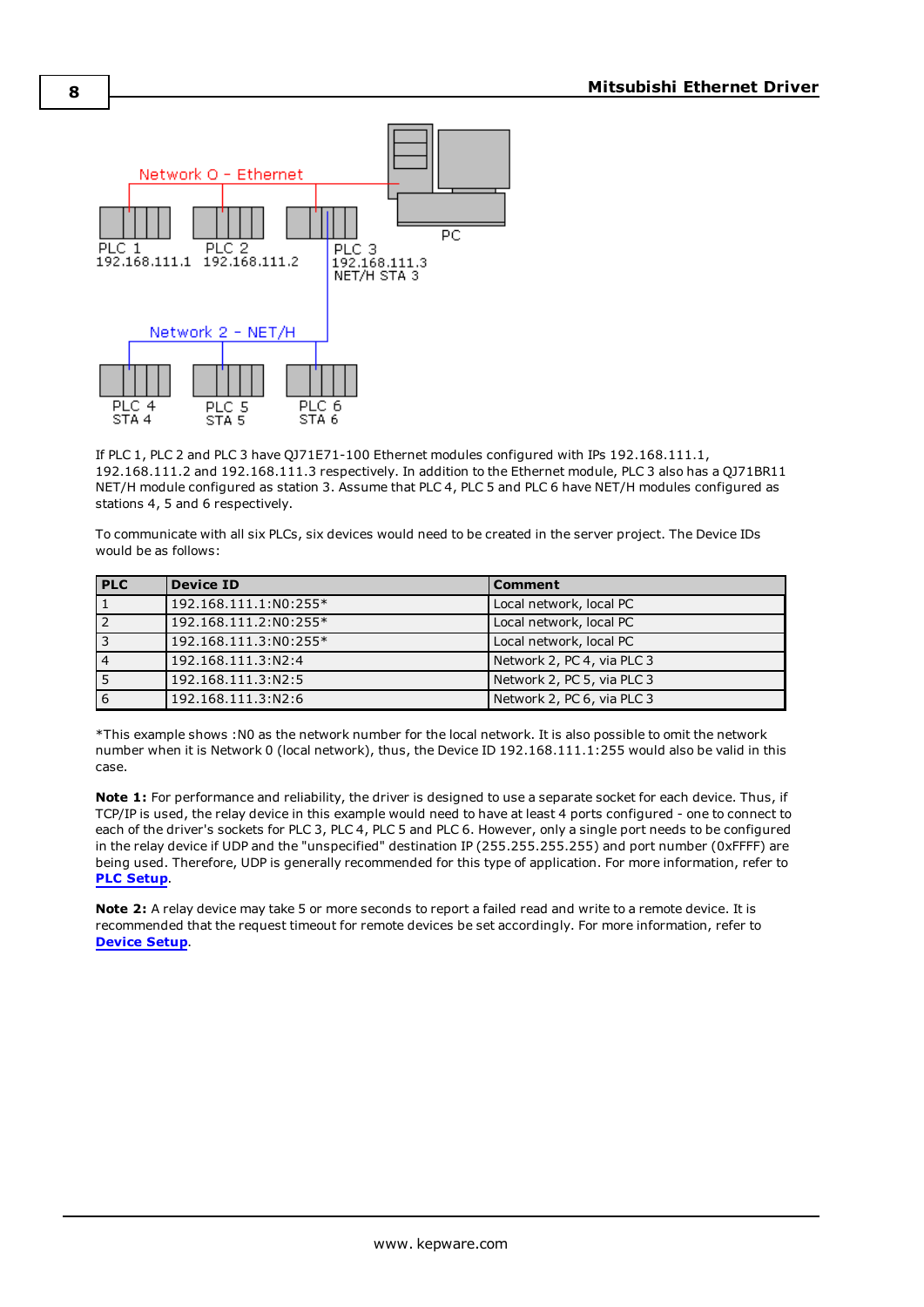# <span id="page-8-0"></span>**PLC Setup**

The hardware must be configured before Ethernet communications is possible. For information on a specific hardware series, select a link from the list below.

**A [Series](#page-8-1) PLC Setup QnA [Series](#page-9-0) PLC Setup Q [Series](#page-11-0) PLC Setup Q Series Built-in [Ethernet](#page-16-0) Port PLC Setup FX3U [Series](#page-19-0) PLC Setup**

# <span id="page-8-1"></span>**A Series PLC Setup**

#### **Hardware Settings**

The DIP switches on the AJ71E71 Ethernet interface card must be set as follows.

- $\bullet$  DIP switches 1-6 must be set to OFF.
- DIP switch 7 must be set to ON.
- $\bullet$  DIP switch 8 must be set to OFF.

#### **Ladder Program**

The Mitsubishi A Series PLC requires that a ladder program be used to initialize the AJ71E71 or A1SJ71E71 Ethernet interface card and define the desired open system. TCP/IP and UDP open systems may be used with this driver. In the case of TCP/IP, error handling code should also be implemented.

**Note:** TCP/IP is less efficient than UDP and requires special ladder to handle network error recovery. Also, if planning to communicate with devices on a remote network, TCP/IP requires that multiple ports be configured in the relay device. Thus, UDP is recommended wherever possible. For more information, refer to **[Multi-level](#page-6-1) [Networks](#page-6-1)**.

#### **Initialization Ladder**

The following initialization code sets the IP address of the device and triggers execution of the open code. For this example, an IP of 192.168.111.123 (C0.A8.6F.7B Hex) is assumed.

| M9038                                                                 | н |             |     |
|-----------------------------------------------------------------------|---|-------------|-----|
| +-   --+--------------------------[DMOV COA86F7B D100]                |   |             |     |
|                                                                       | H | $K$ and $K$ | K I |
| $+$<br>---------------------------FTO 0000 0 D100 2 1I                |   |             |     |
|                                                                       |   |             |     |
| $^{+}$                                                                |   |             |     |
| 1 M40                                                                 |   |             |     |
| -------------------------------- <y0019>)<br/>+-   ----------</y0019> |   |             |     |
| X0019 Y0019                                                           |   |             |     |
|                                                                       |   |             |     |
| M41                                                                   |   |             |     |
| -------------------------------[SET M42 ] <br>+-   --------           |   |             |     |
|                                                                       |   |             |     |

# **Open and Error Handling Ladder for TCP/IP**

The following open and error handling code assumes TCP/IP communications, unpassive mode, on port 5001 (1389 Hex).

This code is for the first communications buffer of the AJ71E71 card. Similar code must be implemented for each additional buffer needed. Simply ensure that the proper interface bits are used as well as separate error handling bits and timers for each buffer.

**Note:** It is strongly recommended that users follow the code fragment as closely as possible. Without proper error handling and recovery on the PLC side of the connection, communications with the PLC may not be reestablished after a physical error, such as a cable break, occurs. Without the error handling represented here, PLC might have to be reset in order to reestablish communications.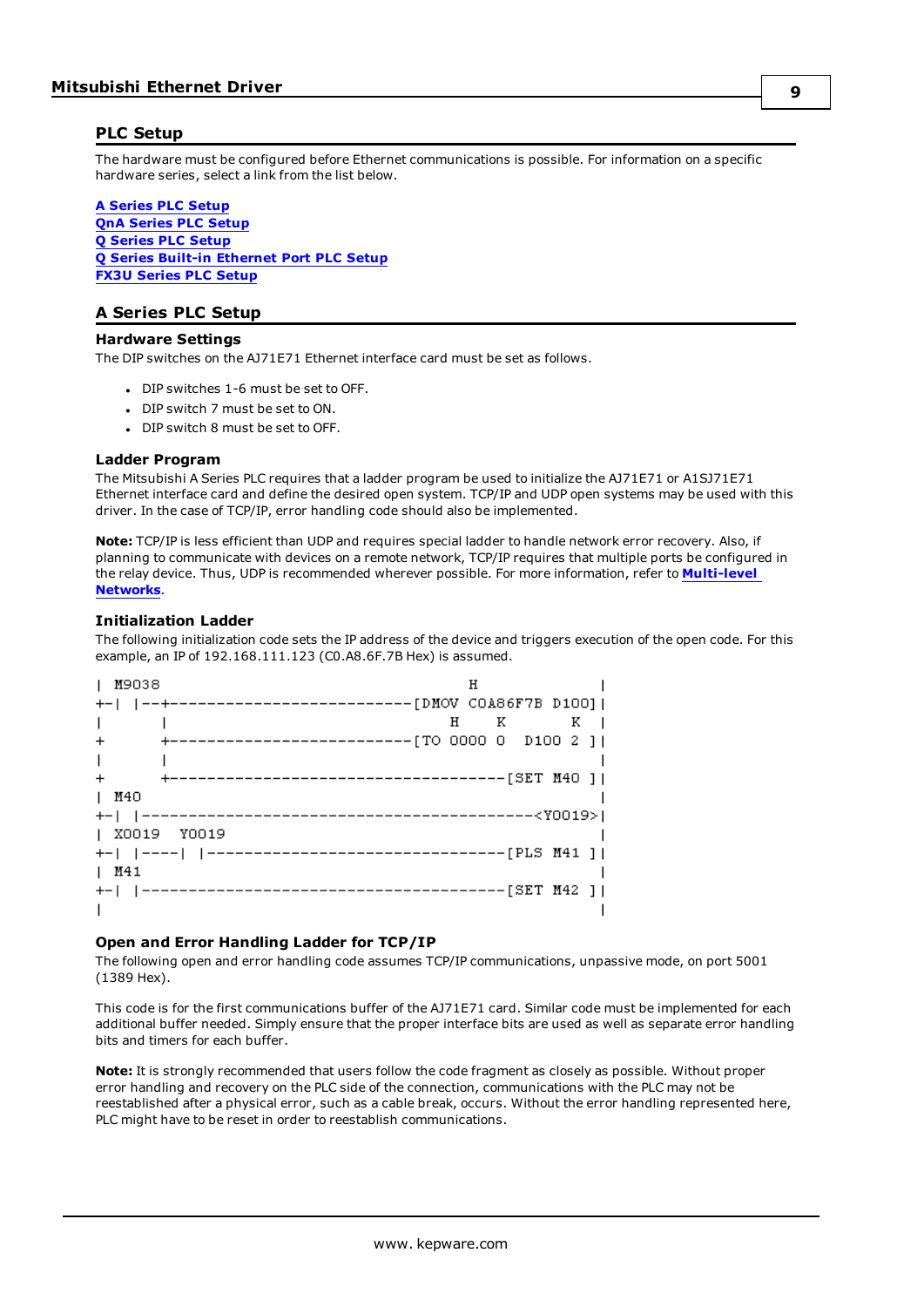|            | M42 X0010 Y0008 |                                                        |  | H K H K I |       |  |
|------------|-----------------|--------------------------------------------------------|--|-----------|-------|--|
|            |                 | +-   --- / ---- / -----+----------[TO 0000 16 8002 1 ] |  |           |       |  |
|            |                 |                                                        |  | H K H K I |       |  |
|            |                 | +----------[TO 0000 24 1389 1 ]                        |  |           |       |  |
|            |                 |                                                        |  |           |       |  |
|            |                 | +-------------------[SET Y0008]                        |  |           |       |  |
| X0010      |                 |                                                        |  |           |       |  |
|            |                 |                                                        |  |           |       |  |
| M50        |                 |                                                        |  |           |       |  |
|            |                 |                                                        |  |           |       |  |
|            |                 |                                                        |  |           |       |  |
|            |                 |                                                        |  |           |       |  |
|            |                 |                                                        |  |           |       |  |
|            |                 | ------------------------------------[SET M51 ]         |  |           |       |  |
| M51        |                 |                                                        |  |           | K20 I |  |
|            |                 |                                                        |  |           |       |  |
| $\sqrt{1}$ |                 |                                                        |  |           |       |  |
|            |                 |                                                        |  |           |       |  |
|            |                 |                                                        |  |           |       |  |
|            |                 |                                                        |  |           |       |  |

Given the ladder fragment shown here for TCP/IP port operation, the AJ71E71 will be forced to close and reenable the port for a connection if the current connection is lost. This will occur 2 seconds after the error is detected as controlled by T0. Reloading the port mode and port number and the set of Y008 resets the port.

## **Open Ladder for UDP**

The following open code assumes UDP communications on port 5000 (1388 Hex). The UDP open system requires that the destination address be specified. This would be the IP and port that the driver will use to communicate with the PLC. To prevent issues with conflicting port usage, the Mitsubishi Ethernet Driver allows Windows to assign any unused UDP port to each device configured in the driver on startup. Thus, the port that the driver will use is not predictable. Therefore, the destination port must be configured in the PLC as "unspecified". This is done by entering FFFF (Hex) as shown below. The exact IP address that the driver will use may be specified. This example assumes 192.168.111.24 (C0.A8.6F.18 Hex). However, the destination may also be left as "unspecified" with 255.255.255.255 (FF.FF.FF.FF Hex).

**Note:** If a specific IP address is put into the ladder code, only the machine with that IP address will be able to communicate with the PLC via UDP. If the IP address is left as "unspecified," then any IP address can communicate with the PLC.

| M42 X0010 Y0008                                        |                                 |     | H KH KI               |  |
|--------------------------------------------------------|---------------------------------|-----|-----------------------|--|
| +-   --- / ---- / -----+----------[TO 0000 16 110  1 ] |                                 |     |                       |  |
|                                                        |                                 |     | H KH KI               |  |
|                                                        | +----------[TO 0000 24 1388 1 ] |     |                       |  |
|                                                        |                                 |     | H KH KI               |  |
|                                                        | +----------[TO 0000 25 6F18 1 1 |     |                       |  |
|                                                        |                                 |     | H KH KI               |  |
|                                                        | +----------[TO 0000 26 COA8 1 ] |     |                       |  |
|                                                        |                                 | H — | KH KI                 |  |
|                                                        | +----------[TO 0000 27 FFFF 1 1 |     |                       |  |
|                                                        |                                 |     |                       |  |
|                                                        |                                 |     | ----------[SET YOOO8] |  |

# <span id="page-9-0"></span>**QnA Series PLC Setup**

#### **Hardware Settings**

The DIP switches on the A1SJ71QE71 Ethernet interface card must be set as follows:

- DIP switches 1-2 must be set to OFF.
- DIP switch 3 must be set to ON.
- DIP switches 4-6 must be set to OFF.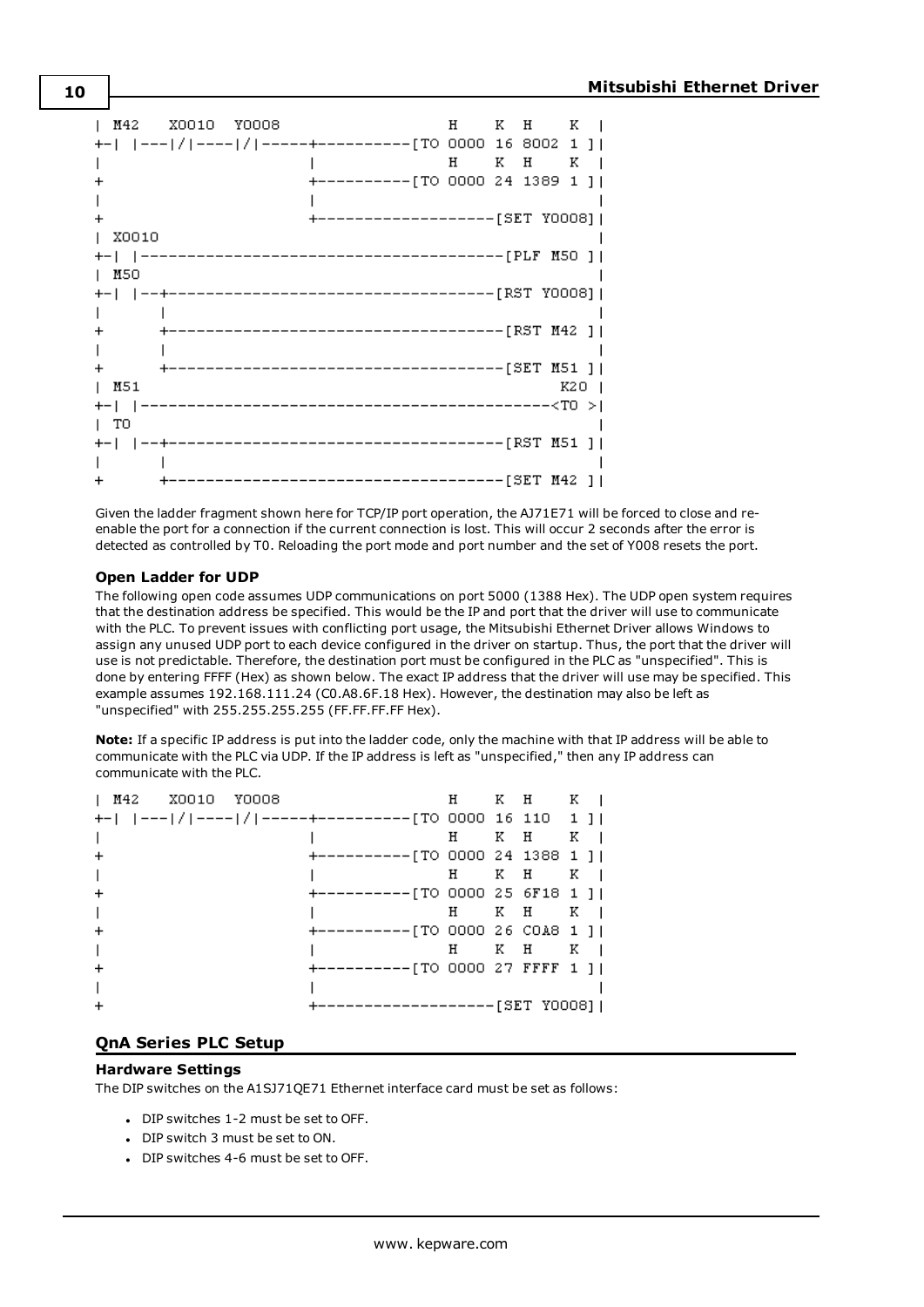• DIP switch 8 must be set to OFF.

#### **Ladder Program**

The Mitsubishi QnA Series PLC requires that a ladder program be used to initialize the AJ71QE71 or A1SJ71QE71 Ethernet interface card and define the desired open system. TCP/IP and UDP open systems may be used with this driver. In the case of TCP/IP, error handling code should also be implemented. Note that TCP/IP is less efficient than UDP and requires a special ladder to handle network error recovery. Also, if planning to communicate with devices on a remote network, TCP/IP requires that multiple ports be configured in the relay device. Thus, UDP is recommended wherever possible. For more information, refer to **[Multi-level](#page-6-1) Networks**.

**Note:** Power must be cycled to the PLC in order for any network configuration to take effect.

## **Initialization Ladder**

The following initialization code sets the IP address of the device and triggers execution of the open code. For this example, an IP of 192.168.111.123 (C0.A8.6F.7B Hex) is assumed.

| SM1038                                         | Н       |  |  |
|------------------------------------------------|---------|--|--|
|                                                |         |  |  |
|                                                | $H$ K K |  |  |
| +--------------------------[TO 0000 0 D100 2 ] |         |  |  |
| $\mathbf{L}$                                   |         |  |  |
| $+$                                            |         |  |  |
| 1 M40                                          |         |  |  |
|                                                |         |  |  |
| X0019 Y0019                                    |         |  |  |
|                                                |         |  |  |
| M41                                            |         |  |  |
|                                                |         |  |  |
|                                                |         |  |  |

## **Open and Error Handling Ladder for TCP/IP**

The following open and error handling code assumes TCP/IP communications, unpassive mode, on port 5001 (1389 Hex).

This code is for the first communications buffer of the A1SJ71QE71 card. Similar code must be implemented for each addition buffer needed. Simply ensure that the proper interface bits are used as well as separate error handling bits and timers for each buffer.

**Note:** It is strongly recommended that users follow the code fragment as closely as possible. Without proper error handling and recovery on the PLC side of the connection, communications may not able to be reestablished with the PLC after a physical error, such as a cable break, occurs. Without the error handling represented here, the PLC might need to be reset in order to reestablish communications.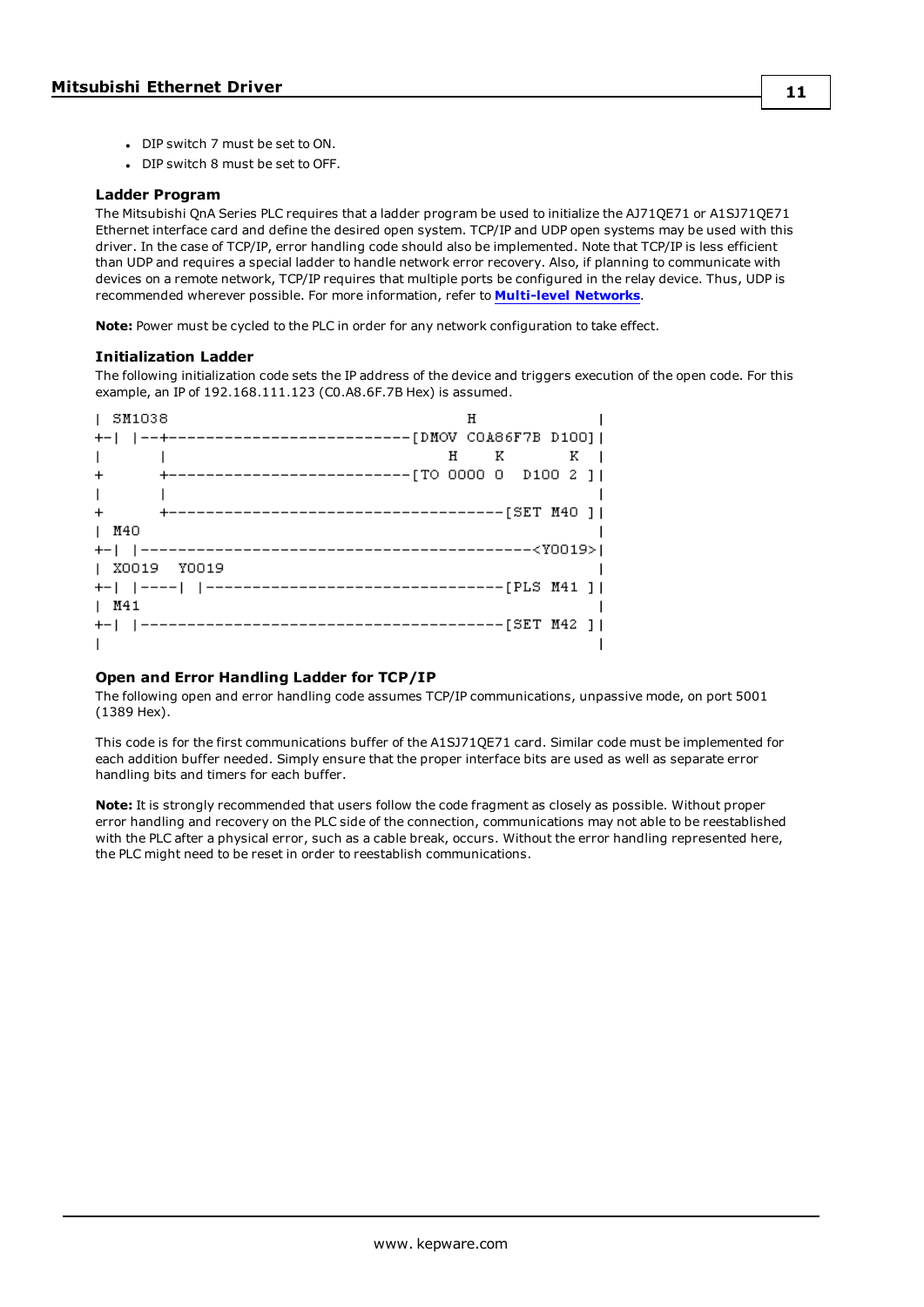|            | M42 X0010 Y0008 |                                                        |  | H KH KI     |       |  |
|------------|-----------------|--------------------------------------------------------|--|-------------|-------|--|
|            |                 | +-   --- / ---- / -----+----------[TO 0000 32 8000 1 ] |  |             |       |  |
|            |                 |                                                        |  | $H$ $K$ $H$ | K l   |  |
|            |                 | +----------[TO 0000 40 1389 1 ]                        |  |             |       |  |
|            |                 |                                                        |  |             |       |  |
|            |                 | +-------------------[SET Y0008]                        |  |             |       |  |
| X0010      |                 |                                                        |  |             |       |  |
|            |                 |                                                        |  |             |       |  |
| M50        |                 |                                                        |  |             |       |  |
|            |                 |                                                        |  |             |       |  |
|            |                 |                                                        |  |             |       |  |
|            |                 |                                                        |  |             |       |  |
|            |                 |                                                        |  |             |       |  |
|            |                 |                                                        |  |             |       |  |
| M51        |                 |                                                        |  |             | K20 I |  |
|            |                 |                                                        |  |             |       |  |
| $\vert$ TO |                 |                                                        |  |             |       |  |
|            |                 |                                                        |  |             |       |  |
|            |                 |                                                        |  |             |       |  |
|            |                 | -------------------------------------[SET M42 ]        |  |             |       |  |

Given the ladder fragment shown here for TCP/IP port operation, the A1SJ71QE71 will be forced to close and reenable the port for a connection if the current connection is lost. This will occur 2 seconds after the error is detected as controlled by T0. Reloading the port mode and port number and the set of Y008 resets the port.

## **Open Ladder for UDP**

The following open code assumes UDP communications on port 5000 (1388 Hex). The UDP open system requires that the destination address be specified. This would be the IP and port that the driver will use to communicate with the PLC. To prevent issues with conflicting port usage, the Mitsubishi Ethernet Driver allows Windows to assign any unused UDP port to each device configured in the driver on startup. Thus, the port that the driver will use is not predictable. Users must configure the destination port in the PLC as "unspecified". This is done by entering FFFF (Hex) as shown below. The exact IP address the driver will use may be specified. This example assumes 192.168.111.24 (C0.A8.6F.18 Hex). However, The destination may also be left as "unspecified" with 255.255.255.255 (FF.FF.FF.FF Hex).

**Note:** If a specific IP address is put into the ladder code, only the machine with that IP address will be able to communicate with the PLC via UDP. If the IP address is left as "unspecified," then any IP address can communicate with the PLC.

| M42 X0010 Y0008                                        |                                 |   | H KH KI   |  |
|--------------------------------------------------------|---------------------------------|---|-----------|--|
| +-   --- / ---- / -----+----------[TO 0000 32 110 -1 ] |                                 |   |           |  |
|                                                        |                                 | H | KH KI     |  |
|                                                        | +----------[TO 0000 40 1388 1 ] |   |           |  |
|                                                        |                                 |   | H KH KI   |  |
|                                                        | +----------[TO 0000 41 6F18 1 ] |   |           |  |
|                                                        |                                 |   | H K H K I |  |
|                                                        | +----------[TO 0000 42 COA8 1 ] |   |           |  |
|                                                        |                                 | H | KH KI     |  |
|                                                        | +----------[TO 0000 43 FFFF 1 1 |   |           |  |
|                                                        |                                 |   |           |  |
|                                                        | -----------[SET YOOO8]          |   |           |  |

# <span id="page-11-0"></span>**Q Series PLC Setup**

Unlike the A and QnA series, the newest Q Series Ethernet modules (QJ71E71-100) do not have DIP switches that need to be set. Furthermore, special ladder logic to enable Ethernet communications is not required. Users must set network related parameters in the controller, however, using the Mitsubishi GX Developer software. Ports may be configured to use TCP/IP or UDP.

#### **Note:**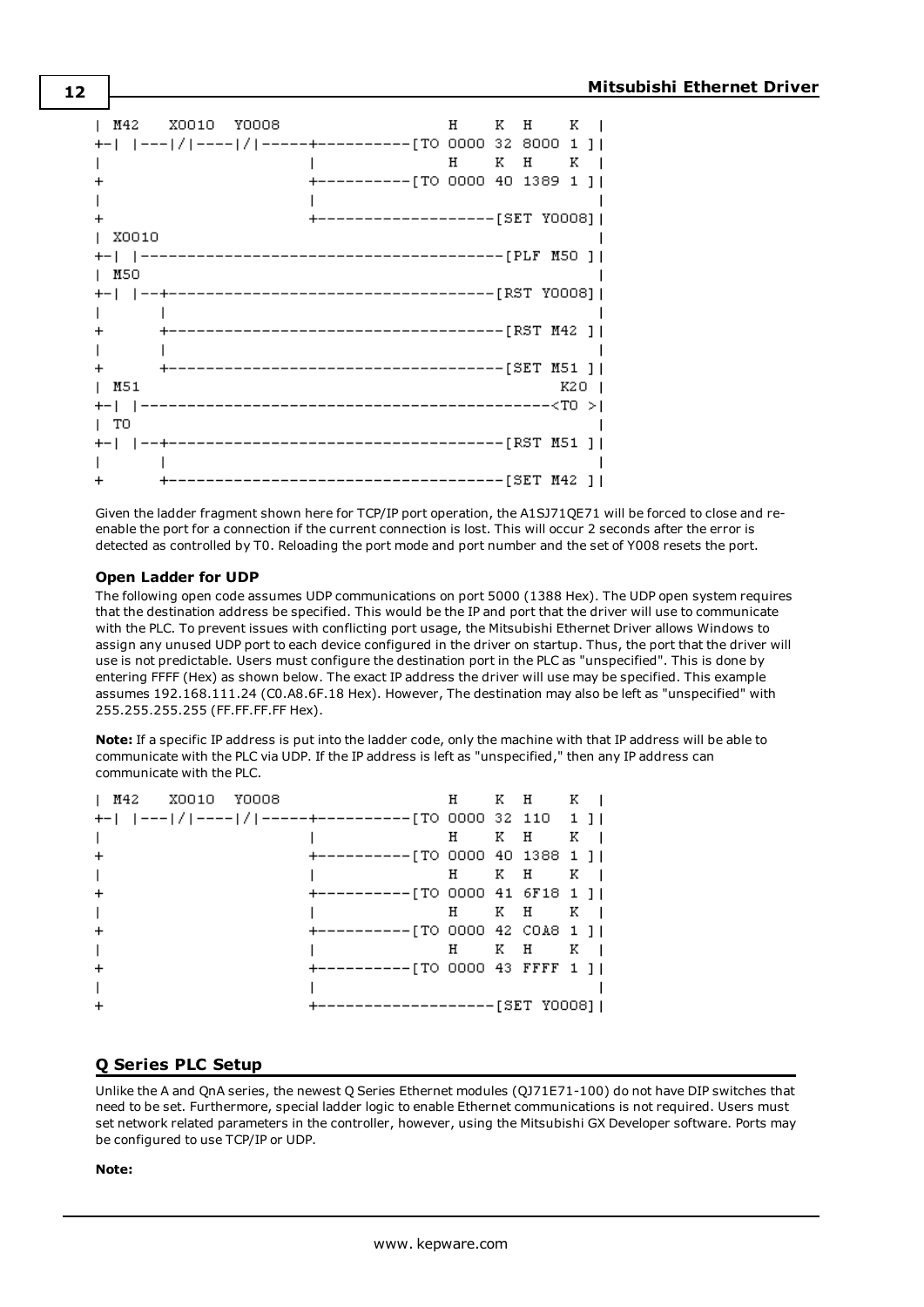TCP/IP is less efficient than UDP. Users planning to communicate with devices on a remote network should note that TCP/IP requires multiple ports be configured in the relay device. Thus, UDP is recommended wherever possible. For more information, refer to **[Multi-level](#page-6-1) Networks**.

#### **Device Configuration**

- 1. To start, create a new GX Developer project for a Q Series (Q mode) PLC. Alternatively, open and edit an existing project.
- 2. Next, select **Network Param**.

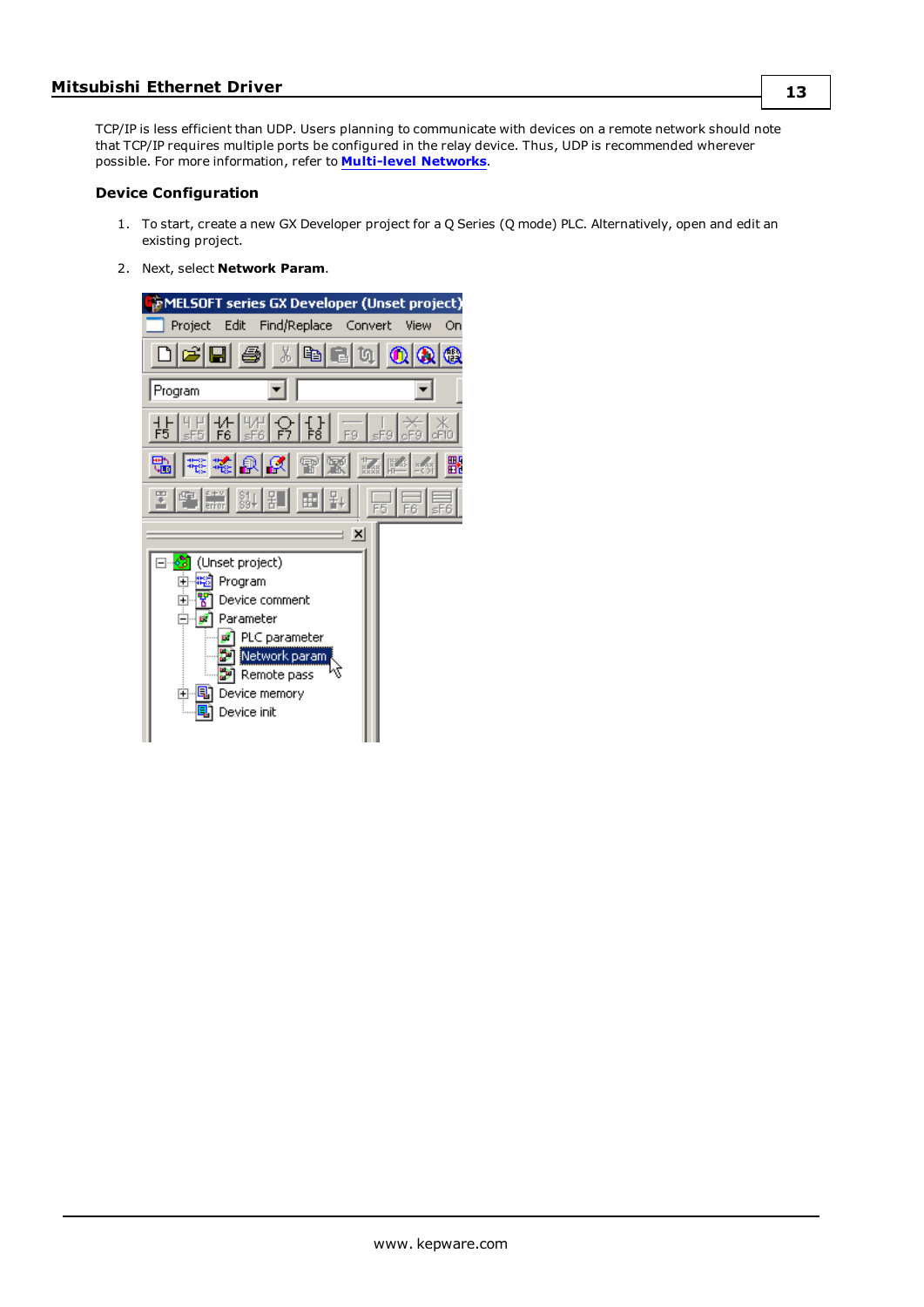3. In **Network Parameter**, click **MELSECNET/Ethernet**.



4. Fill in the required information for the Ethernet module. Although the network type must be Ethernet, other settings will depend on the particular application. The example below is for station 1 on network 1. The starting I/O No. is 0 in this case because the QJ71E71 Ethernet module is installed in the slot adjacent to the CPU. If there are other modules between the CPU and Ethernet unit, determine the total I/O mapped to those and set the starting I/O of the Ethernet unit accordingly. Once these basic network settings are specified, click on **Operational Settings**.

|                  | Module 1                    |
|------------------|-----------------------------|
| Network type     | ∥N<br>Ethernet<br>÷         |
| Starting I/O No. | 0000                        |
| Network No.      |                             |
| Total stations   |                             |
| Group No.        | 0                           |
| Station No.      |                             |
| Mode             | On line                     |
|                  | Operational settings        |
|                  | Initial settings            |
|                  | Open settings               |
|                  | Routing information         |
|                  | MNET/10 routing information |
|                  | <b>FTP Parameters</b>       |
|                  | E-mail settings             |
|                  | Interrupt settings          |
|                  |                             |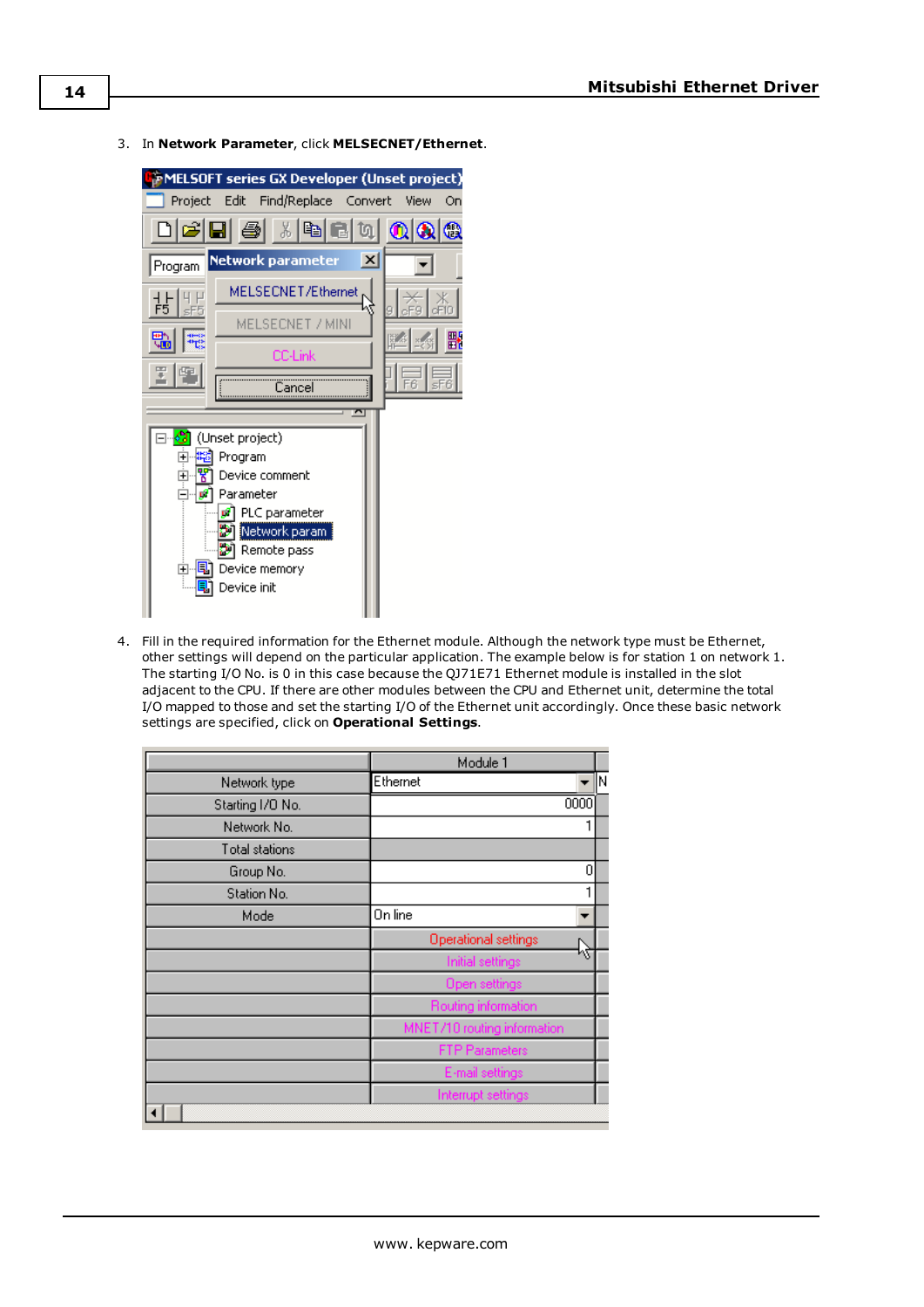5. The **Ethernet Operations** dialog is used to define the device's IP address. Except for the IP address, the settings should be as shown below.

**Note:** Unless security or safety concerns require otherwise, make sure "Enable Write at RUN time" is checked. If this is left unchecked, all writes will fail when the PLC is in Run mode.

| <b>Ethernet operations</b>                                                                                                                                     |                                                               |
|----------------------------------------------------------------------------------------------------------------------------------------------------------------|---------------------------------------------------------------|
| Communication data code-<br>Initial timing<br>Do not wait for OPEN (Communications<br>C Binary code<br>impossible at STOP time )<br>$\bigcap$ ASCII code<br>G. |                                                               |
| Always wait for OPEN (Communication<br>possible at STOP time )<br>-IP address<br>DEC.<br>Input format<br>10<br>10<br>110<br>55<br>IP address                   | Send frame setting<br>$\bullet$ Ethernet(V2.0)<br>C IEEE802.3 |
| Enable Write at RUN tin<br>↜<br>End<br>Cancel                                                                                                                  |                                                               |

# 6. Click **End**.

7. Upon returning to the basic network parameters dialog, click **Open settings**.

|                  | Module 1                    |    |
|------------------|-----------------------------|----|
| Network type     | Ethernet<br>÷               | lΝ |
| Starting I/O No. | 0000                        |    |
| Network No.      |                             |    |
| Total stations   |                             |    |
| Group No.        | 0                           |    |
| Station No.      |                             |    |
| Mode             | On line                     |    |
|                  | Operational settings        |    |
|                  | Initial settings            |    |
|                  | Open settings               |    |
|                  | Routing information         |    |
|                  | MNET/10 routing information |    |
|                  | <b>FTP Parameters</b>       |    |
|                  | E-mail settings             |    |
|                  | Interrupt settings          |    |
|                  |                             |    |

8. Specify the desired open settings. These depend on the chosen IP protocol, which may be TCP or UDP.

#### **Open Settings for TCP**

Enter **TCP** for the protocol. For simplicity, the **Unpassive** open system is recommended. By using the unpassive open system, users will not have to configure the IP and port that the driver will use. In the example below, the local port number 5001 (1389 Hex) is specified.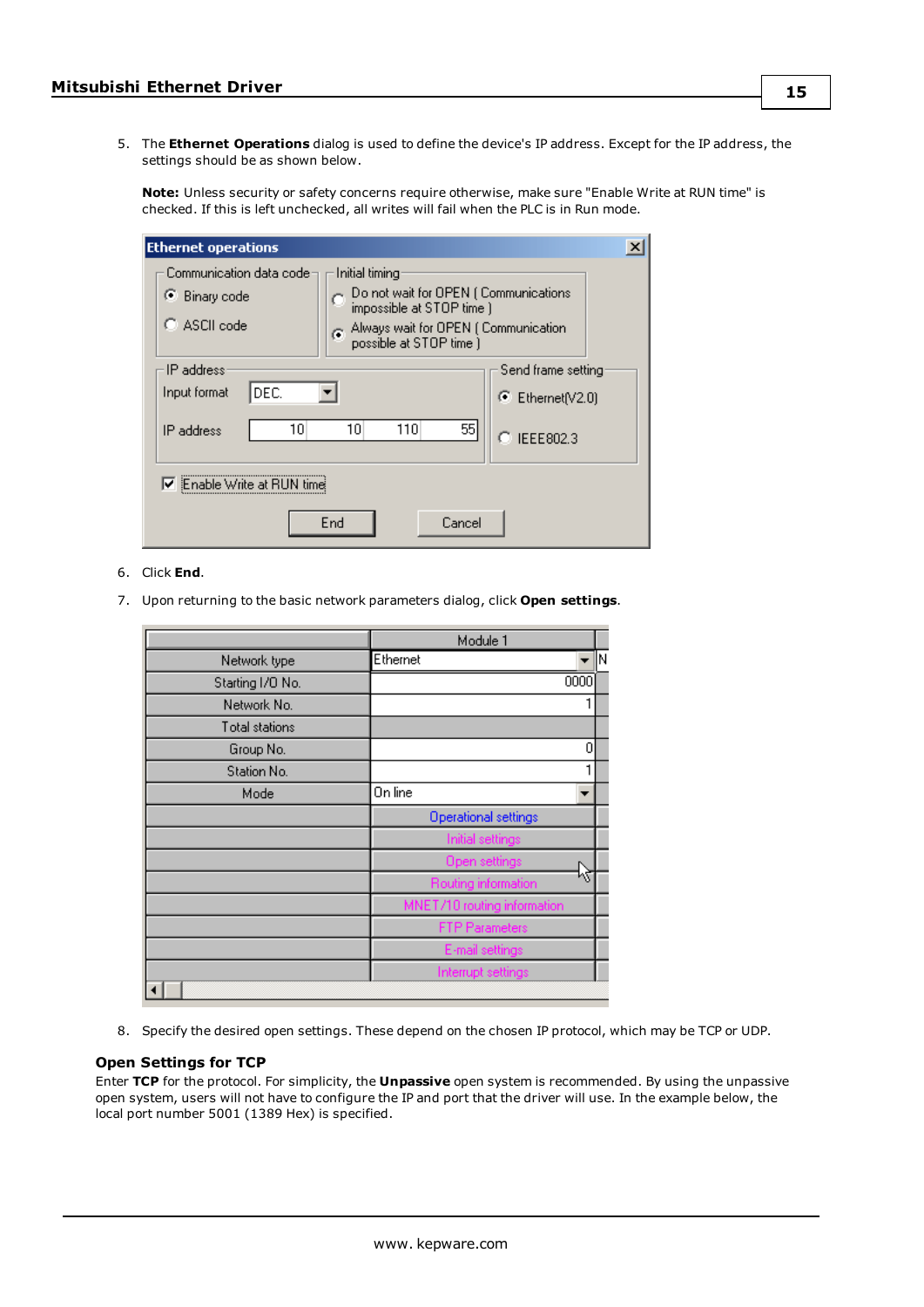| Protocol | <b>Open system</b> | Fixed buffer | Fixed buffer<br>communication | Pairing<br>open | Existence<br>confirmation | Local station Destination<br>Port No. | IP address | Dest. Port<br>No. |
|----------|--------------------|--------------|-------------------------------|-----------------|---------------------------|---------------------------------------|------------|-------------------|
| TCP      | ▼ Unpassive        | Send         | ▼ Procedure exist ▼ No pairs  |                 | No confirm                | 1389                                  |            |                   |
|          |                    |              |                               |                 |                           |                                       |            |                   |
|          |                    |              |                               |                 |                           |                                       |            |                   |
|          |                    |              |                               |                 |                           |                                       |            |                   |
|          |                    |              |                               |                 |                           |                                       |            |                   |
|          |                    |              |                               |                 |                           |                                       |            |                   |

# **Tip:**

Consult the Knowledge Base and the Mitsubishi Technical Bulletin "Existence Confirmation Configuration using Fixed Buffer Communications with a QJ71E71-100 Ethernet Module" for detailed information about device configuration for TCP communications.

#### **Open Settings for UDP**

- 1. Enter **UDP** for the protocol. There are no open system options for UDP. In the example below, the local port number 5000 (1388 Hex) is specified.
- 2. Next, specify the destination IP and port. This would be the IP and port that the driver will use to communicate with the PLC. To prevent issues with conflicting port usage, the Mitsubishi Ethernet Driver allows Windows to assign any unused UDP port to each device configured in the driver on startup. Thus, the port that the driver will use is not predictable. Users must configure the destination port in the PLC as "unspecified". This is done by entering FFFF (Hex) as shown below.
- 3. Finally, click on the Destination IP address button.

|     | Protocol   Open system   Fixed buffer | Fixed buffer<br>communication                         | Pairing<br>open | Existence<br>confirmation | Local station Destination | Port No.   IP address | Dest. Port<br>No. |
|-----|---------------------------------------|-------------------------------------------------------|-----------------|---------------------------|---------------------------|-----------------------|-------------------|
| UDP |                                       | ▼ Receive ▼ Procedure exist ▼ No pairs ▼ No confirm ▼ |                 |                           | 1388                      |                       | FFFF              |
|     |                                       |                                                       |                 |                           |                           |                       |                   |
|     |                                       |                                                       |                 |                           |                           |                       |                   |
|     |                                       |                                                       |                 |                           |                           |                       |                   |
|     |                                       |                                                       |                 |                           |                           |                       |                   |
|     |                                       |                                                       |                 |                           |                           |                       |                   |

4. Either specify the IP address that the driver will be using or leave it at the "unspecified" address of 255.255.255.255 as shown below.

| IP Address   |      |     |        |     |
|--------------|------|-----|--------|-----|
| Input format | DEC. |     |        |     |
| IP address   | 255  | 255 | 255    | 255 |
|              |      |     | Cancel |     |

#### **Write Network Parameters to PLC**

After all of the network parameters have been specified, they must be written to the PLC. This can be done by selecting the **Online** | **Write To PLC...** menu option. Check the network parameters file selection and then click **Execute**.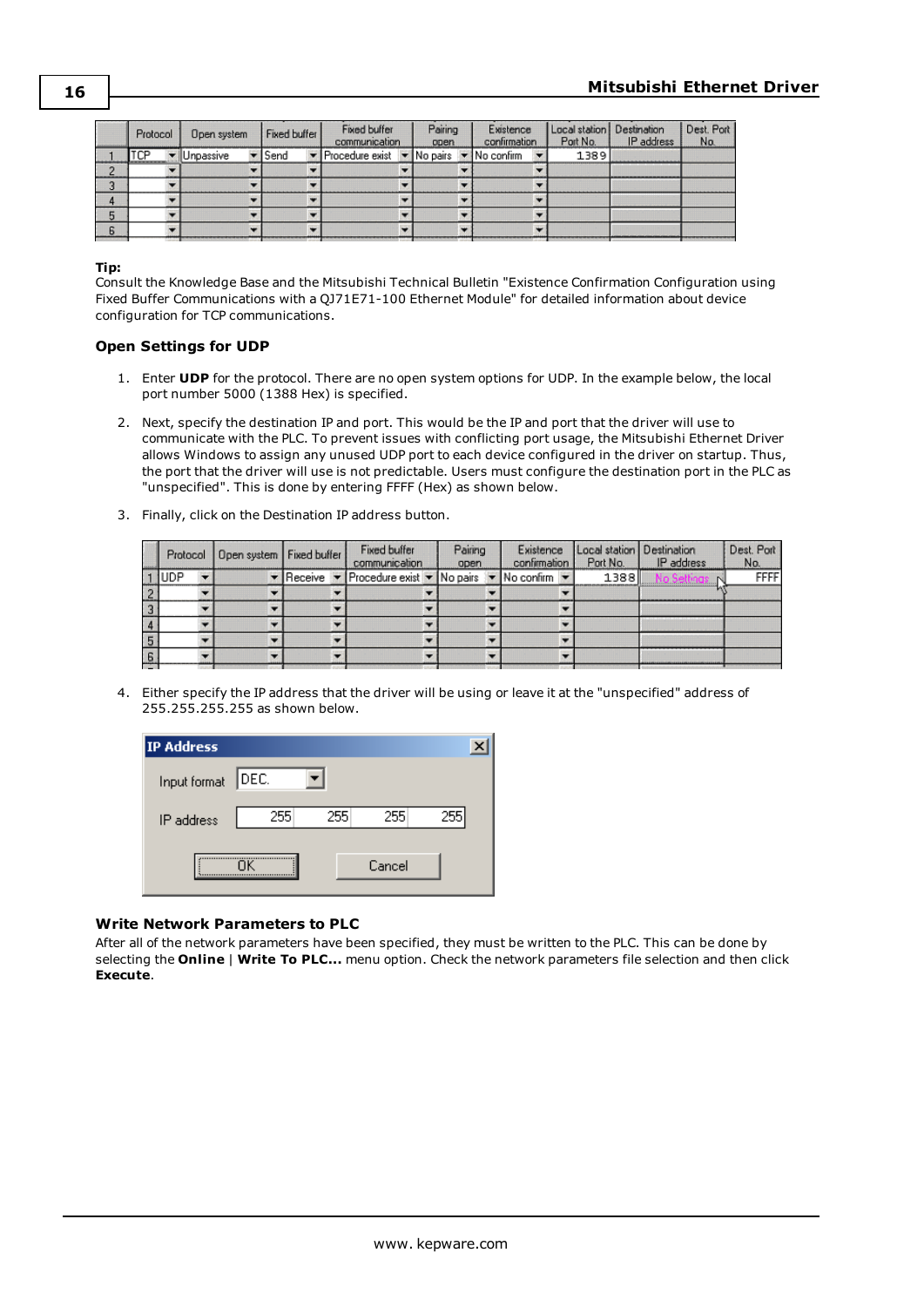| <b>Write to PLC</b><br>COM1<br>Connecting interface                                     | ×<br><--> PLC module             |
|-----------------------------------------------------------------------------------------|----------------------------------|
| <b>PLC</b> Connection<br>Network No. 0 Station No. Host                                 |                                  |
| PLC type Q02(H)<br>Target memory<br>Title                                               |                                  |
| Program memory/Device memory<br>File selection   Device data   Program   Common   Local | <u>Execute</u>                   |
| Select all<br>Cancel all selections<br>Param+Prog                                       | Close                            |
| 鸭 Program<br>MAIN                                                                       | Password setup                   |
| R)<br>Device comment<br>F                                                               | <b>Related functions:</b>        |
| <b>COMMENT</b><br><b>P</b> arameter<br>Ė<br>PLC/Network/Remote password                 | Transfer setup<br>Keyword setup  |
|                                                                                         | Remote operation                 |
|                                                                                         | Clear PLC memory                 |
| File register-                                                                          | Format PLC memory                |
| $\bigcirc$ Whole range                                                                  | Arrange PLC memory               |
| 10<br>C Range specification ZR                                                          | 32767<br>Create title            |
| Free space volume<br>volume                                                             | Total free space<br><b>Bytes</b> |

#### **Note:**

<span id="page-16-0"></span>Users must cycle the power on the PLC in order for the network parameter changes to take effect.

# **Q Series Built-in Ethernet Port PLC Setup**

In order for the Mitsubishi Ethernet Driver to communicate with the Mitsubishi Q Series CPU's built-in Ethernet port, some network parameters must be configured in the PLC.

# **Device Configuration**

The following instructions were created using Mitsubishi GX Works2 software.

1. To start, create a new project for a Q Series (Q mode) PLC. Alternatively, open and edit an existing project.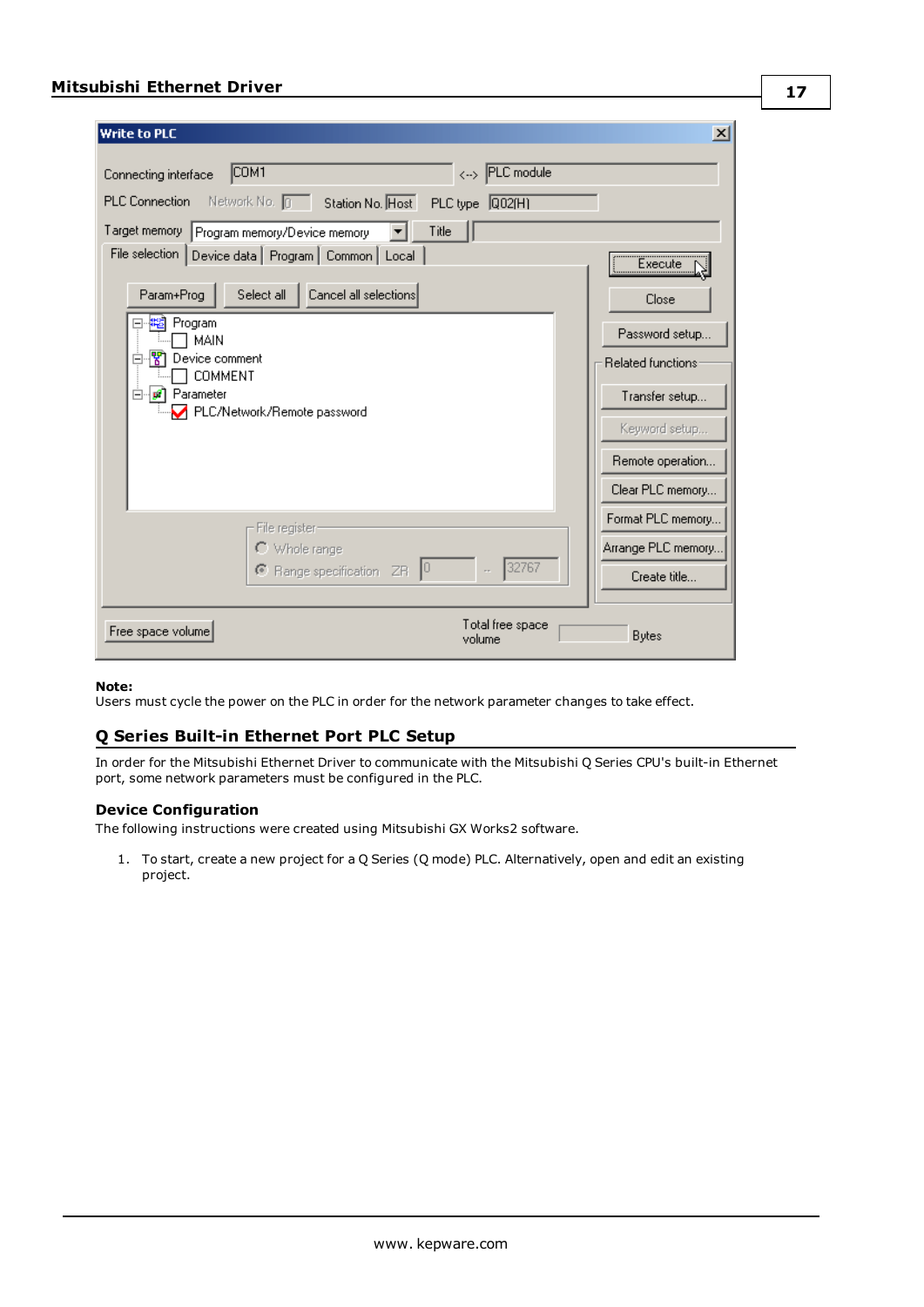2. Next, select **PLC Parameter**.



- 3. Open the **Built-in Ethernet Port Setting** tab, and then make the following changes:
	- <sup>l</sup> Beneath **IP Address Setting**, fill in all required information.
	- <sup>l</sup> Beneath **Communication Data Code**, select **Binary Code**.

| Q Parameter Setting<br>$\mathbf{x}$                                                                                                 |
|-------------------------------------------------------------------------------------------------------------------------------------|
| PLC Name PLC System PLC File PLC RAS Boot File Program SFC Device 100 Assignment Multiple CPU Setting Bult-in Ethernet Port Setting |
| IP Address Setting<br>Input Format DEC.<br>▾                                                                                        |
| FTP Setting<br><b>IP Address</b><br>168<br>192<br> 0 <br>10                                                                         |
| Subnet Mask Pattern<br>255<br>255<br>255<br>$\overline{0}$<br>Time Setting                                                          |
| Default Router IP Address<br>192<br>168<br>$\overline{0}$<br>$\mathbf{1}$<br>Set if it is needed [Default / Changed ]               |
| Communication Data Code<br><b>6</b> Binary Code<br>C ASCII Code<br>Enable online change (FTP, MC Protocol)                          |
| Disable direct connection to MELSOFT                                                                                                |
| Do not respond to search for CPU (Built-in Ethernet port) on network                                                                |
| Acknowledge XY Assignment<br>Print Window<br>Print Window Preview<br>Default<br><b>Check</b><br>End<br>Cancel                       |

- 4. Next, click **Open Setting**, and then make the following changes:
	- <sup>l</sup> Specify the **Protocol**. Options include **UDP** or **TCP**.
	- <sup>l</sup> Specify the **Open System** as **MC Protocol**.
	- <sup>l</sup> Specify the **Host Station Port No**.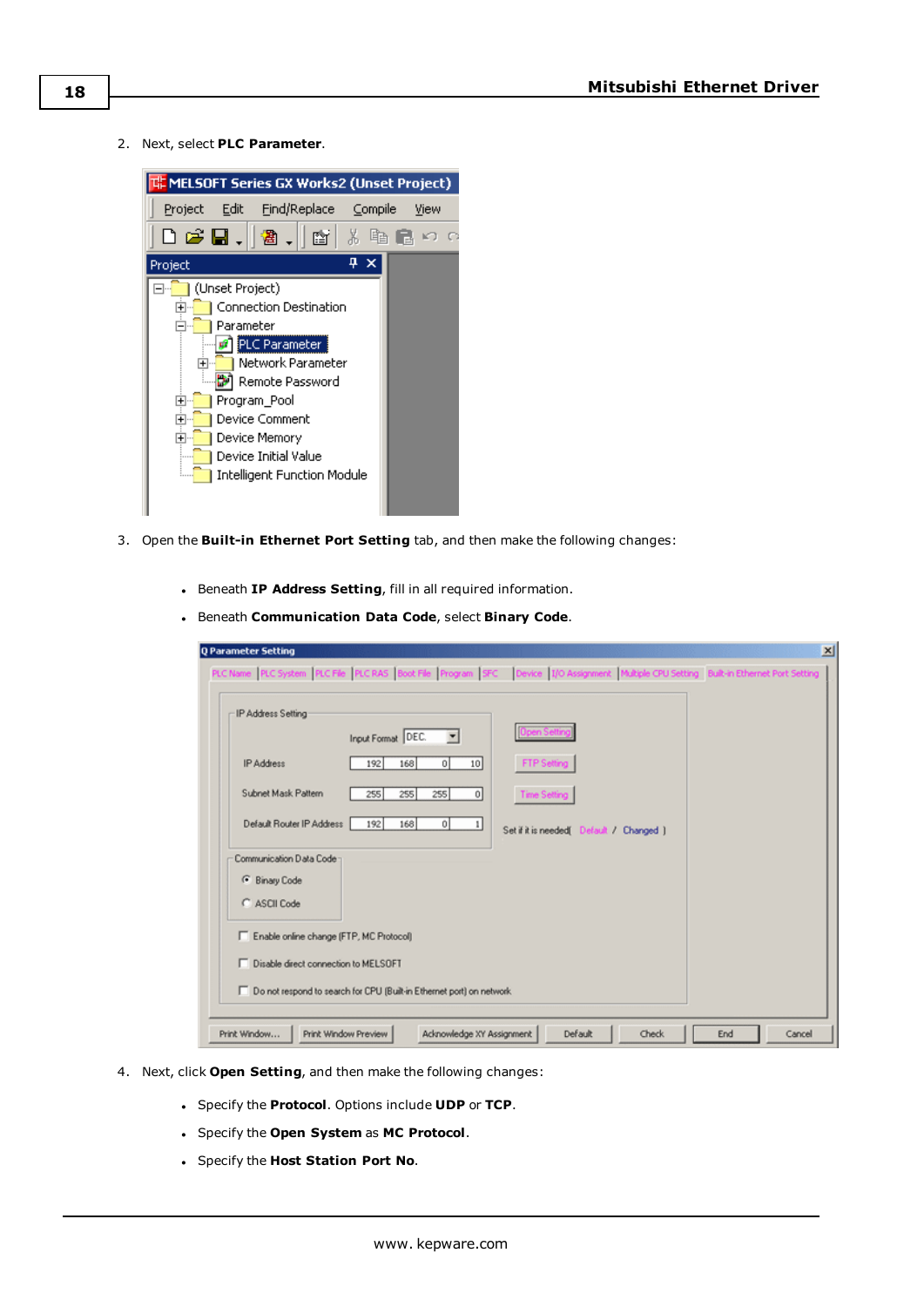|    | Protocol   |                          | Open System               |                          | <b>TCP Connection</b>    | Host Station<br>Port No. | Destination<br><b>IP Address</b> | Destination<br>Port No. |
|----|------------|--------------------------|---------------------------|--------------------------|--------------------------|--------------------------|----------------------------------|-------------------------|
| 1  | <b>UDP</b> | ▼                        | MELSOFT Connection        | ▼                        | ▼                        |                          |                                  |                         |
| 2  | <b>TCP</b> | ▼                        | <b>MELSOFT</b> Connection | ▼                        | ▼                        |                          |                                  |                         |
| 3  | <b>UDP</b> | $\overline{\phantom{a}}$ | MC Protocol               | ▼                        | $\overline{\phantom{a}}$ | 1386                     |                                  |                         |
| 4  | TCP        | $\overline{\phantom{a}}$ | <b>MC</b> Protocol        | ▼                        | ▼                        | 1387                     |                                  |                         |
| 5  | TCP        | $\overline{\phantom{a}}$ | <b>MELSOFT Connection</b> | ▼                        | ▼                        |                          |                                  |                         |
| 6  | <b>TCP</b> | $\overline{\phantom{a}}$ | <b>MELSOFT Connection</b> | $\overline{\phantom{0}}$ | ▼                        |                          |                                  |                         |
| 7  | <b>TCP</b> | $\overline{\phantom{a}}$ | MELSOFT Connection        | ▼                        | ▼                        |                          |                                  |                         |
| 8  | TCP        | $\overline{\phantom{a}}$ | MELSOFT Connection        | ▼                        | ▼                        |                          |                                  |                         |
| 9  | TCP        | $\overline{\phantom{a}}$ | <b>MELSOFT</b> Connection | ▼                        | ▼                        |                          |                                  |                         |
| 10 | TCP        | $\overline{\phantom{a}}$ | MELSOFT Connection        | ▼                        | ▼                        |                          |                                  |                         |
| 11 | TCP        | $\overline{\phantom{0}}$ | MELSOFT Connection        | $\overline{\phantom{0}}$ | ▼                        |                          |                                  |                         |
| 12 | TCP        | $\overline{\phantom{a}}$ | MELSOFT Connection        | ▼                        | ▼                        |                          |                                  |                         |
| 13 | TCP        | $\overline{\phantom{a}}$ | MELSOFT Connection        | ▼                        | ▼                        |                          |                                  |                         |
| 14 | TCP        | $\overline{\phantom{0}}$ | <b>MELSOFT Connection</b> | ▼                        | ▼                        |                          |                                  |                         |
| 15 | TCP        | $\overline{\phantom{a}}$ | <b>MELSOFT</b> Connection | $\overline{\phantom{a}}$ | ▼                        |                          |                                  |                         |
| 16 | TCP        | $\overline{\phantom{a}}$ | <b>MELSOFT</b> Connection | ▼                        | ▼                        |                          |                                  |                         |

End Cancel

**Note:** In the example above, the local port numbers 4998 (1386H) and 4999 (1387H) are used.

**Important:** The driver's default port settings of 5000 UDP and 5001 TCP are not valid port numbers for the built-in Ethernet port. The driver uses decimal numbers for the port number; GX Works2 uses hexadecimal number for the port numbers. Valid port number setting ranges are 0401H (1025) to 1387H (4999), and 1392H (5010) to FFFEH (65534).

# 5. Click **End**.

#### **Writing the Network Parameters to the PLC**

After all network parameters have been specified, they must be written to the PLC. To do so, click **Online** | **Write To PLC...**. Then, check **Parameter** (located beneath **Target**) and then click **Execute**.

**19**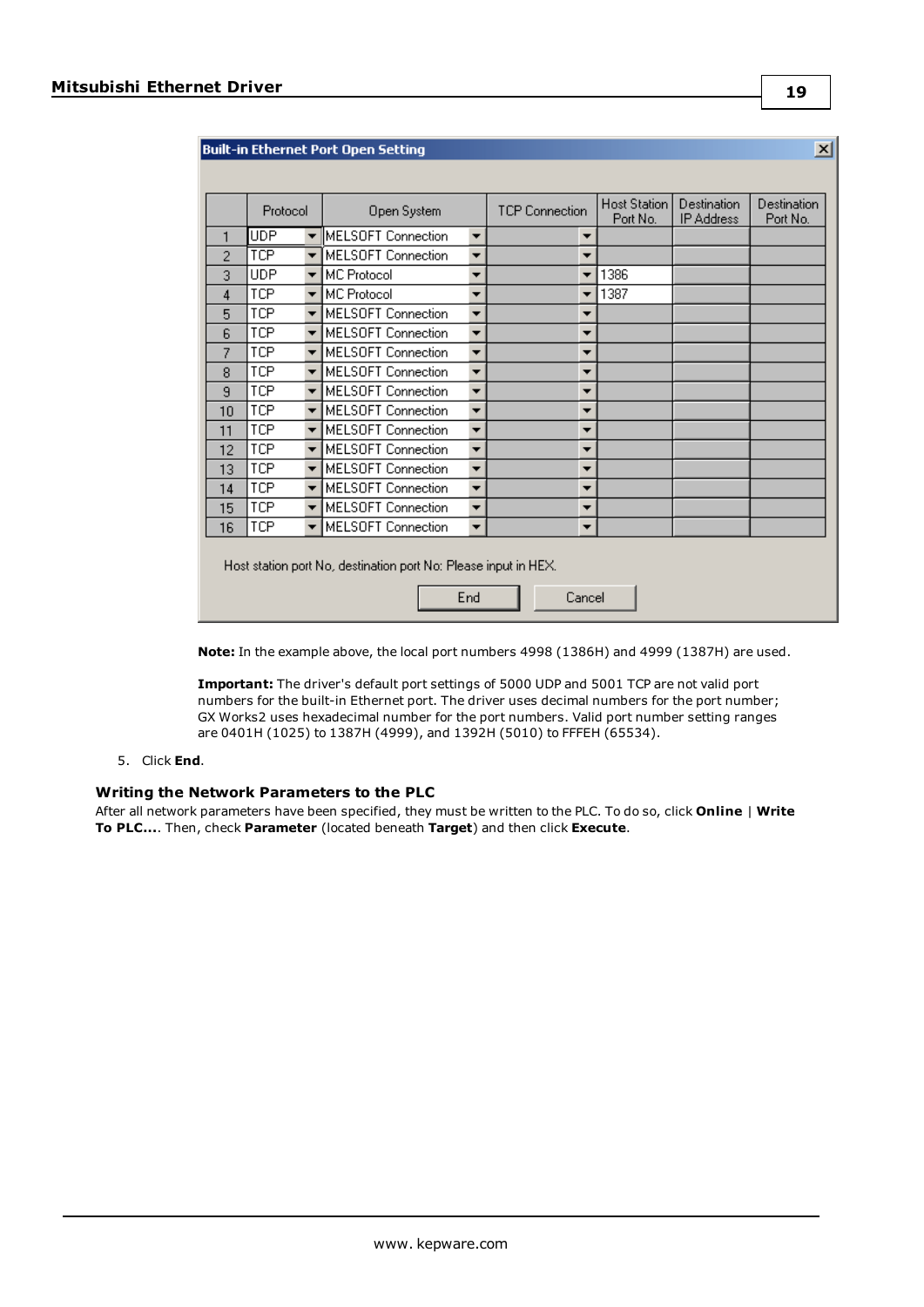| Size       |
|------------|
|            |
|            |
|            |
|            |
|            |
|            |
| 1212 Bytes |
|            |
|            |
|            |
|            |
|            |

**Note:** Users must cycle the power on the PLC in order for the network parameter changes to take effect.

# <span id="page-19-0"></span>**FX3U Series PLC Setup**

In order for the Mitsubishi Ethernet Driver to communicate with the FX3U PLC via the FX3U-ENET block, some network parameters have to be configured in the FX3U PLC. The Mitsubishi GXDeveloper-FX software is necessary for the following process.

#### **Device Configuration**

- 1. To start, create a new GXDeveloper project for a FX3U model. Then click **Tools** | **FX Special Function Utility**.
- 2. Next, select **FX Configurator-EN**.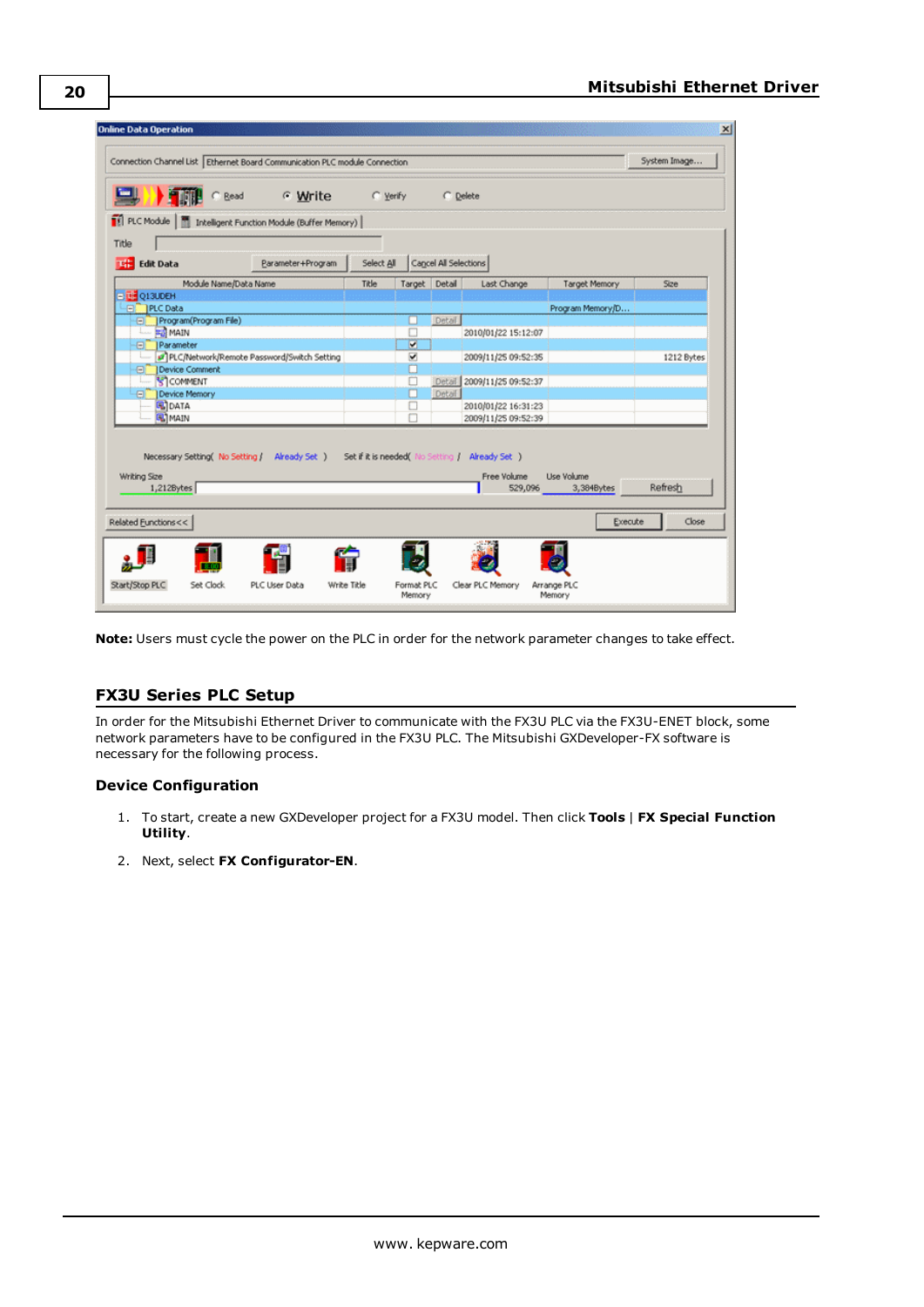| Project Edit Find/Replace Convert View Online Diagnostics<br>$ a $ and $ a $<br>00066<br>$D$ $\boldsymbol{\omega}$ . $\boldsymbol{\omega}$<br>Program<br>Ľ¥.<br>ъ<br>HHH # # 8 H<br>紫罗<br>$\frac{1}{\sqrt{2}}$<br>翡<br>$\overline{19}$<br>이 표 <mark>축형 정</mark> 조<br>髑<br>医腰部<br>ΘI<br>圖<br>工事用 排脚 田野<br>×<br>ū<br>(Unset project)<br>图 Righteram<br>٠v<br>由<br>Device comment<br>Parameter<br>PLC parameter<br><b>OLI</b> Device memory | Tools Window Help<br>Check program<br>Merge data<br>Check parameter<br>Transfer ROM<br>Delete unused comments<br>Clear all parameters<br>IC memory card<br>Start ladder logic test<br>Set TEL data<br>Intelligent function utility<br>Customize keys<br>Change display color<br>Options<br>Create start-up setting file | ٠                       |
|------------------------------------------------------------------------------------------------------------------------------------------------------------------------------------------------------------------------------------------------------------------------------------------------------------------------------------------------------------------------------------------------------------------------------------------|-------------------------------------------------------------------------------------------------------------------------------------------------------------------------------------------------------------------------------------------------------------------------------------------------------------------------|-------------------------|
|                                                                                                                                                                                                                                                                                                                                                                                                                                          | FX special function utility                                                                                                                                                                                                                                                                                             | FX Configurator-EN<br>м |
|                                                                                                                                                                                                                                                                                                                                                                                                                                          |                                                                                                                                                                                                                                                                                                                         |                         |

**Note:** The **FX Configurator-EN** dialog should appear as shown below.

|                | Ethernet Module settings                       |              |  |
|----------------|------------------------------------------------|--------------|--|
|                | Module None                                    |              |  |
|                | <b>Dennishal settings</b>                      |              |  |
|                | <b>Initial vehicles</b>                        |              |  |
|                | Open extinge:                                  |              |  |
|                | <b><i>Balder retey passmaker</i></b>           |              |  |
|                | <b>G-Hallmillinge</b>                          |              |  |
| Online         | Setifit is needed( No setting / Already set 7) | <b>Check</b> |  |
|                | PLC remote operation.                          | Diagnostics  |  |
| Transfer setup |                                                |              |  |
| Wite:          | Read                                           | Verify       |  |
|                |                                                |              |  |

3. Next, specify the FX3U-ENET block's minimum required configuration information. Select a module from the first drop-down list and then click **Operational Settings**.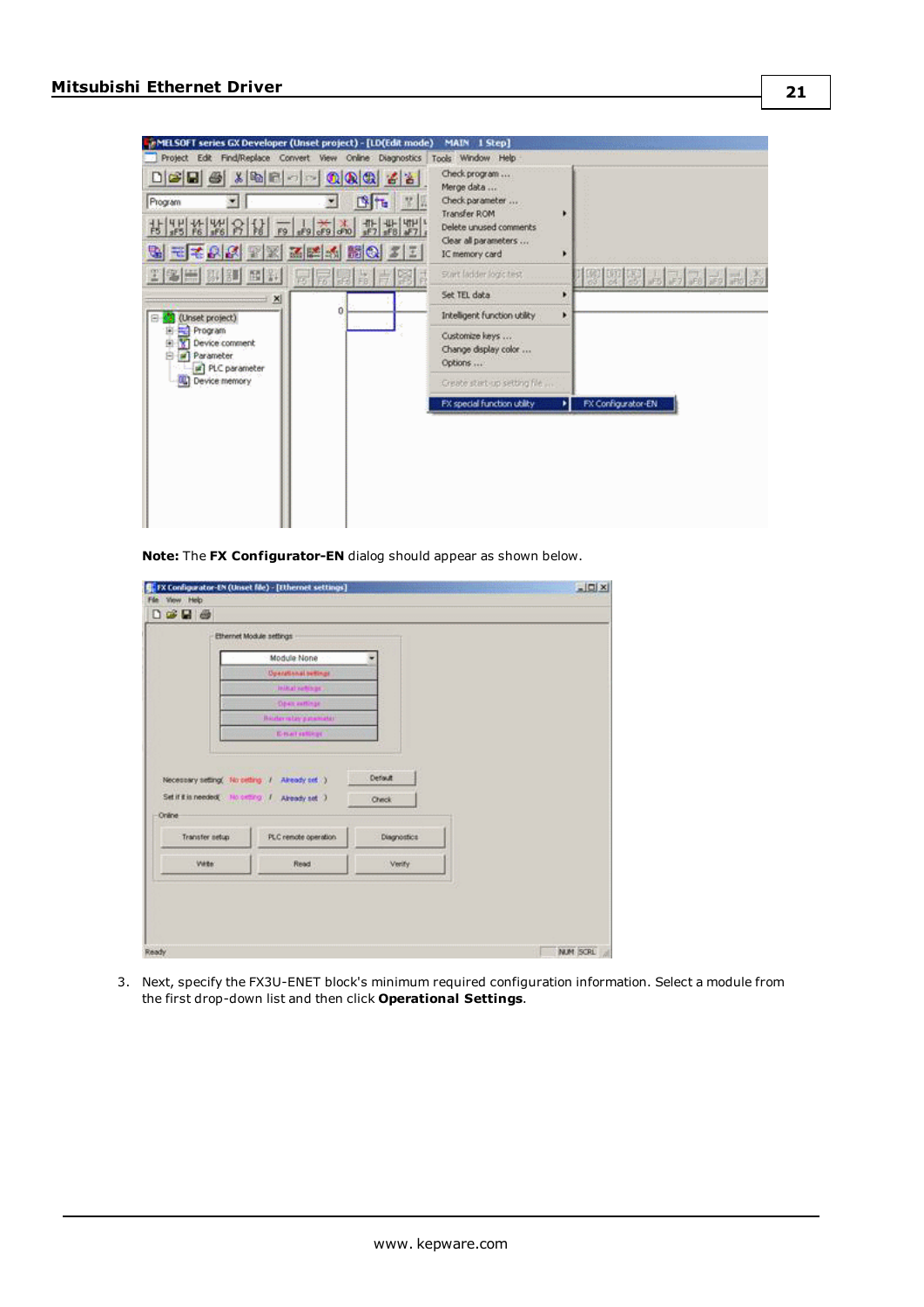| Communication data code<br>G Binary code<br>C ASCII code              | Initial timing<br>Do not wait for OPEN (Communications<br>impossible at STOP time )<br>Always wait for OPEN (Communication<br>possible at STOP time ) |                                                                                           |
|-----------------------------------------------------------------------|-------------------------------------------------------------------------------------------------------------------------------------------------------|-------------------------------------------------------------------------------------------|
| P address<br>DEC. <b>v</b><br><b>Input format</b><br>IP address<br>10 | 110 107<br>10                                                                                                                                         | Send frame setting<br>$F$ Ethernet( $V2.0$ )<br>IFFF802.3<br>C                            |
|                                                                       |                                                                                                                                                       | TCP Existence confirmation setting<br><b>C</b> Use the KeepAlive<br><b>G</b> Use the Ping |

- 4. Specify the settings so that they appear similar to the ones shown above.
- 5. Click **End**.
- 6. In **FX Configurator-EN**, click **Open Settings**.
- 7. The open settings depend on the chosen IP protocol: TCP or UDP.

#### **Open Settings for TCP**

Enter **TCP** in the Protocol field. For simplicity, the **Unpassive** open system is recommended. By using the unpassive open system, the IP and port that the driver will use do not need to be configured. The **Procedure exist(MC)** communications procedure sets the correct protocol in the FX3U-ENET block to communicate with this driver. In the example below, **5001** (1389 Hex) is specified in the Host station Port No. field.

**Note:** The example shown below includes only one connection. In order to make multiple connections to the device from the OPC server, add another entry on this screen and configure another open port (such as, Port 5002). Check the device's manual to verify the device's available ports.

|           | Protocol   | Open system              |                          | Fixed buffer             | Fored buffer<br>communication<br>procedure |                          | Pairing<br>open          | Existence<br>confirmation |                          | Host station<br>Port No.<br>(DEC.) | Transmission<br>target device IF<br>address |
|-----------|------------|--------------------------|--------------------------|--------------------------|--------------------------------------------|--------------------------|--------------------------|---------------------------|--------------------------|------------------------------------|---------------------------------------------|
| л         | <b>TCP</b> | Unpassive                | ٠                        | Send<br>۰                | Procedure exist(MC)                        | ٠                        | Disable >                | No confirm                | $\overline{\phantom{a}}$ | 5001                               |                                             |
| $\bar{2}$ |            |                          | ۰                        | ۰                        |                                            | ۳                        | $\overline{\phantom{a}}$ |                           | $\overline{\phantom{a}}$ |                                    |                                             |
| s.        |            |                          | ۰                        | ÷                        |                                            | ۳                        | ۳                        |                           | $\ddot{}$                |                                    |                                             |
| 4         |            | ٠                        | ×                        | ۰                        |                                            | ۰                        | $\overline{\phantom{a}}$ |                           | ×                        |                                    |                                             |
| 5         |            | ٠                        | $\overline{\phantom{a}}$ | $\overline{\phantom{a}}$ |                                            | $\overline{\phantom{a}}$ | $\overline{\phantom{a}}$ |                           | $\overline{\phantom{a}}$ |                                    |                                             |
| o         |            | ۷                        | ۰                        | ۰                        |                                            | ۳                        | ۳                        |                           | ۰                        |                                    |                                             |
| 7         |            | ۰                        | ۰                        | ۰                        |                                            | ۰                        | $\overline{\phantom{a}}$ |                           | ×                        |                                    |                                             |
| 8         |            | $\overline{\phantom{a}}$ | ۰                        | ۰                        |                                            | $\overline{\phantom{a}}$ | $\overline{\phantom{a}}$ |                           | $\blacksquare$           |                                    |                                             |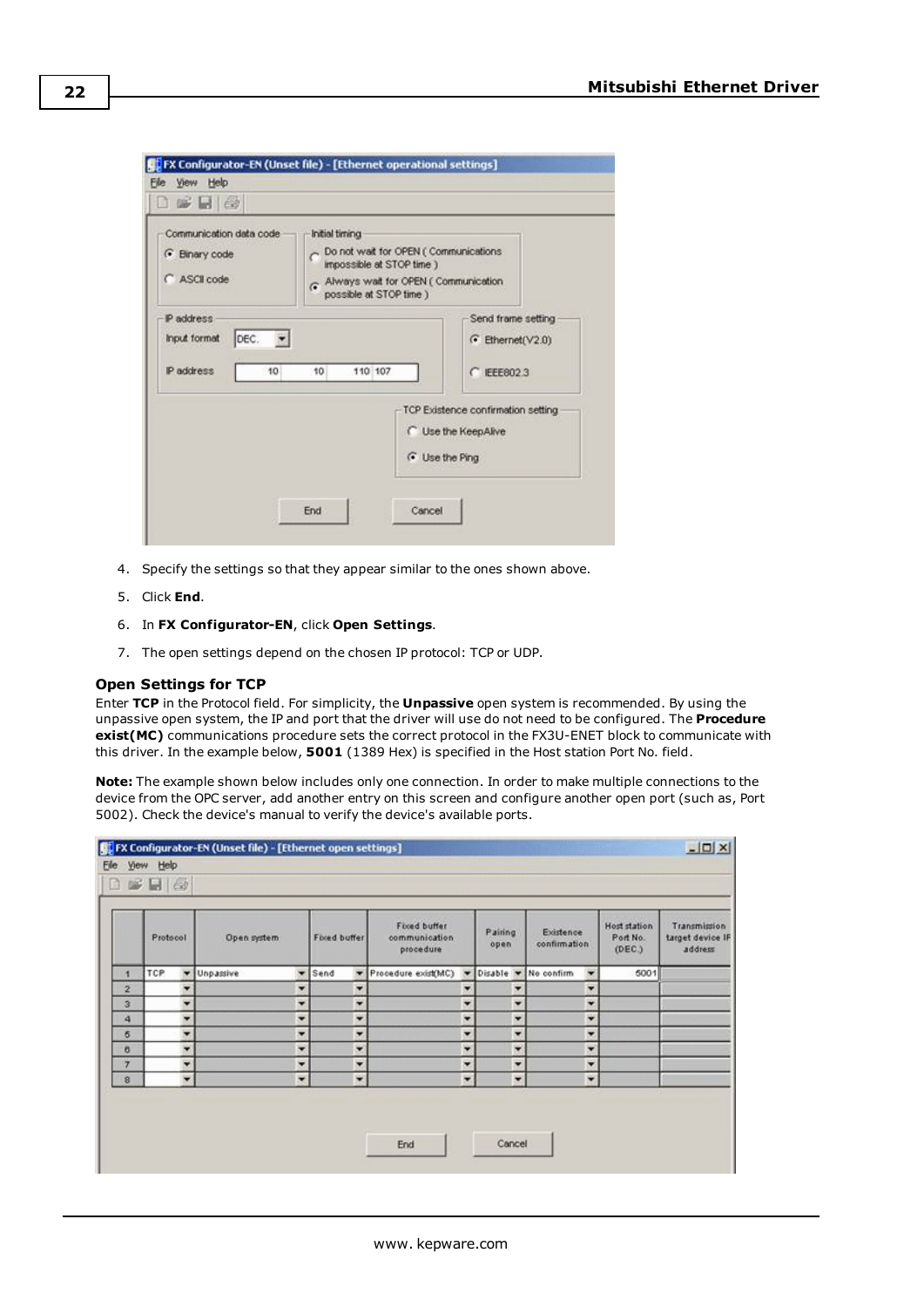#### **Open Settings for UDP**

- 1. Enter **UDP** in the Protocol field. There are no open system options for UDP. The **Procedure exist(MC)** communications procedure sets the correct protocol in the FX3U-ENET block to communicate with this driver. In the example below, 5000 (1388 Hex) is specified in the Host station Port No. field.
- 2. In order to allow this driver to choose any port for communications, configure the target port as "unspecified" by entering 65535 (FFFFHex) in the Transmission target device Port No. field. The IP address that the driver uses can be specified or not. To enter the "unspecified" address of 255.255.255.255, do as shown below.

| Input format | DEC. |     |        |         |  |
|--------------|------|-----|--------|---------|--|
| IP address   | 255  | 255 |        | 255 255 |  |
|              |      |     | Cancel |         |  |

|                         | Protocol      |                          | Open system              | Fixed buffer     |                          | Fixed buffer<br>communication<br>procedure |                          | Pairing<br>open  |                          | Existence<br>confirmation |                          | Host station<br>Port No.<br>(DEC.) | Transmission<br>target device IP<br>address | Transmission<br>target device<br>Port No.<br>(DEC.) |
|-------------------------|---------------|--------------------------|--------------------------|------------------|--------------------------|--------------------------------------------|--------------------------|------------------|--------------------------|---------------------------|--------------------------|------------------------------------|---------------------------------------------|-----------------------------------------------------|
| $\overline{1}$          | UDP           | ٠                        | ۰                        | Receive <b>v</b> |                          | Procedure exist(MC)                        | ×                        | Disable <b>v</b> |                          | No confirm                |                          | 5000                               | Simultan                                    | 65535                                               |
| $\overline{\mathbf{z}}$ |               | $\overline{\phantom{a}}$ | ٠                        |                  | ▬                        |                                            |                          |                  | $\overline{}$            |                           | ≂                        |                                    |                                             |                                                     |
| $\overline{\mathbf{3}}$ |               | ٠                        | $\overline{\phantom{a}}$ |                  | ٠                        |                                            | ۰                        |                  | $\overline{\phantom{a}}$ |                           | ٠                        |                                    |                                             |                                                     |
| 4                       |               | ٠                        | $\overline{\phantom{a}}$ |                  | $\overline{\phantom{a}}$ |                                            | $\overline{\phantom{a}}$ |                  | $\overline{\phantom{a}}$ |                           | $\overline{\phantom{a}}$ |                                    |                                             |                                                     |
| 5                       |               | ۳                        | ۰                        |                  | $\overline{\phantom{a}}$ |                                            | $\overline{\phantom{a}}$ |                  | $\overline{\phantom{a}}$ |                           | ▼                        |                                    |                                             |                                                     |
| $\circ$                 |               |                          | ٠                        |                  | ≂                        |                                            | ۰                        |                  | ۰                        |                           | ≂                        |                                    |                                             |                                                     |
| $\overline{7}$          |               | $\overline{\phantom{0}}$ | $\overline{\phantom{a}}$ |                  | ▾                        |                                            |                          |                  | $\overline{\phantom{a}}$ |                           | $\overline{\phantom{a}}$ |                                    |                                             |                                                     |
| $\circ$                 |               | ۰                        | $\overline{\phantom{a}}$ |                  | $\overline{\phantom{a}}$ |                                            | $\overline{\phantom{a}}$ |                  | ۰                        |                           | $\overline{\phantom{a}}$ |                                    |                                             |                                                     |
|                         | Cancel<br>End |                          |                          |                  |                          |                                            |                          |                  |                          |                           |                          |                                    |                                             |                                                     |

#### **Write Network Parameters to PLC**

After all of the network parameters have been specified, they must be written to the PLC. To do so, click **Write** from the main FX-Configurator-ENwindow.

| <b>Write to Ethernet Moduls</b> |                    |                      |
|---------------------------------|--------------------|----------------------|
|                                 |                    | Related function     |
| Connection interface            | COM3-9.6Kbps       | Transfer setup       |
|                                 | <br>Close<br>Write | PLC remote operation |

**Note:** There must be a serial connection to the FX3U PLC. The configuration settings are written to the PLC via this serial link. Also make sure that the communication parameters are correct. Settings can be checked by clicking **Transfer Setup** or be selecting **Online** | **Transfer Setup** from the main menu.

Users must cycle the power on the PLC in order for the network parameter changes to take effect.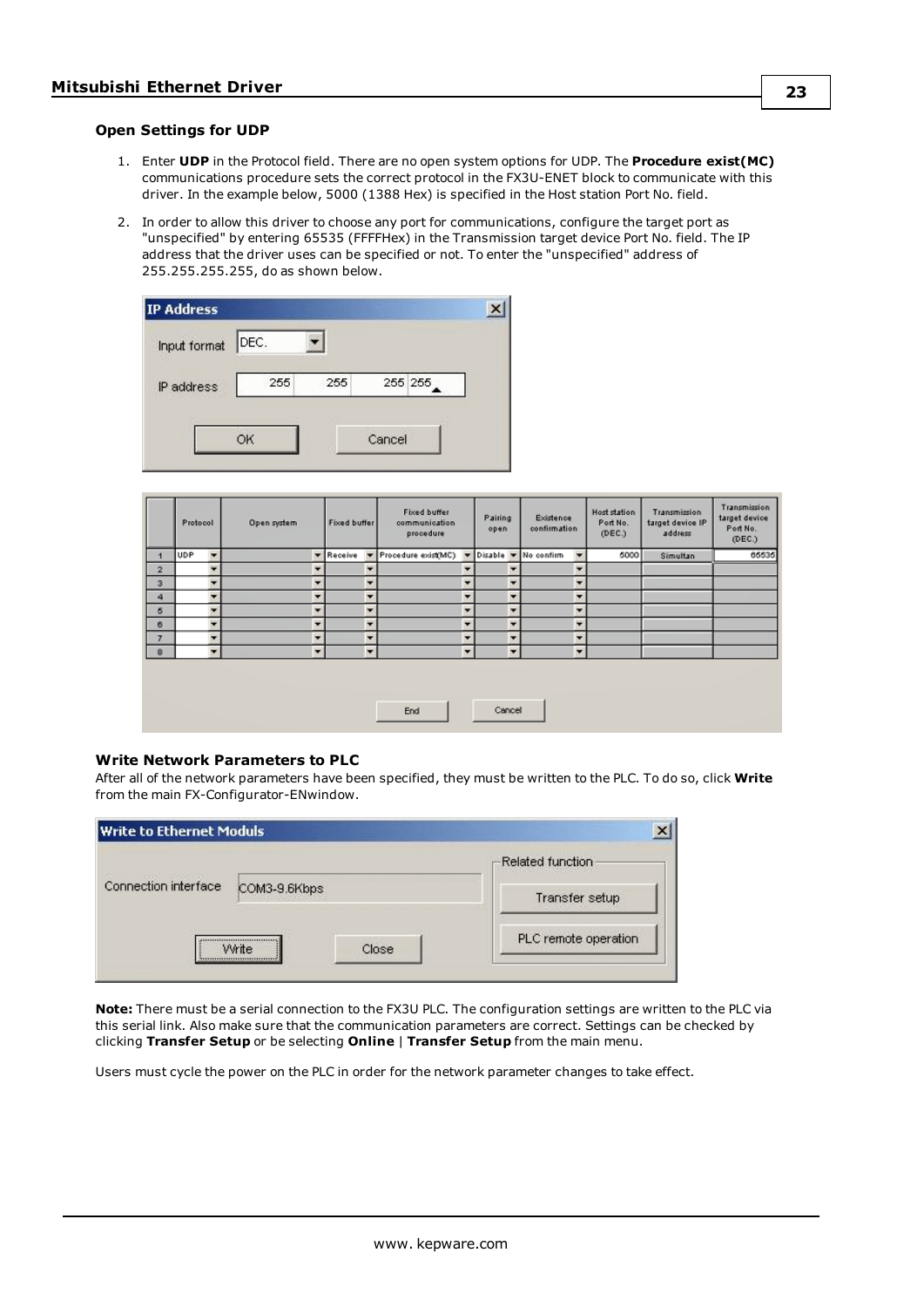# <span id="page-23-0"></span>**Optimizing Mitsubishi Ethernet Communications**

The Mitsubishi Ethernet Driver has been designed to provide the best performance with the least amount of impact on the system's overall performance. While the Mitsubishi Ethernet Driver is fast, there are a couple of guidelines that can be used in order to control and optimize the application and gain maximum performance.

This server refers to communications protocols like Mitsubishi Ethernet Device as a channel. Each channel defined in the application represents a separate path of execution in the server. Once a channel has been defined, a series of devices must then be defined under that channel. Each of these devices represents a single Mitsubishi Ethernet device from which data will be collected. While this approach to defining the application will provide a high level of performance, it won't take full advantage of the Mitsubishi Ethernet Driver or the network. An example of how the application may appear when configured using a single channel is shown below.



Each device appears under a single Mitsubishi Ethernet Device channel. In this configuration, the driver must move from one device to the next as quickly as possible in order to gather information at an effective rate. As more devices are added or more information is requested from a single device, the overall update rate begins to suffer.

If the Mitsubishi Ethernet Driver could only define one single channel, then the example shown above would be the only option available; however, the driver can define up to 256 channels. Using multiple channels distributes the data collection workload by simultaneously issuing multiple requests to the network. An example of how the same application may appear when configured using multiple channels to improve performance is shown below.



Each device has now been defined under its own channel. In this new configuration, a single path of execution is dedicated to the task of gathering data from each device. If the application has 256 or fewer devices, it can be optimized exactly how it is shown here.

The performance will improve even if the application has more than 256 devices. While 256 or fewer devices may be ideal, the application will still benefit from additional channels. Although by spreading the device load across all channels will cause the server to move from device to device again, it can now do so with far less devices to process on a single channel.

**Note:** An additional performance gain can be achieved by using UDP instead of TCP/IP. For more information, refer to **[Device](#page-4-0) Setup** and **PLC [Setup](#page-8-0)**.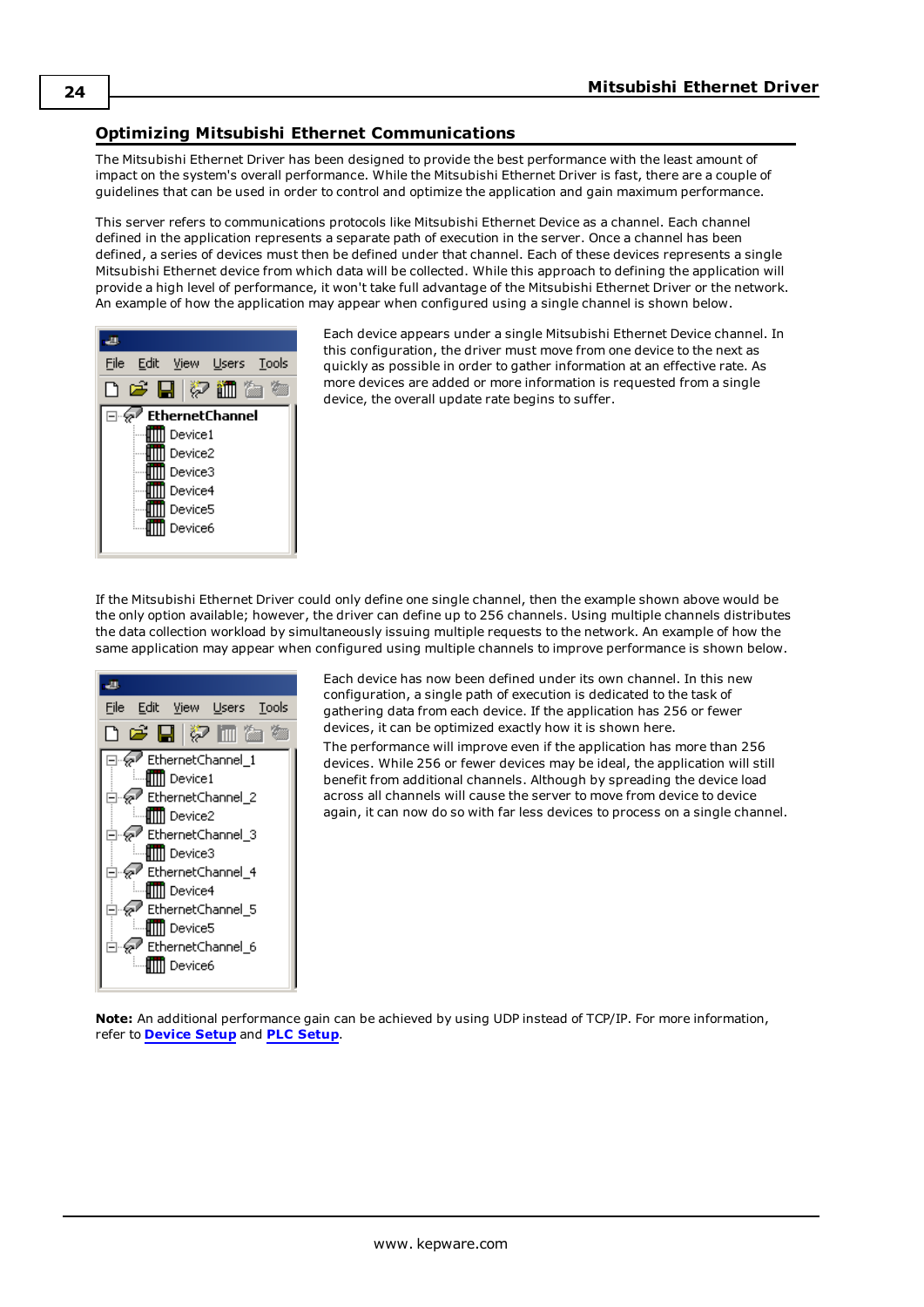# <span id="page-24-0"></span>**Data Types Description**

The Mitsubishi Ethernet Driver supports the following data types.

<span id="page-24-5"></span><span id="page-24-4"></span><span id="page-24-3"></span><span id="page-24-2"></span><span id="page-24-1"></span>

| Data Type    | <b>Description</b>                                                                          |
|--------------|---------------------------------------------------------------------------------------------|
| Boolean      | Single bit                                                                                  |
| Word         | Unsigned 16-bit value                                                                       |
|              | bit 0 is the low bit                                                                        |
|              | bit 15 is the high bit                                                                      |
| Short        | Signed 16-bit value                                                                         |
|              |                                                                                             |
|              | bit 0 is the low bit                                                                        |
|              | bit 14 is the high bit                                                                      |
|              | bit 15 is the sign bit                                                                      |
| <b>DWord</b> | Unsigned 32-bit value                                                                       |
|              |                                                                                             |
|              | bit 0 is the low bit<br>bit 31 is the high bit                                              |
|              |                                                                                             |
| Long         | Signed 32-bit value                                                                         |
|              | bit 0 is the low bit                                                                        |
|              | bit 30 is the high bit                                                                      |
|              | bit 31 is the sign bit                                                                      |
| Float        | 32-bit floating point value                                                                 |
| String       | Null terminated ASCII string Support, includes HiLo and LoHi byte order selection and       |
|              | string lengths up to 128 bytes.                                                             |
| <b>BCD</b>   | Two byte packed BCD Value range is 0-9999. Behavior is undefined for values beyond this     |
|              | range.                                                                                      |
| <b>LBCD</b>  | Four byte packed BCD Value range is 0-99999999. Behavior is undefined for values            |
|              | beyond this range.                                                                          |
| Date         | 32-bit value                                                                                |
| Date Example | Date format: YYYY-MM-DDTHH: MM: SS.000                                                      |
|              | 2000-01-01T12:30:45.000                                                                     |
| Double*      | 64-bit floating point value                                                                 |
|              | The driver interprets four consecutive registers as a Double precision value by making the  |
|              | first two registers the low DWord and the last two registers the high DWord.                |
| Double       | If register D0000000 is specified as a Double, bit 0 of register D0000000 would be bit 0 of |
| Example*     | the 64-bit data type. Bit 15 of register D0000003 would be bit 63 of the 64-bit data type.  |

\*The descriptions above assume the default first word low data handling of 32-bit data types.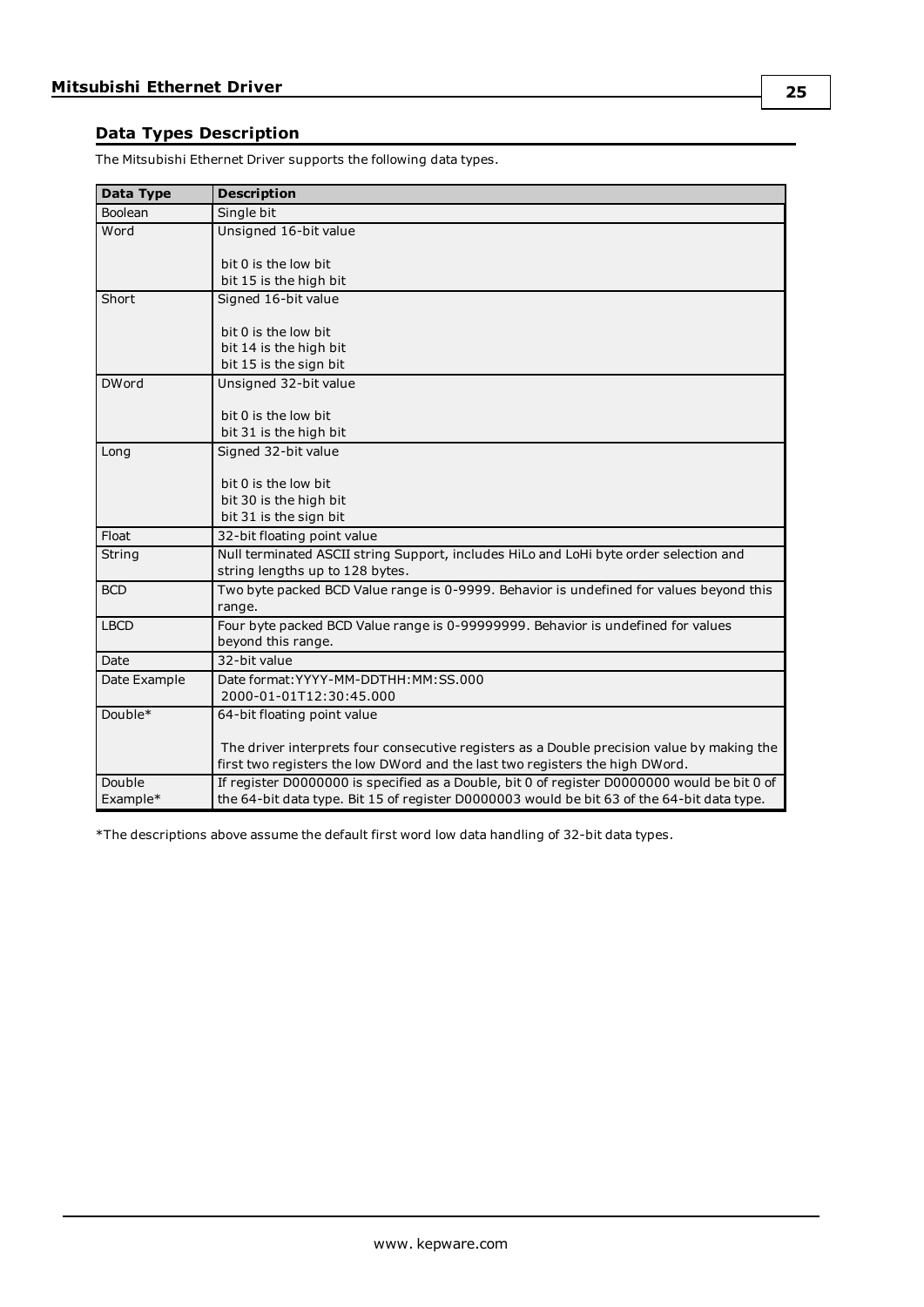# <span id="page-25-0"></span>**Address Descriptions**

Address specifications vary depending on the model in use. Select a link from the following list to obtain specific address information for the model of interest.

**A [Series](#page-25-1) Q [Series](#page-27-0) FX3U [Series](#page-31-0)**

# <span id="page-25-1"></span>**Mitsubishi A Series Address Descriptions**

The default data types for dynamically defined tags are shown in **bold**.

| <b>Device Type</b>   | Range            | Data Type         | <b>Access</b> |
|----------------------|------------------|-------------------|---------------|
| Inputs $*$           | X000-X1FFF (Hex) | <b>Boolean</b>    | Read/Write    |
|                      | X000-X1FF0 (Hex) | Short, Word, BCD  |               |
|                      | X000-X1FE0 (Hex) | Long, DWord, LBCD |               |
| Outputs*             | Y000-Y1FFF (Hex) | <b>Boolean</b>    | Read/Write    |
|                      | Y000-Y1FF0 (Hex) | Short, Word, BCD  |               |
|                      | Y000-Y1FE0 (Hex) | Long, DWord, LBCD |               |
| Link Relays*         | B000-B1FFF (Hex) | <b>Boolean</b>    | Read/Write    |
|                      | B000-B1FF0 (Hex) | Short, Word, BCD  |               |
|                      | B000-B1FE0 (Hex) | Long, DWord, LBCD |               |
| Internal Relays*     | M0000-M8191      | <b>Boolean</b>    | Read/Write    |
|                      | M0000-M8176      | Short, Word, BCD  |               |
|                      | M0000-M8160      | Long, DWord, LBCD |               |
| Special Int. Relays* | M9000-M9255      | <b>Boolean</b>    | Read Only     |
|                      | M9000-M9240      | Short, Word, BCD  |               |
|                      | M9000-M9224      | Long, DWord, LBCD |               |
| Latch Relays*        | L0000-L8191      | <b>Boolean</b>    | Read/Write    |
|                      | L0000-L8176      | Short, Word, BCD  |               |
|                      | L0000-L8160      | Long, DWord, LBCD |               |
| Annunciator Relays*  | F0000-F2047      | <b>Boolean</b>    | Read/Write    |
|                      | F0000-F2032      | Short, Word, BCD  |               |
|                      | F0000-F2016      | Long, DWord, LBCD |               |
| Timer Contacts*      | TS0000-TS2047    | <b>Boolean</b>    | Read/Write    |
|                      | TS0000-TS2032    | Short, Word, BCD  |               |
|                      | TS0000-TS2016    | Long, DWord, LBCD |               |
| Timer Coils*         | TC0000-TC2047    | <b>Boolean</b>    | Read/Write    |
|                      | TC0000-TC2032    | Short, Word, BCD  |               |
|                      | TC0000-TC2016    | Long, DWord, LBCD |               |
| Counter Contacts*    | CS0000-CS1023    | <b>Boolean</b>    | Read/Write    |
|                      | CS0000-CS1008    | Short, Word, BCD  |               |
|                      | CS0000-CS0992    | Long, DWord, LBCD |               |
| Counter Coils*       | CC0000-CC1023    | <b>Boolean</b>    | Read/Write    |
|                      | CC0000-CC1008    | Short, Word, BCD  |               |
|                      | CC0000-CC0992    | Long, DWord, LBCD |               |

\*Users can specify a Long data type by appending a space and an "L" to the address. For example, "CS0000" would be entered as "CS0000 L". This does not apply to arrays or bit accessed registers.

**Note:** All Boolean device types can be accessed as Short, Word, BCD, Long, DWord and LBCD; however, the device must be addressed on a 16-bit boundary.

| <b>Device Type</b> | Range         | Data Type                | <b>Access</b> |
|--------------------|---------------|--------------------------|---------------|
| Timer Value        | TN0000-TN2047 | <b>Short, Word, BCD</b>  | Read/Write    |
| Counter Value      | CN0000-CN1023 | Short, <b>Word</b> , BCD | Read/Write    |
| Data               | D0000-D8191   | <b>Short</b> , Word, BCD | Read/Write    |
| Registers***       | D0000-D8190   | Long, DWord,             |               |
|                    | D0000-D8188   | LBCD, Float, Date        |               |
|                    |               | Double                   |               |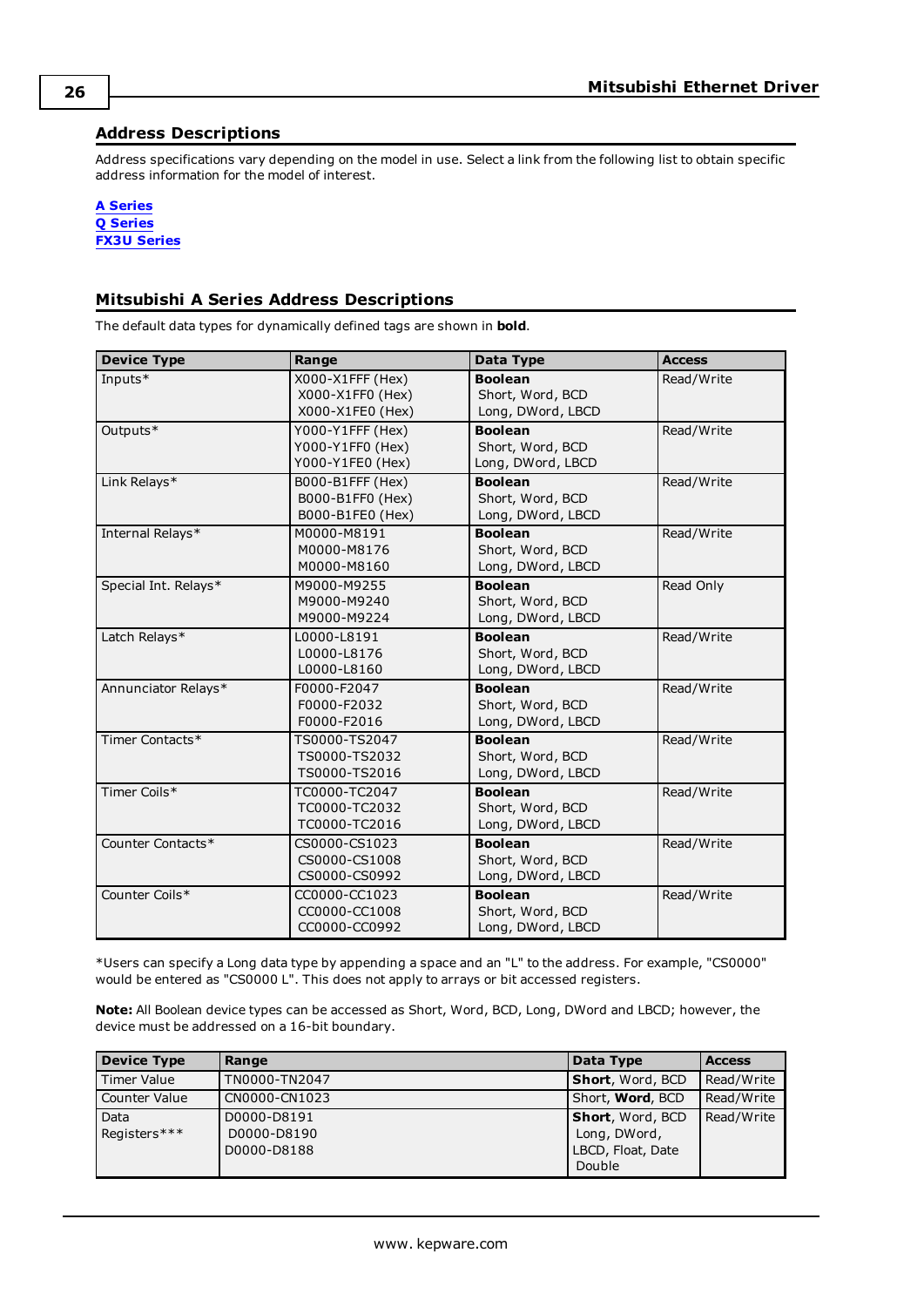| <b>Device Type</b>                     | Range                                                      | Data Type                      | <b>Access</b> |
|----------------------------------------|------------------------------------------------------------|--------------------------------|---------------|
| Data Register Bit                      | D0000.00-D8191.15*                                         | Short, Word, BCD,              | Read/Write    |
| Access                                 | D0000.00-D8190.31*                                         | Boolean                        |               |
|                                        |                                                            | Long, DWord,                   |               |
|                                        |                                                            | <b>LBCD</b>                    |               |
| Data Registers                         | DSH00000.002-DSH08190.002                                  | <b>String</b>                  | Read/Write    |
| <b>String Access</b>                   | DSH00000.128-DSH08127.128                                  |                                |               |
| HiLo Byte                              |                                                            |                                |               |
| Ordering                               | The string length may also be specified using a colon.     |                                |               |
|                                        | The string length must be between<br>2-128 bytes and even. |                                |               |
| Data Registers                         | DSL00000.002-DSL08190.002                                  | <b>String</b>                  | Read/Write    |
| <b>String Access</b>                   | DSL00000.128-DSL08127.128                                  |                                |               |
| LoHi Byte                              |                                                            |                                |               |
| Ordering                               | The string length may also be specified using a colon.     |                                |               |
|                                        | The string length must be between                          |                                |               |
|                                        | 2-128 bytes and even.                                      |                                |               |
| <b>Special Data</b>                    | D9000-D9255                                                | Short, Word, BCD               | Read Only     |
| Registers***                           | D9000-D9254                                                | Long, DWord,                   |               |
|                                        | D9000-D9252                                                | LBCD, Float, Date<br>Double    |               |
| Data Register Bit                      | D9000.00-D9255.15*                                         | Short, Word, BCD,              | Read Only     |
| <b>Access</b>                          | D9000.00-D9254.31*                                         | Boolean <sup>**</sup>          |               |
|                                        |                                                            | Long, DWord,                   |               |
|                                        |                                                            | <b>LBCD</b>                    |               |
| Link Registers***                      | W0000-W1FFF (Hex)                                          | Short, Word, BCD               | Read/Write    |
|                                        | W0000-W1FFE (Hex)                                          | Long, DWord,                   |               |
|                                        | W0000-W1FFC (Hex)                                          | LBCD, Float, Date              |               |
|                                        |                                                            | Double                         |               |
| Link Register Bit                      | W0000.00-W1FFF.15*                                         | Short, Word, BCD,              | Read/Write    |
| Access                                 | W0000.00-W1FFE.31*                                         | Boolean**<br>Long, DWord,      |               |
|                                        |                                                            | <b>LBCD</b>                    |               |
| Link Registers                         | WSH0000.002-WSH1FFE.002                                    | <b>String</b>                  | Read/Write    |
| <b>String Access</b>                   | WSH0000.128-WSH1FBF.128                                    |                                |               |
| HiLo Byte                              |                                                            |                                |               |
| Ordering                               | The string length may also be specified using a colon.     |                                |               |
|                                        | The string length must be between                          |                                |               |
|                                        | 2-128 bytes and even.                                      |                                |               |
| Link Registers                         | WSL0000.002-WSL1FFE.002                                    | <b>String</b>                  | Read/Write    |
| <b>String Access</b><br>LoHi Byte      | WSL0000.128-WSL1FBF.128                                    |                                |               |
| Ordering                               | The string length may also be specified using a colon.     |                                |               |
|                                        | The string length must be between                          |                                |               |
|                                        | 2-128 bytes and even.                                      |                                |               |
| File Register***                       | R0000-R8191                                                | Short, Word, BCD               | Read/Write    |
|                                        | R0000-R8190                                                | Long, DWord,                   |               |
|                                        | R0000-R8188                                                | LBCD, Float, Date<br>Double    |               |
|                                        |                                                            |                                |               |
| File Register Bit<br>Access            | R0000.00-R8191.15*<br>R0000.00-R8190.31*                   | Short, Word, BCD,<br>Boolean** | Read/Write    |
|                                        |                                                            | Long, DWord,                   |               |
|                                        |                                                            | <b>LBCD</b>                    |               |
| File Registers                         | RSH00000.002-RSH08190.002                                  | <b>String</b>                  | Read/Write    |
| <b>String Access</b>                   | RSH00000.128-RSH08127.128                                  |                                |               |
| HiLo Byte                              |                                                            |                                |               |
| Ordering                               | The string length may also be specified using a colon.     |                                |               |
|                                        | The string length must be between                          |                                |               |
|                                        | 2-128 bytes and even.                                      |                                |               |
| File Registers<br><b>String Access</b> | RSL00000.002-RSL08190.002<br>RSL00000.128-RSL08127.128     | <b>String</b>                  | Read/Write    |
| LoHi Byte                              |                                                            |                                |               |
| Ordering                               | The string length may also be specified using a colon.     |                                |               |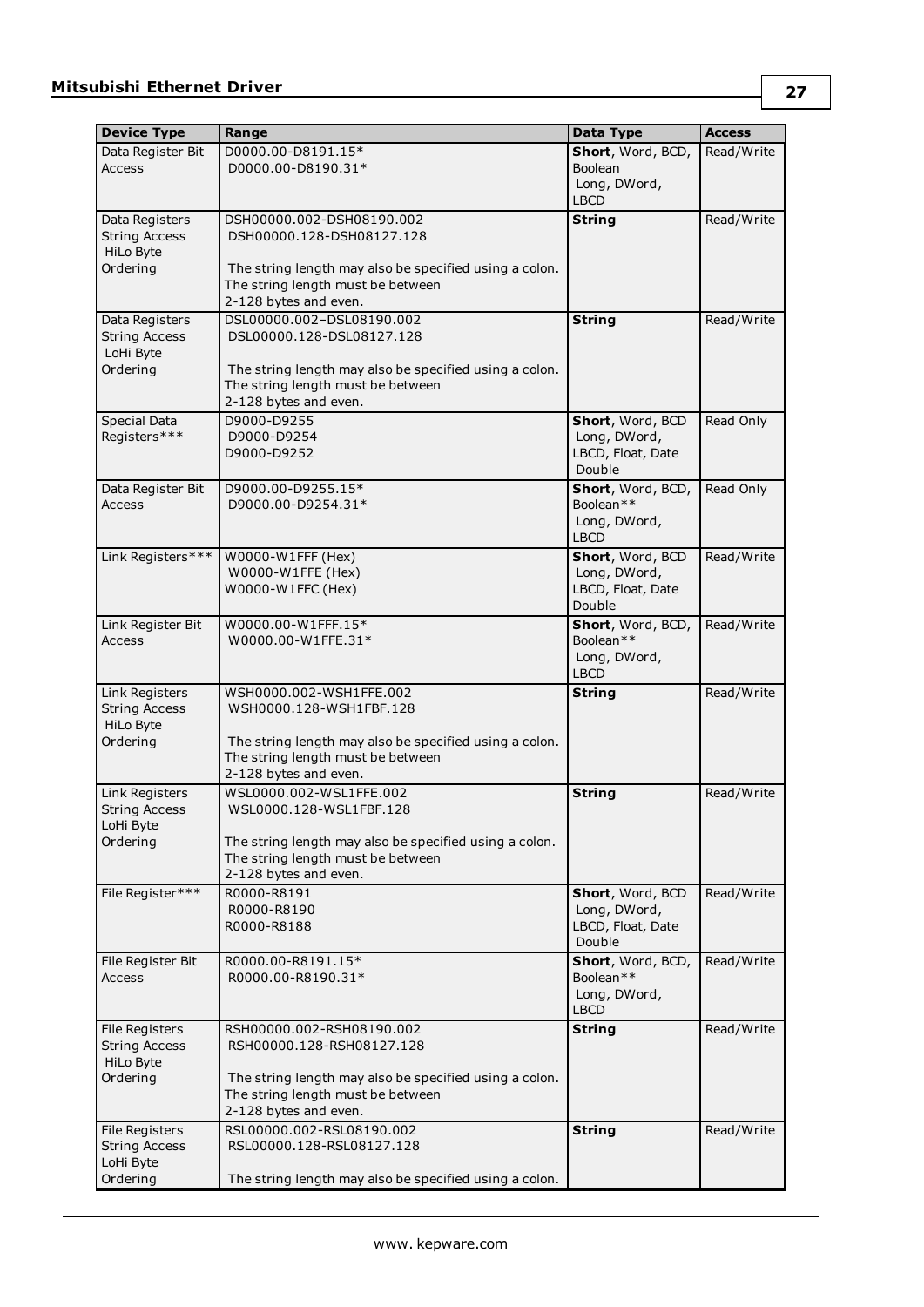| <b>Device Type</b> | Range                             | Data Type | <b>Access</b> |
|--------------------|-----------------------------------|-----------|---------------|
|                    | The string length must be between |           |               |
|                    | 2-128 bytes and even.             |           |               |

\*For register memory, the data types Short, Word, BCD, DWord, Long, LBCD and Boolean may append an optional ".bb" (dot bit) or ":bb" (colon bit) to the address in order to reference a bit in a particular value. The valid ranges for the optional bit are 0-15 for Short, Word, BCD, Boolean; and 0-31 for Long, DWord and LBCD. Strings use the bit number to specify length. The valid length of a string in D memory is 2 to 128 bytes. The string length must be an even number. Float types do not support bit operations. The bit number is always in decimal notation. \*\*When accessing register memory as Boolean, a bit number is required.

\*\*\*Users can specify a Long data type by appending a space and an "L" to the address. For example, "CS0000" would be entered as "CS0000 L". This does not apply to arrays or bit accessed registers.

## **Array Access**

All device types can be accessed as arrays. The default array tag for all device types is Word. The size of the array depends on both the data type and the device type. All Register device types can access up to the following: 254 elements for Short, Word and BCD; 127 elements for Long, DWord, LBCD and Float; and 63 elements for Double. All Bit memory types can access up to the following: 127 elements for Short, Word and BCD; and 63 elements for Long, DWord and LBCD. Arrays may be 1 or 2 dimensions, but the array size may not exceed the limits stated above.

**Note:** An array is created when array notation is appended onto a normal device reference.

#### **Examples**

- 1. D100 [4] Single dimension includes the following register addresses: D100, D101, D102, D103.
- 2. M016 [3][4] Two Dimensions includes the following device addresses as words: M016, M032, M048, M064, M080, M096, M112, M128, M144, M160, M176, M192 3 rows x 4 columns = 12 words 12 x 16  $(word) = 192$  total bits.

# **Additional Device Examples**

- 1. Access X device memory as Word: X??? where the ??? is a hex number on 16-bit boundaries such as 010, 020, 030, and so forth.
- 2. Access M device memory as Long: M???? where the ???? is a decimal number on 16-bit boundaries such as 0, 16, 32, 48, and so forth.

# <span id="page-27-0"></span>**Mitsubishi Q Series Address Descriptions**

The default data types for dynamically defined tags are shown in **bold**.

| <b>Device Type</b>   | Range                                                             | Data Type                                               | <b>Access</b> |
|----------------------|-------------------------------------------------------------------|---------------------------------------------------------|---------------|
| Inputs $*$           | X0000-X3FFF (Hex)<br>X0000-X3FF0 (Hex)<br>X0000-X3FE0 (Hex)       | <b>Boolean</b><br>Short, Word, BCD<br>Long, DWord, LBCD | Read/Write    |
| Direct Inputs*       | DX0000-DX3FFF (Hex)<br>DX0000-DX3FF0 (Hex)<br>DX0000-DX3FE0 (Hex) | <b>Boolean</b><br>Short, Word, BCD<br>Long, DWord, LBCD | Read/Write    |
| Outputs <sup>*</sup> | Y0000-Y3FFF (Hex)<br>Y0000-Y3FF0 (Hex)<br>Y0000-Y3FE0 (Hex)       | <b>Boolean</b><br>Short, Word, BCD<br>Long, DWord, LBCD | Read/Write    |
| Direct Outputs*      | DY0000-DY3FFF (Hex)<br>DY0000-DY3FF0 (Hex)<br>DY0000-DY3FE0 (Hex) | <b>Boolean</b><br>Short, Word, BCD<br>Long, DWord, LBCD | Read/Write    |
| Link Relays*         | B0000-BEA60 (Hex)<br>B0000-BEA50 (Hex)<br>B0000-BEA40 (Hex)       | <b>Boolean</b><br>Short, Word, BCD<br>Long, DWord, LBCD | Read/Write    |
| Special Link Relays* | SB0000-SB7D00(Hex)<br>SB0000-SB7CF0(Hex)<br>SB0000-SB7CE0(Hex)    | <b>Boolean</b><br>Short, Word, BCD<br>Long, DWord, LBCD | Read/Write    |
| Internal Relays*     | M0000-M60000                                                      | <b>Boolean</b>                                          | Read/Write    |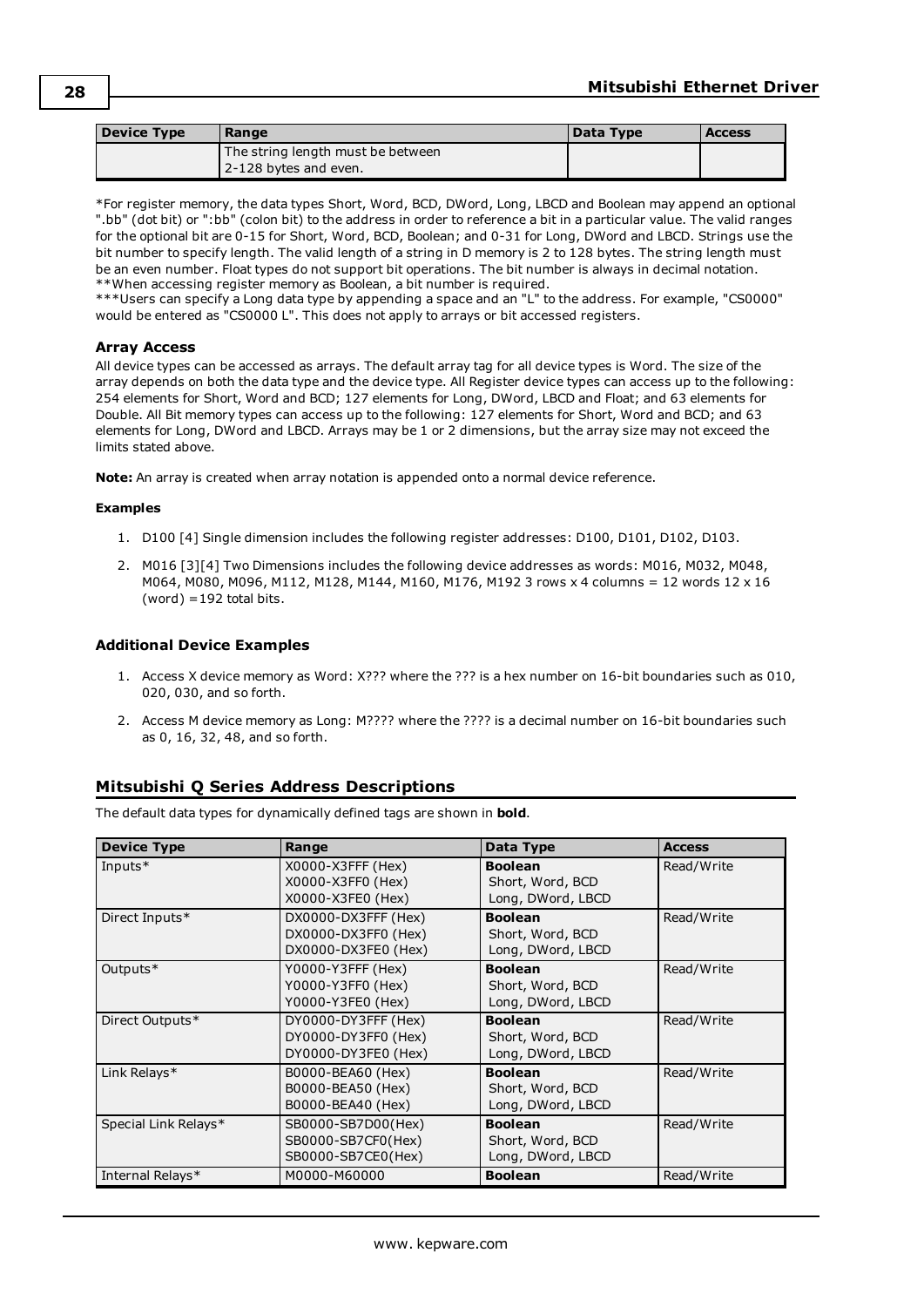| <b>Device Type</b>                    | Range                                              | Data Type                                               | <b>Access</b> |
|---------------------------------------|----------------------------------------------------|---------------------------------------------------------|---------------|
|                                       | M0000-M59984<br>M0000-M59968                       | Short, Word, BCD<br>Long, DWord, LBCD                   |               |
| Special Int. Relays*                  | SM0000-SM2047<br>SM0000-SM2032<br>SM0000-SM2016    | <b>Boolean</b><br>Short, Word, BCD<br>Long, DWord, LBCD | Read/Write    |
| Latch Relays*                         | L0000-L32000<br>L0000-L31984<br>L0000-L31968       | <b>Boolean</b><br>Short, Word, BCD<br>Long, DWord, LBCD | Read/Write    |
| Annunciator Relays*                   | F0000-F32000<br>F0000-F31984<br>F0000-F31968       | <b>Boolean</b><br>Short, Word, BCD<br>Long, DWord, LBCD | Read/Write    |
| Edge Relays*                          | V0000-V32000<br>V0000-V31984<br>V0000-V31968       | <b>Boolean</b><br>Short, Word, BCD<br>Long, DWord, LBCD | Read/Write    |
| Step Relays*                          | S0000-S16383<br>S0000-S16368<br>S0000-S16352       | <b>Boolean</b><br>Short, Word, BCD<br>Long, DWord, LBCD | Read/Write    |
| Timer Contacts*                       | TS0000-TS32000<br>TS0000-TS31984<br>TS0000-TS31968 | <b>Boolean</b><br>Short, Word, BCD<br>Long, DWord, LBCD | Read/Write    |
| Timer Coils*                          | TC0000-TC32000<br>TC0000-TC31984<br>TC0000-TC31968 | <b>Boolean</b><br>Short, Word, BCD<br>Long, DWord, LBCD | Read/Write    |
| <b>Integrating Timer</b><br>Contacts* | SS0000-SS2047<br>SS0000-SS2032<br>SS0000-SS2016    | <b>Boolean</b><br>Short, Word, BCD<br>Long, DWord, LBCD | Read/Write    |
| Integrating Timer Coils*              | SC0000-SC2047<br>SC0000-SC2032<br>SC0000-SC2016    | <b>Boolean</b><br>Short, Word, BCD<br>Long, DWord, LBCD | Read/Write    |
| Counter Contacts*                     | CS0000-CS32000<br>CS0000-CS31984<br>CS0000-CS31968 | <b>Boolean</b><br>Short, Word, BCD<br>Long, DWord, LBCD | Read/Write    |
| Counter Coils*                        | CC0000-CC32000<br>CC0000-CC31984<br>CC0000-CC31968 | <b>Boolean</b><br>Short, Word, BCD<br>Long, DWord, LBCD | Read/Write    |

\*Users can specify a Long data type by appending a space and an "L" to the address. For example, "CS0000" would be entered as "CS0000 L". This does not apply to arrays or bit accessed registers.

**Note:** All Boolean device types can be accessed as Short, Word, BCD, Long, DWord and LBCD; however, the device must be addressed on a 16-bit boundary.

| <b>Device Type</b>         | Range                                                  | Data Type             | <b>Access</b> |
|----------------------------|--------------------------------------------------------|-----------------------|---------------|
| <b>Timer Value</b>         | TN0000-TN32000                                         | Short, Word, BCD      | Read/Write    |
| Integrating Timer<br>Value | SN0000-SN2047                                          | Short, Word, BCD      | Read/Write    |
| <b>Counter Value</b>       | CN0000-CN32000                                         | Short, Word, BCD      | Read/Write    |
| Data                       | D0000000-D4184063                                      | Short, Word, BCD      | Read/Write    |
| Registers***               | D0000000-D4184062                                      | Long, DWord,          |               |
|                            | D0000000-D4184060                                      | LBCD, Float, Date     |               |
|                            |                                                        | Double                |               |
|                            | <b>See Also: Extended Registers</b>                    |                       |               |
| Data Register Bit          | D0000000.00-D4184063.15*                               | Short, Word, BCD,     | Read/Write    |
| Access                     | D0000000.00-D4184062.31*                               | Boolean <sup>**</sup> |               |
|                            |                                                        | Long, DWord,          |               |
|                            | <b>See Also: Extended Registers</b>                    | <b>LBCD</b>           |               |
| Data Registers             | DSH00000.002-DSH4184062.002                            | <b>String</b>         | Read/Write    |
| <b>String Access</b>       | DSH00000.128-DSH4183999.128                            |                       |               |
| HiLo Byte                  |                                                        |                       |               |
| Ordering                   | The string length may also be specified using a colon. |                       |               |
|                            | The string length must be between                      |                       |               |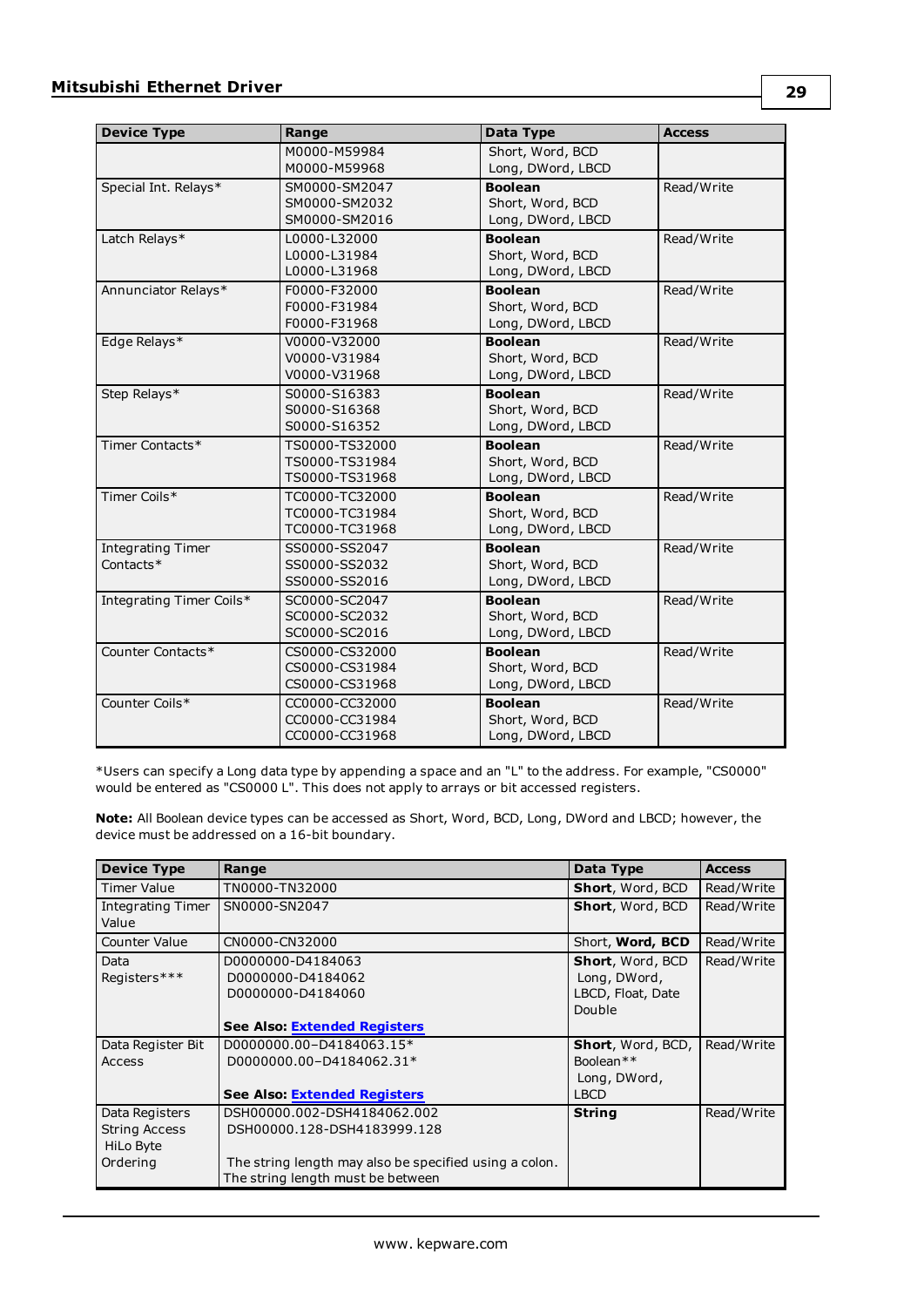| <b>Device Type</b>                                  | Range                                                                                                                | Data Type                                                       | <b>Access</b> |
|-----------------------------------------------------|----------------------------------------------------------------------------------------------------------------------|-----------------------------------------------------------------|---------------|
|                                                     | 2-128 bytes and even.                                                                                                |                                                                 |               |
| Data Registers<br><b>String Access</b><br>LoHi Byte | DSL00000.002-DSL4184062.002<br>DSL00000.128-DSL4183999.128                                                           | <b>String</b>                                                   | Read/Write    |
| Ordering                                            | The string length may also be specified using a colon.<br>The string length must be between<br>2-128 bytes and even. |                                                                 |               |
| Special Data                                        | SD0000-SD2047                                                                                                        | Short, Word, BCD                                                | Read/Write    |
| Registers***                                        | SD0000-SD2046<br>SD0000-SD2044                                                                                       | Long, DWord,<br>LBCD, Float, Date<br>Double                     |               |
| Data Register Bit<br><b>Access</b>                  | SD0000.00-SD2047.15*<br>SD0000.00-SD2046.31*                                                                         | Short, Word, BCD,<br>Boolean**<br>Long, DWord,<br><b>LBCD</b>   | Read/Write    |
| Link Registers***                                   | W0000-W3FD7FF (Hex)<br>W0000-W3FD7FE (Hex)<br>W0000-W3FD7FC (Hex)<br><b>See Also: Extended Registers</b>             | Short, Word, BCD<br>Long, DWord,<br>LBCD, Float, Date<br>Double | Read/Write    |
| Link Register Bit                                   | W0000.00-W3FD7FF.15*                                                                                                 | Short, Word, BCD,                                               | Read/Write    |
| Access                                              | W0000.00-W3FD7FE.31*                                                                                                 | Boolean**<br>Long, DWord,                                       |               |
|                                                     | <b>See Also: Extended Registers</b>                                                                                  | <b>LBCD</b>                                                     |               |
| Link Registers<br><b>String Access</b><br>HiLo Byte | WSH0000.002-WSH3FD7FE.002<br>WSH0000.128-WSH3FD7BF.128                                                               | <b>String</b>                                                   | Read/Write    |
| Ordering                                            | The string length may also be specified using a colon.<br>The string length must be between<br>2-128 bytes and even. |                                                                 |               |
| Link Registers<br><b>String Access</b><br>LoHi Byte | WSL0000.002-WSL3FD7FE.002<br>WSL0000.128-WSL3FD7BF.128                                                               | <b>String</b>                                                   | Read/Write    |
| Ordering                                            | The string length may also be specified using a colon.<br>The string length must be between<br>2-128 bytes and even. |                                                                 |               |
| <b>Special Link</b><br>Registers***                 | SW0000-SW7D00(Hex)<br>SW0000-SW7CFF(Hex)<br>SW0000-SW7CFD (Hex)                                                      | Short, Word, BCD<br>Long, DWord,<br>LBCD, Float, Date<br>Double | Read/Write    |
| Link Register Bit<br>Access                         | SW0000.00-SW7D00.15*<br>SW0000.00-SW7CFF.31*                                                                         | Short, Word, BCD,<br>Boolean**<br>Long, DWord,<br><b>LBCD</b>   | Read/Write    |
| File Register***                                    | R00000-R32767<br>R00000-R32766<br>R00000-R32764                                                                      | Short, Word, BCD<br>Long, DWord,<br>LBCD, Float, Date<br>Double | Read/Write    |
|                                                     | ZR0000-ZR3FD7FF (Hex)<br>ZR0000-ZR3FD7FE (Hex)<br>ZR0000-ZR3FD7FC (Hex)                                              | Short, Word, BCD<br>Long, DWord,<br>LBCD, Float, Date<br>Double |               |
| File Register Bit<br>Access                         | R00000.00-R32767.15*<br>R00000.00-R32766.31*                                                                         | Short, Word, BCD,<br>Boolean**<br>Long, DWord,                  | Read/Write    |
|                                                     | ZR0000.00-ZR3FD7FF.15*<br>ZR0000.00-ZR3FD7FE.31*                                                                     | <b>LBCD</b><br>Short, Word, BCD,                                |               |
|                                                     |                                                                                                                      | Boolean**<br>Long, DWord,<br><b>LBCD</b>                        |               |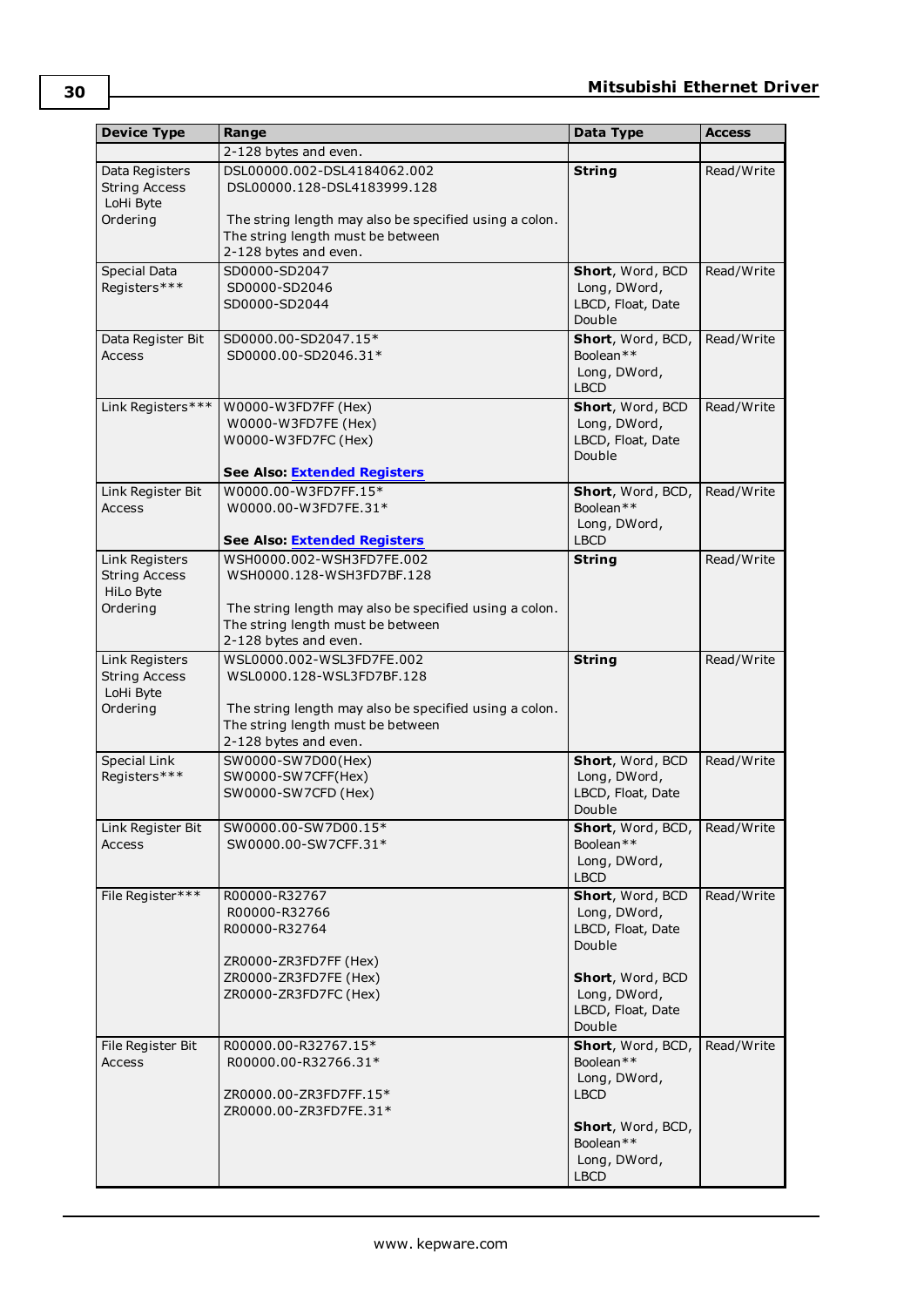| <b>Device Type</b>                                         | Range                                                                                                                | Data Type                                                                 | <b>Access</b> |
|------------------------------------------------------------|----------------------------------------------------------------------------------------------------------------------|---------------------------------------------------------------------------|---------------|
| <b>File Registers</b><br><b>String Access</b><br>HiLo Byte | RSH00000.002-RSH32766.002<br>RSH00000.128-RSH32703.128                                                               | <b>String</b>                                                             | Read/Write    |
| Ordering                                                   | ZRSH0000.002-ZRSH3FD7FE.002<br>ZRSH0000.128-ZRSH3FD7BF.128                                                           | <b>String</b>                                                             |               |
|                                                            | The string length may also be specified using a colon.<br>The string length must be between<br>2-128 bytes and even. |                                                                           |               |
| File Registers<br><b>String Access</b><br>LoHi Byte        | RSL00000.002-RSL32766.002<br>RSL00000.128-RSL32703.128                                                               | <b>String</b>                                                             | Read/Write    |
| Ordering                                                   | ZRSL0000.002-ZRSL3FD7FE.002<br>ZRSL0000.128-ZRSL3FD7BF.128                                                           | <b>String</b>                                                             |               |
|                                                            | The string length may also be specified using a colon.<br>The string length must be between<br>2-128 bytes and even. |                                                                           |               |
| Index<br>Registers***                                      | Z00-Z20<br>Z00-Z19<br>Z00-Z17                                                                                        | Short, Word, BCD<br>Long, DWord,<br>LBCD, Float, Date<br>Double           | Read/Write    |
| Index Register Bit<br>Access                               | Z00.00-Z20.15*<br>Z00.00-Z19.31*                                                                                     | Short, Word, BCD,<br>Boolean <sup>**</sup><br>Long, DWord,<br><b>LBCD</b> | Read/Write    |

\*For register memory, the data types Short, Word, BCD, DWord, Long, LBCD and Boolean may append an optional ".bb" (dot bit) or ":bb" (colon bit) to the address in order to reference a bit in a particular value. The valid ranges for the optional bit are 0-15 for Short, Word, BCD and Boolean; and 0-31 for Long, DWord and LBCD. Strings use the bit number to specify length. The valid length of a string in D memory is 2 to 128 bytes. The string length must be an even number. Float types do not support bit operations. The bit number is always in decimal notation. \*\*When accessing register memory as Boolean, a bit number is required.

<span id="page-30-0"></span>\*\*\*Users can specify a Long data type by appending a space and an "L" to the address. For example, "CS0000" would be entered as "CS0000 L". This does not apply to arrays or bit accessed registers.

## **Extended Registers**

The extended range for Data Registers is D12288 to D4184063. The extended range for Link Registers is W3FFF (Hex) to W3FD7FF (Hex). These must be configured on the device.

#### **Array Access**

All device types can be accessed as arrays. The default array tag for all device types is Word. The size of the array depends on both the data type and the device type. All Register device types can access up to the following: 254 elements for Short, Word and BCD; 127 elements for Long, DWord, LBCD and Float; and 63 elements for Double. All Bit memory types can access up to the following: 127 elements for Short, Word and BCD; and 63 elements for Long, DWord and LBCD. Arrays may be 1 or 2 dimensions, but the array size may not exceed the limits stated above.

**Note:** An array is created when array notation is appended onto a normal device reference.

#### **Examples**

1. D100 [4] Single dimension includes the following register addresses: D100, D101, D102, D103.

2. M016 [3][4] Two Dimensions includes the following device addresses as words: M016, M032, M048, M064, M080, M096, M112, M128, M144, M160, M176, M192 3 rows x 4 columns =12 words 12 x 16 (word) =192 total bits.

## **Additional Device Examples**

1. Access X device memory as Word: X??? where the ??? is a hex number on 16-bit boundaries such as 010, 020, 030, and so forth.

2. Access M device memory as Long: M???? where the ???? is a decimal number on 16-bit boundaries such as 0, 16, 32, 48, and so forth.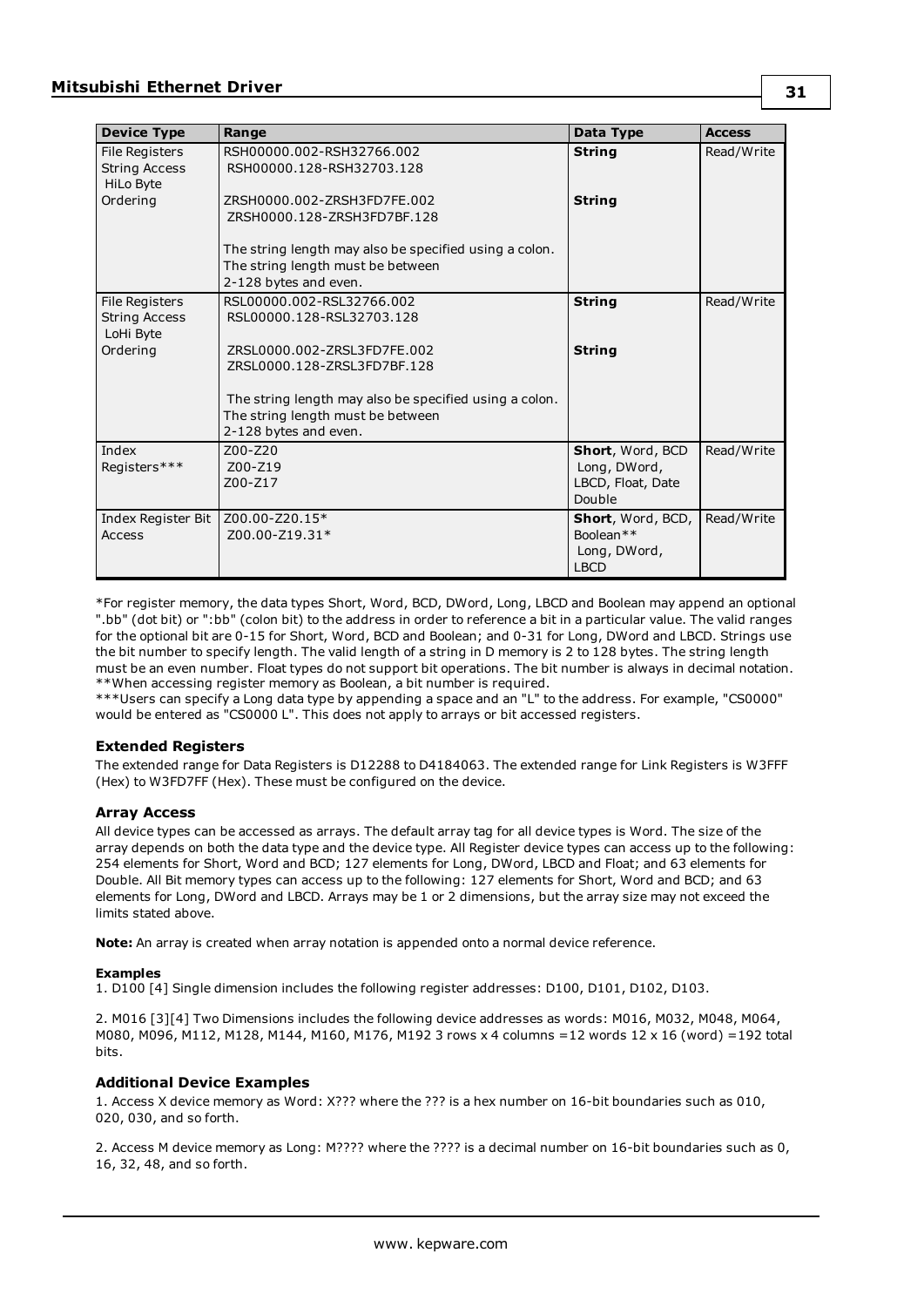# <span id="page-31-0"></span>**Mitsubishi FX3U Series Address Descriptions**

| <b>Device Type</b>   | Range                                                 | Data Type                                               | <b>Access</b> |
|----------------------|-------------------------------------------------------|---------------------------------------------------------|---------------|
| Inputs $*$           | X000-X377 (Oct)<br>X000-X360 (Oct)<br>X000-X340 (Oct) | <b>Boolean</b><br>Short, Word, BCD<br>Long, DWord, LBCD | Read/Write    |
| Outputs*             | Y000-Y377 (Oct)<br>Y000-Y360 (Oct)<br>Y000-Y340 (Oct) | <b>Boolean</b><br>Short, Word, BCD<br>Long, DWord, LBCD | Read/Write    |
| Internal Relays*     | M0000-M7679<br>M0000-M7664<br>M0000-M7648             | <b>Boolean</b><br>Short, Word, BCD<br>Long, DWord, LBCD | Read/Write    |
| Special Int. Relays* | M8000-M8511<br>M8000-M8496<br>M8000-M8480             | <b>Boolean</b><br>Short, Word, BCD<br>Long, DWord, LBCD | Read/Write    |
| Step Relays*         | S0000-S4095<br>S0000-S4080<br>S0000-S4064             | <b>Boolean</b><br>Short, Word, BCD<br>Long, DWord, LBCD | Read/Write    |
| Timer Contacts*      | TS000-TS511<br>TS000-TS496<br>TS000-TS480             | <b>Boolean</b><br>Short, Word, BCD<br>Long, DWord, LBCD | Read/Write    |
| Counter Contacts*    | CS000-CS255<br>CS000-CS240<br>CS000-CS224             | <b>Boolean</b><br>Short, Word, BCD<br>Long, DWord, LBCD | Read/Write    |

The default data types for dynamically defined tags are shown in **bold**.

\*Users can specify a Long data type by appending a space and an "L" to the address. For example, "CS0000" would be entered as "CS0000 L". This does not apply to arrays or bit accessed registers.

**Note:** All Boolean device types can be accessed as Short, Word, BCD, Long, DWord and LBCD; however, the device must be addressed on a 16-bit boundary.

| <b>Device Type</b>   | Range                                                                                       | Data Type                   | <b>Access</b> |
|----------------------|---------------------------------------------------------------------------------------------|-----------------------------|---------------|
| <b>Timer Value</b>   | TN000-TN511                                                                                 | Short, Word, BCD            | Read/Write    |
| Counter Value***     | CN000-CN199                                                                                 | Short, Word, BCD            | Read/Write    |
|                      | CN200-CN255                                                                                 | Long, DWord,<br><b>IBCD</b> |               |
| Data                 | D0000-D7999                                                                                 | Short, Word, BCD            | Read/Write    |
| Registers***         | D0000-D7998                                                                                 | Long, DWord,                |               |
|                      | D0000-D7996                                                                                 | LBCD, Float, Date           |               |
|                      |                                                                                             | Double                      |               |
| Data Register Bit    | D0000.00-D7999.15*                                                                          | Short, Word, BCD,           | Read/Write    |
| Access               | D0000.00-D7998.31*                                                                          | Boolean                     |               |
|                      |                                                                                             | Long, DWord,                |               |
|                      |                                                                                             | <b>LBCD</b>                 |               |
| Data Registers       | DSH0000.002-DSH7998.002                                                                     | <b>String</b>               | Read/Write    |
| <b>String Access</b> | DSH0000.128-DSH7935.128                                                                     |                             |               |
| HiLo Byte            |                                                                                             |                             |               |
| Ordering             | The string length may also be specified using a colon.<br>The string length must be between |                             |               |
|                      | 2-128 bytes and even.                                                                       |                             |               |
| Data Registers       | DSL0000.002-DSL7998.002                                                                     | <b>String</b>               | Read/Write    |
| <b>String Access</b> | DSL0000.128-DSL7935.128                                                                     |                             |               |
| LoHi Byte            |                                                                                             |                             |               |
| Ordering             | The string length may also be specified using a colon.                                      |                             |               |
|                      | The string length must be between                                                           |                             |               |
|                      | 2-128 bytes and even.                                                                       |                             |               |
| <b>Special Data</b>  | D8000-D8511                                                                                 | Short, Word, BCD            | Read/Write    |
| Registers***         | D8000-D8510                                                                                 | Long, DWord,                |               |
|                      | D8000-D8508                                                                                 | LBCD, Float, Date<br>Double |               |
|                      |                                                                                             |                             |               |
| <b>Special Data</b>  | D8000.00-D8511.15*                                                                          | Short, Word, BCD,           | Read/Write    |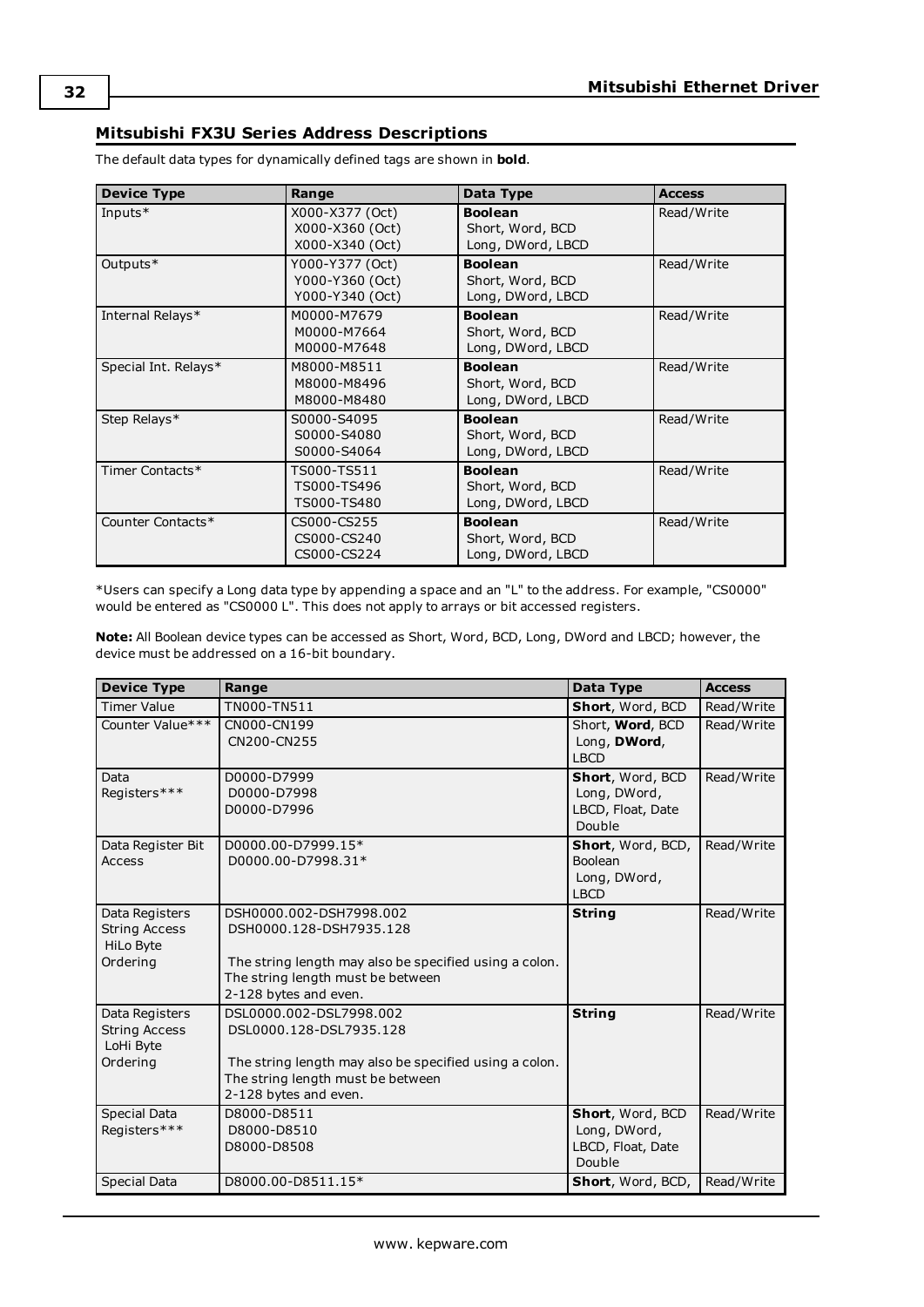| <b>Device Type</b>                                                     | Range                                                                                                                                                                          | Data Type                                                                 | <b>Access</b> |
|------------------------------------------------------------------------|--------------------------------------------------------------------------------------------------------------------------------------------------------------------------------|---------------------------------------------------------------------------|---------------|
| Register<br><b>Bit Access</b>                                          | D8000.00-D8510.31*                                                                                                                                                             | Boolean**<br>Long, DWord,<br><b>LBCD</b>                                  |               |
| File Register***                                                       | R00000-R32767<br>R00000-R32766<br>R00000-R32764                                                                                                                                | Short, Word, BCD<br>Long, DWord,<br>LBCD, Float, Date<br>Double           | Read/Write    |
| File Register Bit<br>Access                                            | R00000.00-R32767.15*<br>R00000.00-R32766.31*                                                                                                                                   | Short, Word, BCD,<br>Boolean <sup>**</sup><br>Long, DWord,<br><b>LBCD</b> | Read/Write    |
| File Registers<br><b>String Access</b><br><b>HiLo Byte</b><br>Ordering | RSH00000.002-RSH32766.002<br>RSH00000.128-RSH32703.128<br>The string length may also be specified using a colon.<br>The string length must be between<br>2-128 bytes and even. | <b>String</b>                                                             | Read/Write    |
| File Registers<br><b>String Access</b><br>LoHi Byte<br>Ordering        | RSL00000.002-RSL32766.002<br>RSL00000.128-RSL32703.128<br>The string length may also be specified using a colon.<br>The string length must be between<br>2-128 bytes and even. | <b>String</b>                                                             | Read/Write    |

\*For register memory, the data types Short, Word, BCD, DWord, Long, LBCD and Boolean append an optional ".bb" (dot bit) or ":bb" (colon bit) to the address in order to reference a bit in a particular value. The valid ranges for the optional bit are 0-15 for Short, Word, BCD and Boolean; and 0-31 for Long, DWord and LBCD. Strings use the bit number to specify length. The valid length of a string is 2 to 128 bytes. The string length must be an even number. Float types do not support bit operations. The bit number is always in decimal notation. \*\*When accessing register memory as Boolean, a bit number is required.

\*\*\*Users can specify a Long data type by appending a space and an "L" to the address. For example, "CS0000" would be entered as "CS0000 L". This does not apply to arrays or bit accessed registers.

## **Array Access**

All device types can be accessed as arrays. The default array tag for all device types is Word, excepting CN200- 255 (which is DWord). The size of the array depends on both the data type and the device type. All Register device types can access up to the following: 64 elements for Short, Word and BCD; 32 elements for Long, DWord, LBCD and Float; and 16 elements for Double. All Bit memory types can access up to the following: 32 elements for Short, Word and BCD; and 16 elements for Long, DWord and LBCD. Arrays may be 1 or 2 dimensions, but the array size may not exceed the limits stated above.

**Note 1:** An array is created when array notation is appended onto a normal device reference.

**Note 2:** Due to a limit of the protocol, the largest bit memory array that can be written to is 10 Words/Shorts/BCDs (or 5 DWords/Longs/LBCDs). Although this limit differs from the largest bit memory array that can be read (32 words), the maximum Read/Write array size for register memory type is the same (64 words).

#### **Examples**

1. D100 [4] Single dimension includes the following register addresses: D100, D101, D102, D103.

2. M016 [3][4] Two Dimensions includes the following device addresses as words: M016, M032, M048, M064, M080, M096, M112, M128, M144, M160, M176, M192 3 rowsx4 columns=12 words 12 x 16 (word) = 192 total bits.

## **Additional Device Examples**

1. Access M device memory as Long: M???? where the ???? is a decimal number on 16-bit boundaries such as 0, 16, 32, 48, and so forth.

2. Access Y device memory as Short: Y??? where the ??? is an Octal number on 16-bit boundaries such as 020, 040, 060, and so forth.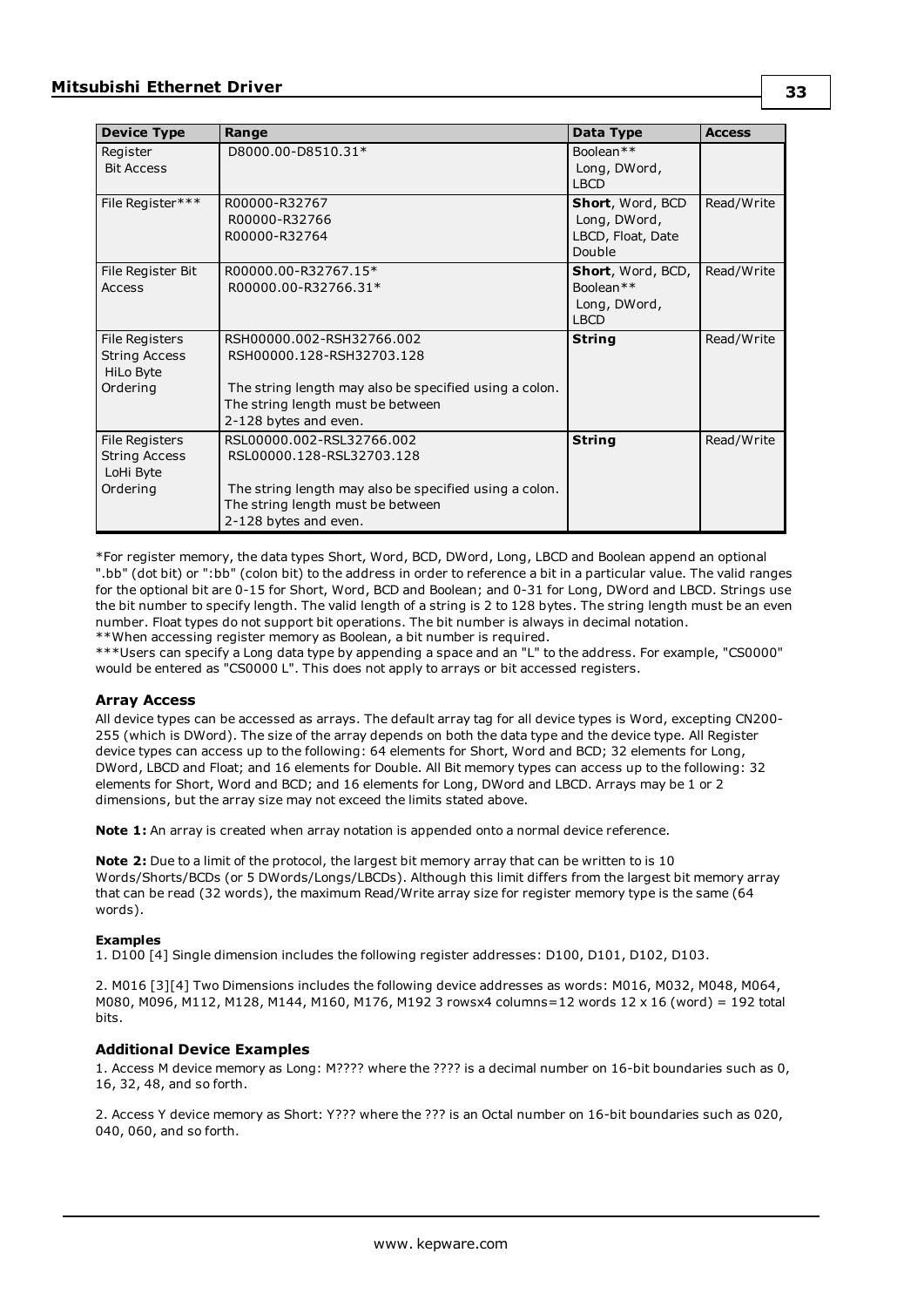# <span id="page-33-0"></span>**Error Descriptions**

The following messages may be generated. Click on the link for a description of the message.

#### **Address Validation**

**Missing [address.](#page-34-0)**

**Device address [<address>](#page-34-1)** contains a syntax error. **Address [<address>](#page-34-2) is out of range for the specified device or register. Device address [<address>](#page-34-3)** is not supported by model <model name>. **Data type <type> is not valid for device address [<address>.](#page-34-4) Device address [<address>](#page-35-0)** is read only.

#### **Device Status Messages**

**Device <device name> is not [responding.](#page-35-1) Unable to write to [<address>](#page-35-2) on device <device name>.**

#### **Device Specific Messages**

**Failed to sync time and date for device [<device>.](#page-36-0) Will retry in <time> minutes. Unable to bind to adapter: [<adapter>.](#page-36-1) Connect failed. Unable to read from address <start address> to <end [address>](#page-36-2) on device <device name>. Unable to read from address <start address> to <end [address>](#page-36-3) on device <device name>. Device returned error code [<hexadecimal](#page-36-3) error code>. Unable to read from address <start address> to <end [address>](#page-37-0) on device <device name>. The device [reported](#page-37-0) an invalid address or an error. Unable to read tag <tag [address>](#page-37-1) on device <device name>. Unable to read tag <tag [address>](#page-37-2) on device <device name>. Device returned error code [<hexadecimal](#page-37-2) error code>. Unable to read tag <tag [address>](#page-37-3) on device <device name>. The device reported an invalid address or an [error.](#page-37-3) Unable to read to tag(s) on device <device name>. The device [returned](#page-38-0) a PC Number error. Unable to write to tag <tag address> on device <device name>. Device must be [configured](#page-38-1) to allow [writes](#page-38-1) while in RUN mode. Unable to write to tag <tag [address>](#page-38-2) on device <device name>. Device returned error code [<hexadecimal](#page-38-2) error code>. Unable to write to tag <tag [address>](#page-38-3) on device <device name>. The device reported an invalid [address](#page-38-3) or an error.**

**Unable to write to tag <tag [address>](#page-39-0) on device <device name>. The device returned a PC Number [error](#page-39-0)**

**Winsock [initialization](#page-39-1) failed (OS Error = n).**

**Winsock V1.1 or higher must be installed to use the [Mitsubishi](#page-39-2) Ethernet Driver.**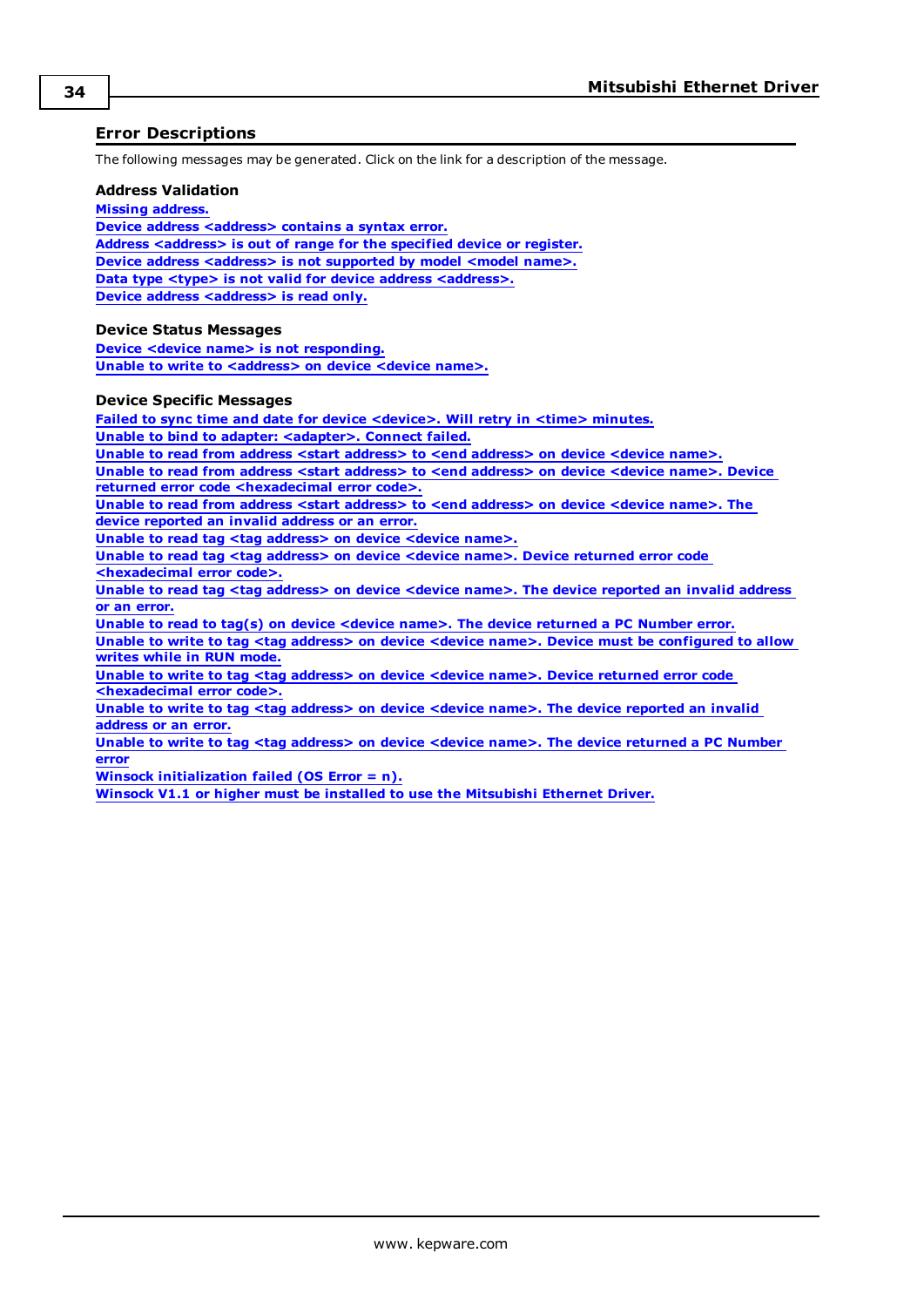# <span id="page-34-0"></span>**Missing address.**

#### **Error Type:** Warning

# **Possible Cause:**

A tag address that has been specified statically has no length.

#### **Solution:**

Re-enter the address in the client application.

# <span id="page-34-1"></span>**Device address <address> contains a syntax error.**

# **Error Type:**

Warning

# **Possible Cause:**

A tag address that has been specified statically contains one or more invalid characters.

#### **Solution:**

Re-enter the address in the client application.

# <span id="page-34-2"></span>**Address <address> is out of range for the specified device or register.**

# **Error Type:**

Warning

# **Possible Cause:**

A tag address that has been specified statically via DDE references a location that is beyond the range of supported locations for the device.

## **Solution:**

Verify that the address is correct; if it is not, re-enter it in the client application.

# <span id="page-34-3"></span>**Device address <address> is not supported by model <model name>.**

# **Error Type:**

Warning

# **Possible Cause:**

A tag address that has been specified statically references a location that is valid for the communications protocol but not supported by the target device.

#### **Solution:**

Verify that the address is correct; if it is not, re-enter it in the client application. Verify also that the selected model name for the device is correct.

# <span id="page-34-4"></span>**Data Type <type> is not valid for device address <address>.**

# **Error Type:**

Warning

# **Possible Cause:**

A tag address that has been specified statically has been assigned an invalid data type.

# **Solution:**

Modify the requested data type in the client application.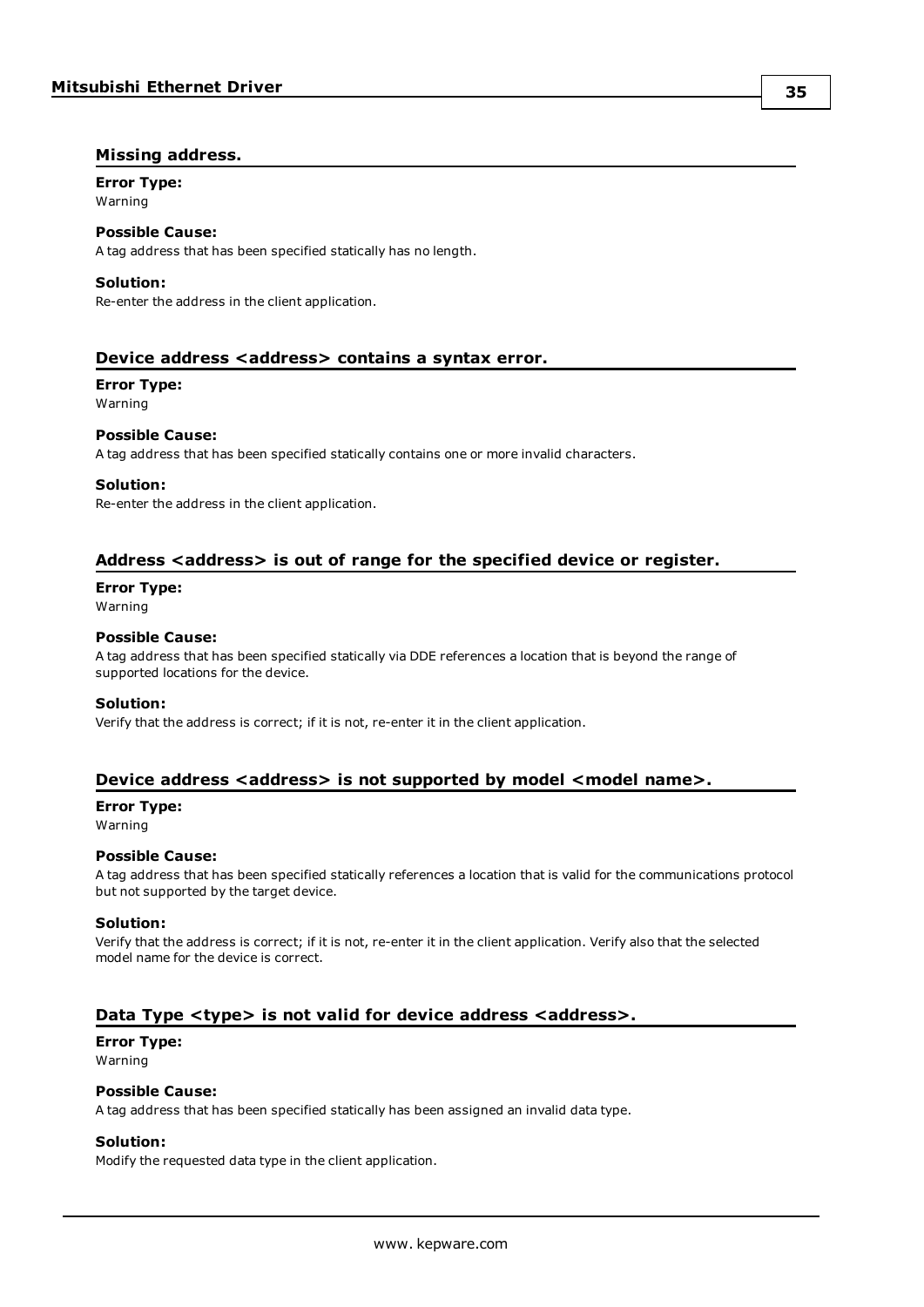# <span id="page-35-0"></span>**Device address <address>** is read only.

## **Error Type:**

Warning

#### **Possible Cause:**

A tag address that has been specified statically has a requested access mode that is not compatible with what the device supports for that address.

#### **Solution:**

<span id="page-35-1"></span>Change the access mode in the client application.

### **Device <device name> is not responding.**

#### **Error Type:**

Serious

#### **Possible Cause:**

- 1. The Ethernet connection between the device and the host PC is broken.
- 2. The communications parameters for the Ethernet connection are incorrect.
- 3. The named device may have been assigned an incorrect Network ID.
- 4. The response from the device took longer to receive than the amount of time specified in the "Request Timeout" device setting.
- 5. A server project running on any operating system other than Windows Server 2012 can connect and receive data from a Mitsubishi Ethernet device. When using the same project on a Windows Server 2012 machine, it fails to connect to the device. With the introduction of Windows Server 2012, Microsoft enabled, by default, the Explicit Congestion Notification (ECN) on all network adapters. ECN adds information to the packet header to allow properly equipped network gear to reduce network traffic speed as needed. This feature, while available on older server class operating systems, was not enabled by default until the release of Server 2012. With ECN enabled, some older devices drop or reject the packets due to the altered header.

#### **Solution:**

- 1. Verify the cabling between the PC and the PLC device.
- 2. Verify that the specified communications parameters match those of the device.
- 3. Verify that the Network ID given to the named device matches that of the actual device.
- 4. Increase the Request Timeout setting so that the entire response can be handled.
- 5. Disable ECN on the device.
	- 1. While logged in as an administrator, open a DOS command prompt.
	- 2. Type "netsh int tcp set global ecncapability=disabled" and press Enter.
	- 3. Restart the computer.
	- 4. Attempt to connect to the device again.

#### <span id="page-35-2"></span>**Unable to write to <address> on device <device name>.**

#### **Error Type:**

Serious

#### **Possible Cause:**

- 1. The Ethernet connection between the device and the host PC is broken.
- 2. The communications parameters for the Ethernet connection are incorrect.
- 3. The named device may have been assigned an incorrect Network ID.

#### **Solution:**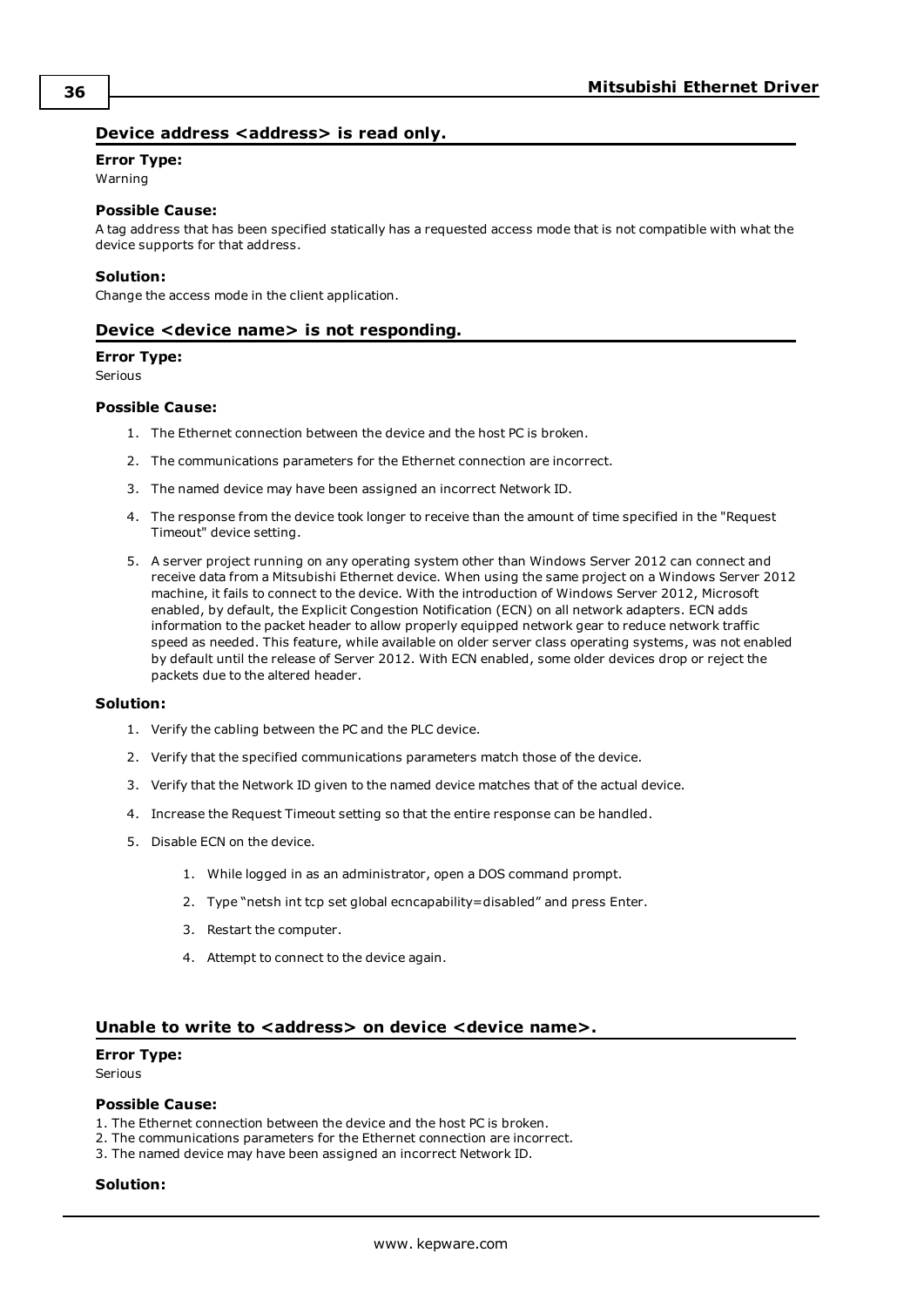- 1. Verify the cabling between the PC and the PLC device.
- 2. Verify that the specified communications parameters match those of the device.
- 3. Verify that the Network ID given to the named device matches that of the actual device.

# <span id="page-36-0"></span>**Failed to sync time and date for device <device>. Will retry in <time> minutes.**

#### **Error Type:**

Warning

#### **Possible Cause:**

The driver failed to write time and date data to the PLC.

#### **Solution:**

- 1. Verify the cabling between the PC and the PLC device.
- 2. Verify that the specified communications parameters match those of the device.
- 3. Verify that the Network ID given to the named device matches that of the actual device.

#### **Note:**

The driver will automatically retry after the indicated time interval.

## <span id="page-36-1"></span>**Unable to bind to adapter: <adapter>. Connect failed.**

#### **Error Type:**

Fatal

#### **Possible Cause:**

- 1. The operating system could not find an unused port to use for communication with this device.
- 2. Network system failure (such as Winsock or network adapter).
- 3. Other applications have claimed all available ports. This is possible but not likely.

# **Solution:**

- 1. Reboot the computer and check the network adapter.
- <span id="page-36-2"></span>2. Check for applications that could be causing conflicts and then shut them down.

# **Unable to read from address <start address> to <end address> on device <device name>.**

#### **Error Type:**

Serious

#### **Solutions:**

1. A Series and QnA Series PLCs: Configure the AJ71E71 card to allow reads to occur during RUN by setting DIP switch 7 to the ON position.

2. Q Series PLCs: Use GX Developer to enable the setting "Enable Write at RUN time" in Ethernet Operations.

#### **See Also:**

**A [Series](#page-8-1) PLC Setup QnA [Series](#page-9-0) PLC Setup Q [Series](#page-11-0) PLC Setup**

# <span id="page-36-3"></span>**Unable to read from address <start address> to <end address> on device <device name>. Device returned error code <hexadecimal error code>.**

**Error Type:** Warning

**Possible Cause:** Unknown

# **Solutions:**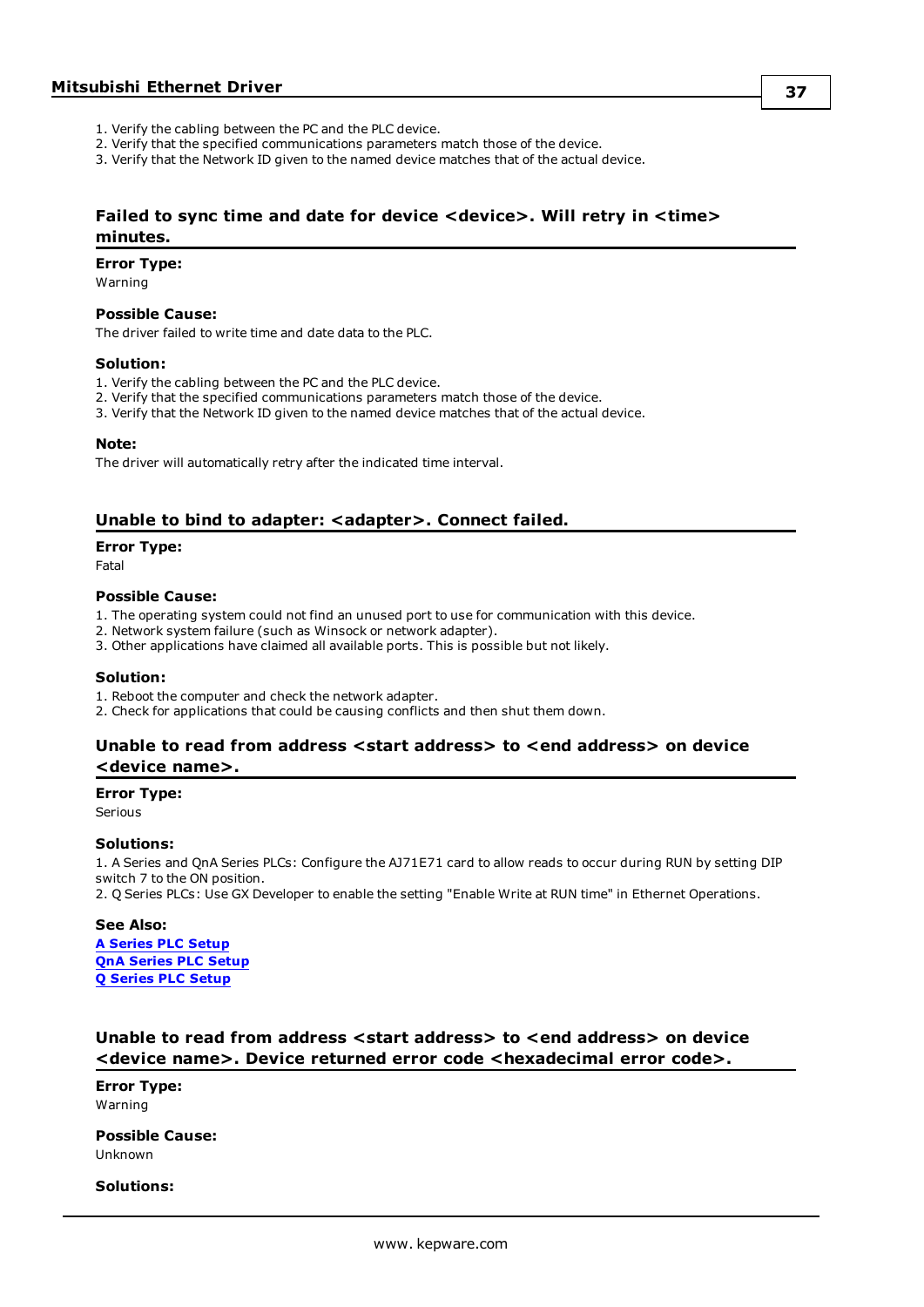For the meaning of the error code, refer to the manufacturer's documentation.

# <span id="page-37-0"></span>**Unable to read from address <start address> to <end address> on device <device name>. The device reported an invalid address or an error.**

#### **Error Type:**

Serious

#### **Possible Cause:**

1. An attempt has been made to read from a nonexistent location in the specified device. 2. An attempt has been made to read from an address in a device that is not located on the specified network node.

#### **Solution:**

1. Verify the tags assigned to the addresses in the specified range on the device, and eliminate those that reference invalid locations.

<span id="page-37-1"></span>2. Verify that the Node ID referenced in the device address is correct.

## **Unable to read tag <tag address> on device <device name>.**

#### **Error Type:**

Serious

#### **Solutions:**

1. A Series and QnA Series PLCs: Configure the AJ71E71 card to allow reads to occur during RUN by setting DIP switch 7 to the ON position.

2. Q Series PLCs: Use GX Developer to enable the setting "Enable Write at RUN time" in Ethernet Operations.

#### **See Also:**

**A [Series](#page-8-1) PLC Setup QnA [Series](#page-9-0) PLC Setup Q [Series](#page-11-0) PLC Setup**

# <span id="page-37-2"></span>**Unable to read tag <tag address> on device <device name>. Device returned error code <hexadecimal error code>.**

## **Error Type:**

Warning

**Possible Cause:** Unknown

#### **Solutions:**

For the meaning of the error code, refer to the manufacturer's documentation.

# <span id="page-37-3"></span>**Unable to read tag <tag address> on device <device name>. The device reported an invalid address or an error.**

#### **Error Type:**

Serious

#### **Possible Cause:**

An attempt has been made to read a nonexistent location in the specified device.

#### **Solution:**

Verify the tags assigned to addresses in the specified range on the device and eliminate those that reference invalid locations.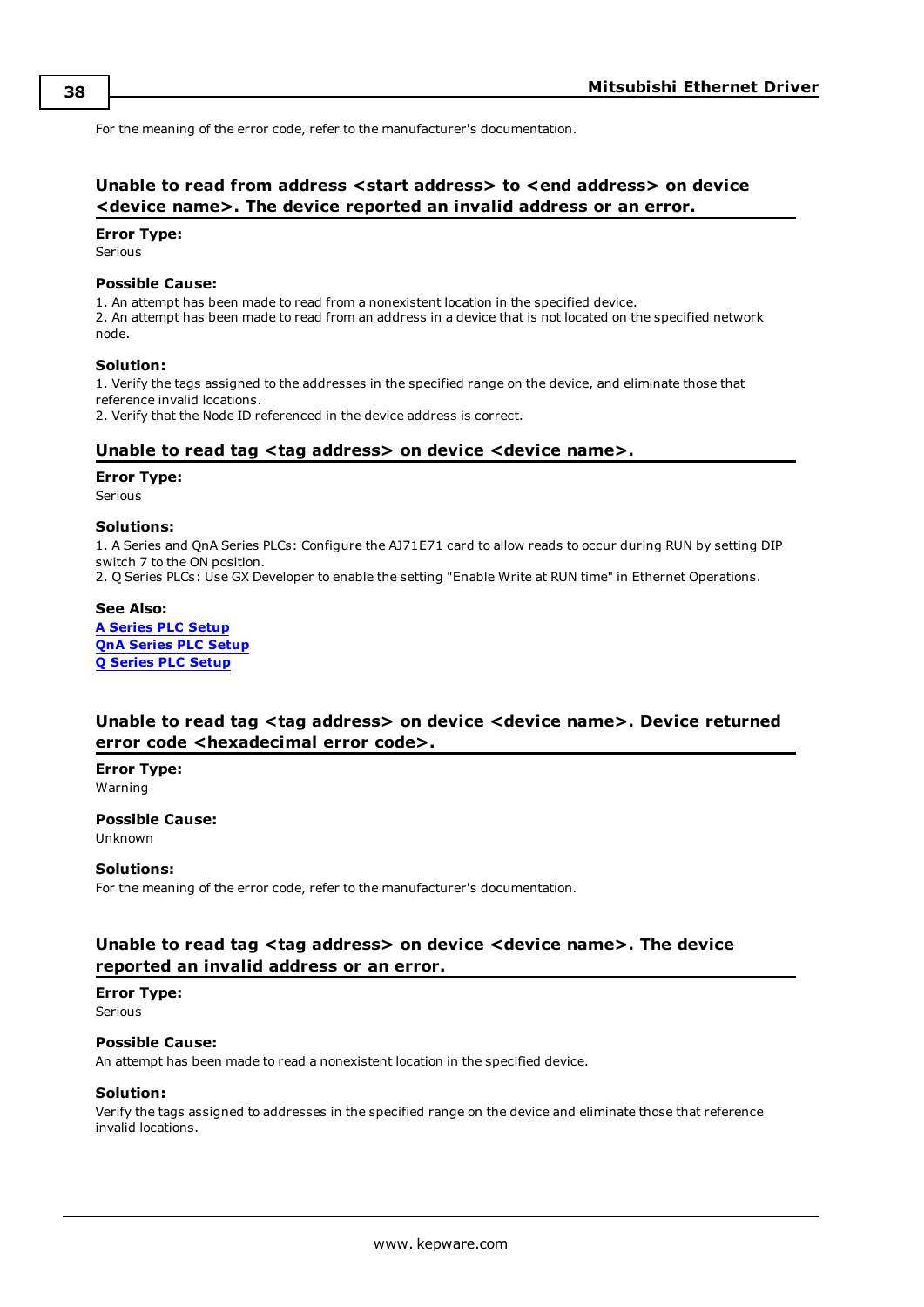# <span id="page-38-0"></span>**Error Type:**

Serious

# **Possible Cause:**

The PC number that has been entered for the Device ID is invalid. This may occur if the desired MelsecNet station is not available.

# **Solution:**

1. If attempting to communicate with a PC located on MelsecNet, verify the PC number of the desired target PC. 2. If intending to talk directly to the local PC that contains the Ethernet connection, specify a PC number of 255.

# <span id="page-38-1"></span>**Unable to write to tag <tag address> on device <device name>. Device must be configured to allow writes while in RUN mode.**

#### **Error Type:**

Serious

#### **Solutions:**

1. A Series and QnA Series PLCs: Configure the AJ71E71 card to allow writes to occur during RUN by setting DIP switch 7 to the ON position.

2. Q Series PLCs: Use GX Developer to enable the setting "Enable Write at RUN time" in Ethernet Operations.

#### **See Also:**

**A [Series](#page-8-1) PLC Setup QnA [Series](#page-9-0) PLC Setup Q [Series](#page-11-0) PLC Setup**

# <span id="page-38-2"></span>**Unable to write to tag <tag address> on device <device name>. Device returned error code <hexadecimal error code>.**

**Error Type:** Warning

**Possible Cause:**

Unknown

# **Solutions:**

For the meaning of the error code, refer to the manufacturer's documentation.

# <span id="page-38-3"></span>**Unable to write to tag <tag address> on device <device name>. The device reported an invalid address or an error.**

#### **Error Type:**

Serious

# **Possible Cause:**

1. An attempt has been made to write to a nonexistent location in the specified device.

2. An attempt has been made to write to an address in a device that is not located on the specified network node.

## **Solution:**

1. Verify the tags assigned to the addresses in the specified range on the device, and eliminate those that reference invalid locations.

2. Verify that the Node ID referenced in the device address is correct.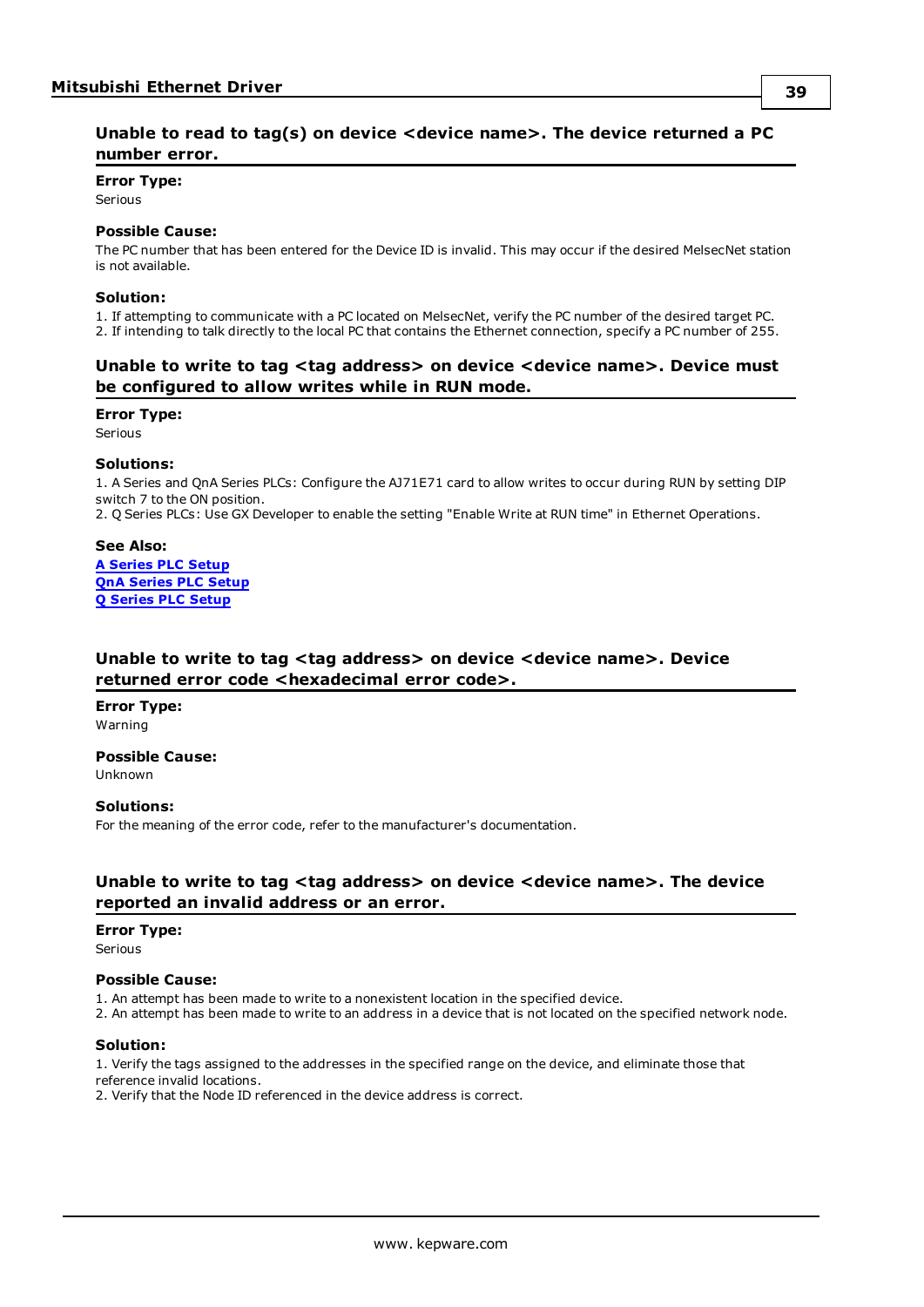# <span id="page-39-0"></span>**Unable to write to tag <tag address> on device <device name>. The device returned a PC number error.**

#### **Error Type:**

Serious

# **Possible Cause:**

The PC number that has been entered for the Device ID is invalid. This may occur if the desired MelsecNet station is not available.

# **Solution:**

1. If attempting to communicate with a PC located on MelsecNet, verify the PC number of the desired target PC.

<span id="page-39-1"></span>2. If intending to talk directly to the local PC that contains the Ethernet connection, specify a PC number of 255.

# **Winsock initialization failed (OS Error = n).**

#### **Error Type:**

Fatal

| OS Error: | <b>Indication</b>                                                                                                               | <b>Possible Solution</b>                                                            |
|-----------|---------------------------------------------------------------------------------------------------------------------------------|-------------------------------------------------------------------------------------|
| 10091     | Indicates that the underlying network subsystem is   Wait a few seconds and restart the<br>not ready for network communication. | driver.                                                                             |
| 10067     | Limit on the number of tasks supported by the<br>Windows Sockets implementation has been<br>reached.                            | Close one or more applications that may<br>be using Winsock and restart the driver. |

# <span id="page-39-2"></span>**Winsock V1.1 or higher must be installed to use the Mitsubishi Ethernet Driver**

**Error Type:**

Fatal

# **Possible Cause:**

The version number of the Winsock DLL found on the system is less than 1.1.

## **Solution:**

Upgrade Winsock to version 1.1 or higher.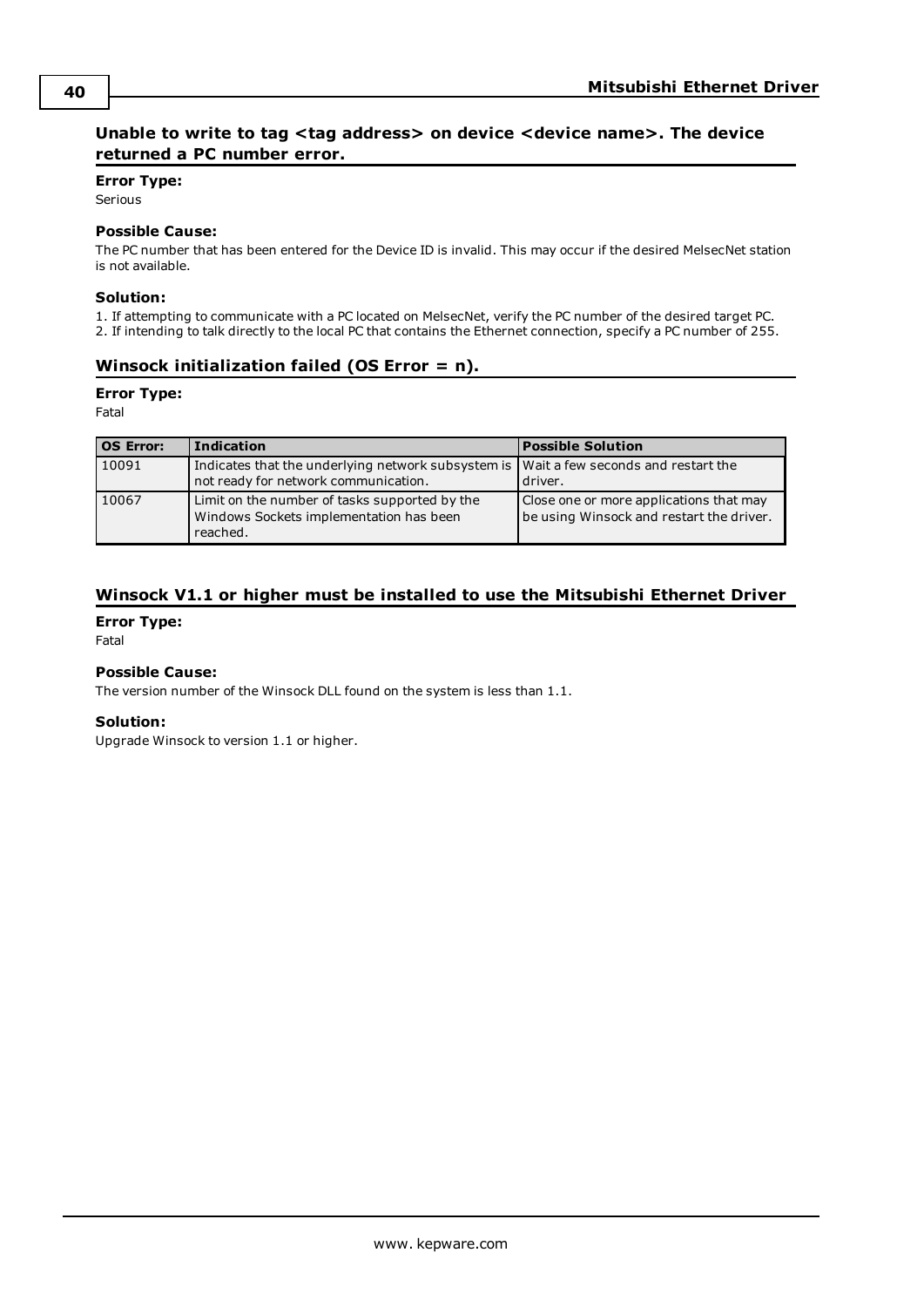# <span id="page-40-0"></span>**Index**

# **A**

A Series PLC Setup [9](#page-8-1) Address <address> is out of range for the specified device or register. [35](#page-34-2) Address Descriptions [26](#page-25-0)

# **B**

Boolean [25](#page-24-1)

# **C**

Communications Parameters [6](#page-5-0)

# **D**

Data Type <type> is not valid for device address <address>. [35](#page-34-4) Data Types Description [25](#page-24-0) Device <device name> is not responding. [36](#page-35-1) Device address <address> contains a syntax error. [35](#page-34-1) Device address <address> is not supported by model <model name>. [35](#page-34-3) Device address <address> is read only. [36](#page-35-0) Device ID [5](#page-4-2) Device Setyp [5](#page-4-0) DWord [25](#page-24-2)

# **E**

Error Descriptions [34](#page-33-0)

# **F**

Failed to sync time and date for device <device>. Will retry in <time> minutes. [37](#page-36-0) First Word Low [5](#page-4-1) FX3U Series PLC Setup [20](#page-19-0)

# **H**

Help Contents [4](#page-3-0)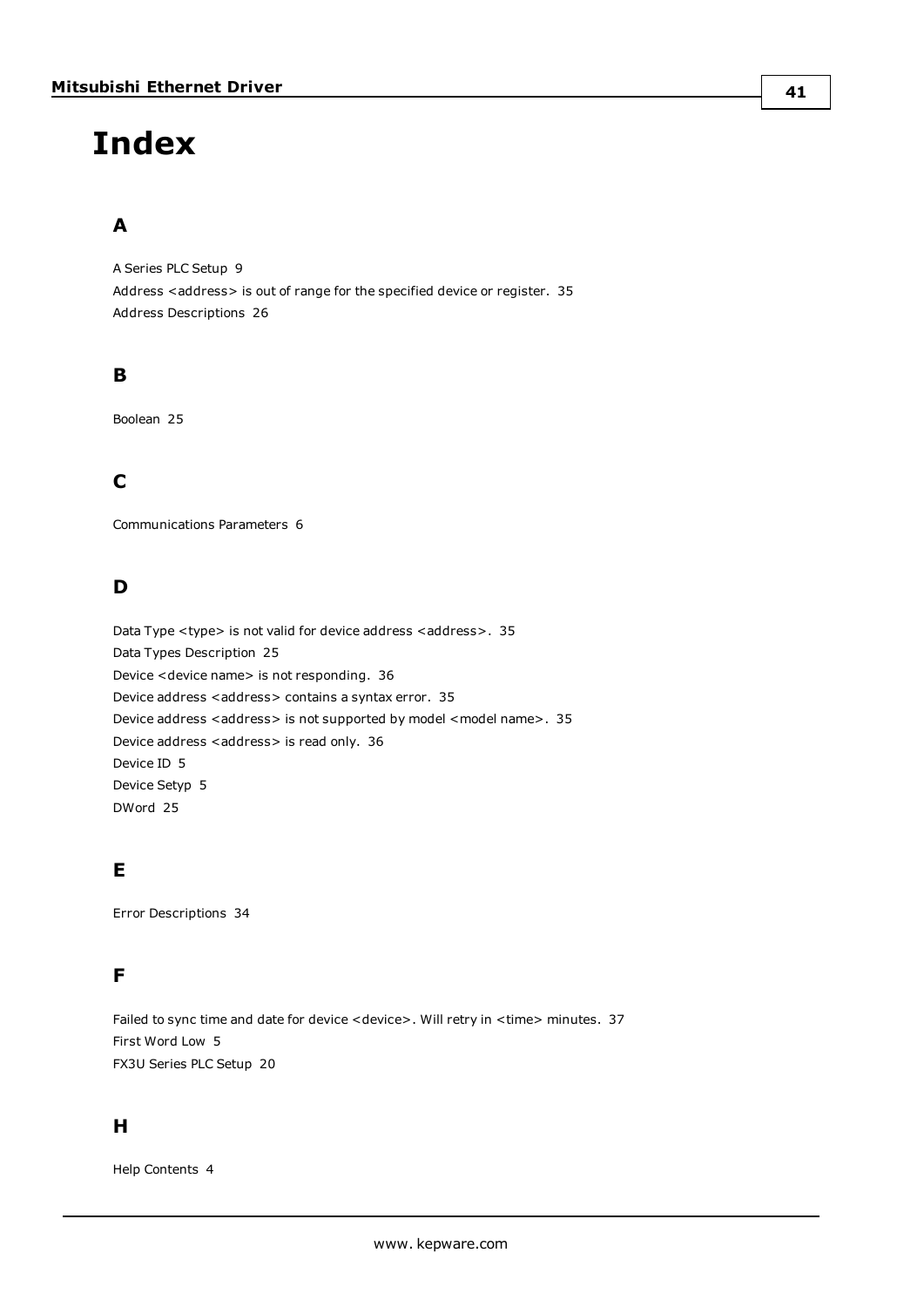# **L**

Long [25](#page-24-3)

# **M**

Missing address. [35](#page-34-0) Mitsubishi A Series Address Descriptions [26](#page-25-1) Mitsubishi FX3U Series Address Descriptions [32](#page-31-0) Mitsubishi Q Series Address Descriptions [28](#page-27-0) Multi-Level Networks [7](#page-6-1)

# **N**

Network [5](#page-4-2)

# **O**

Optimizing Your Mitsubishi Ethernet Communications [24](#page-23-0) Overview [4](#page-3-1)

# **P**

PLC Setup [9](#page-8-0)

# **Q**

Q Series PLC Setup [12](#page-11-0) QnA Series PLC Setup [10](#page-9-0)

# **S**

Short [25](#page-24-4)

# **T**

Time and Date Synchronization [7](#page-6-0)